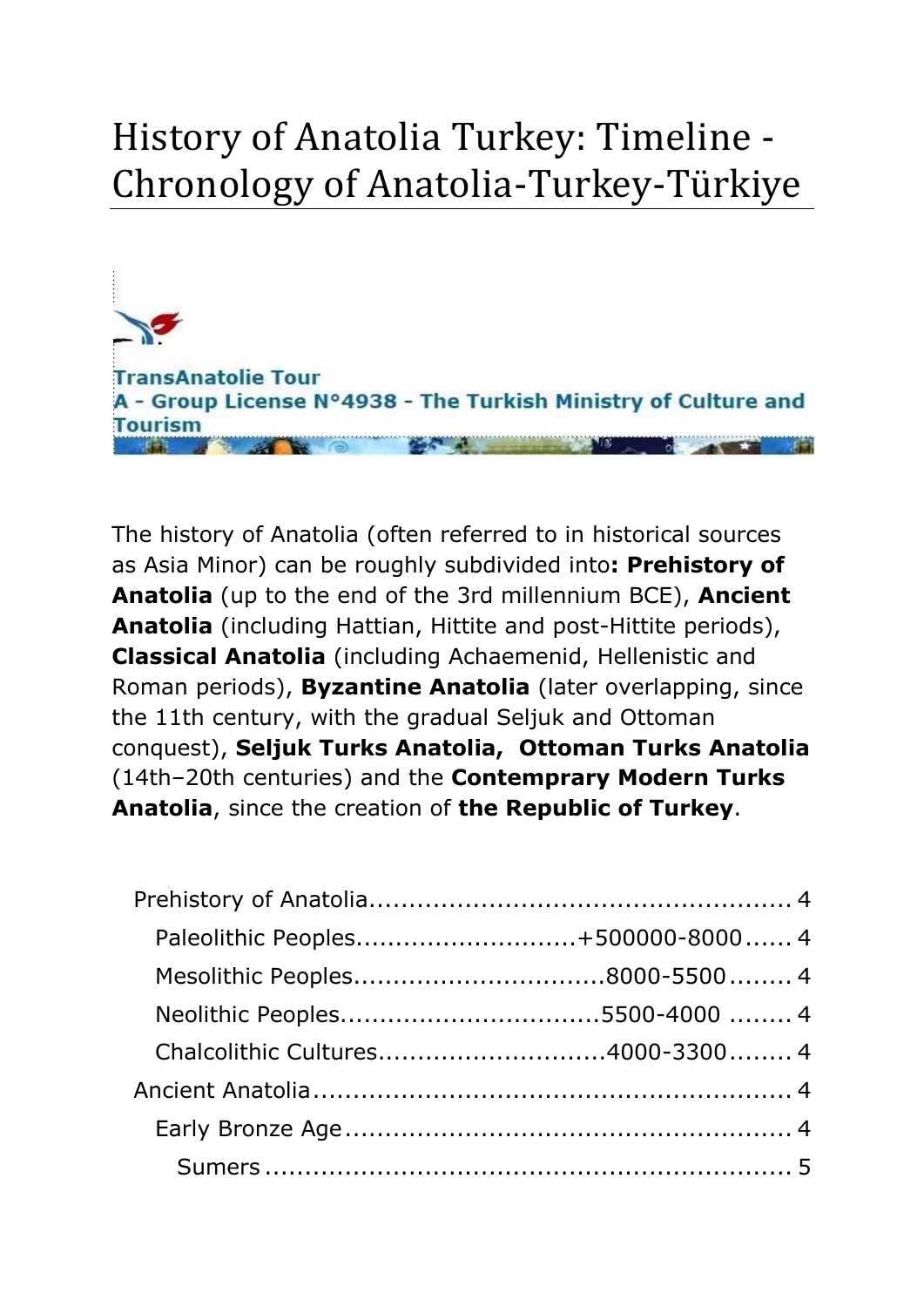| Prushanda-Purushattum-Acemhoyuk 5                           |  |
|-------------------------------------------------------------|--|
|                                                             |  |
|                                                             |  |
| Old Assyrians-Purushanda-Purushattum-Acemhoyuk  6           |  |
|                                                             |  |
|                                                             |  |
|                                                             |  |
|                                                             |  |
|                                                             |  |
|                                                             |  |
| Maeonia and the Lydian Kingdom  11                          |  |
|                                                             |  |
|                                                             |  |
|                                                             |  |
|                                                             |  |
| Wars of the Diadochi and division of Alexander's empire. 15 |  |
|                                                             |  |
| Parthia and Pergamon before 200 BCE 17                      |  |
| Roman Anatolia: Rome and the Byzantine Empire  18           |  |
|                                                             |  |
|                                                             |  |
| Christianity in Anatolia during Roman times 23              |  |
| Anatolia before the 4th century: Peace and the Goths  24    |  |
|                                                             |  |
|                                                             |  |
|                                                             |  |
|                                                             |  |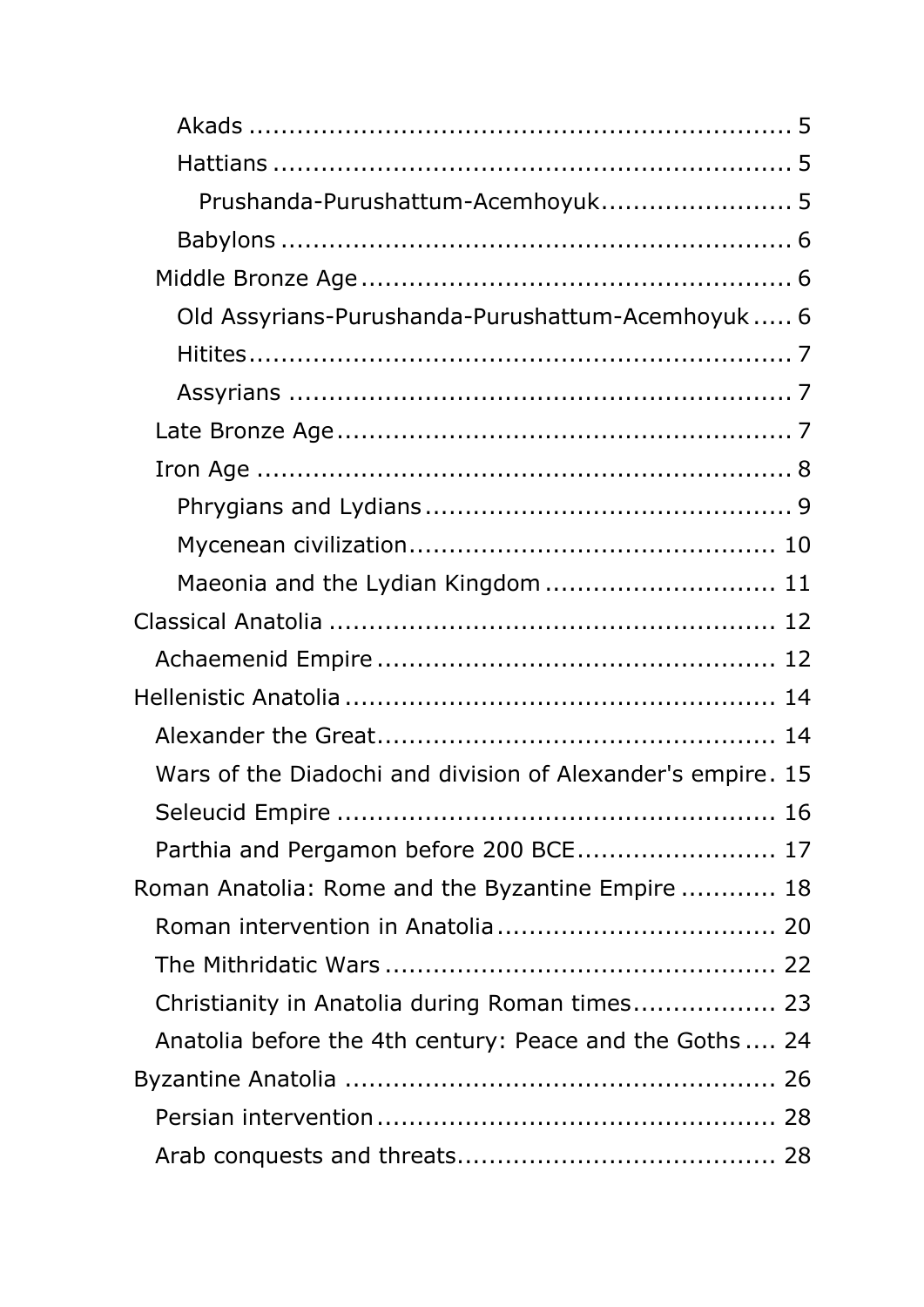| Breakaway successor states and the fall  28               |  |
|-----------------------------------------------------------|--|
|                                                           |  |
| The Seljuks Turks Anatolia and Anatolian Turks Beyliks 29 |  |
|                                                           |  |
| The Rum Seljuks - Sultanate of Rum  33                    |  |
|                                                           |  |
|                                                           |  |
|                                                           |  |
|                                                           |  |
|                                                           |  |
| Selim I and Süleyman the Magnificent  41                  |  |
|                                                           |  |
| External Threats and Internal Transformations 44          |  |
|                                                           |  |
|                                                           |  |
| Contemprary - Modern Turks Anatolia  54                   |  |
| Atatürk, The Turkish Nation and Contemprary Turkey 1922   |  |
|                                                           |  |
|                                                           |  |
|                                                           |  |
| War against Imperialist West and Wiping England-France-   |  |
|                                                           |  |
|                                                           |  |
|                                                           |  |
|                                                           |  |
|                                                           |  |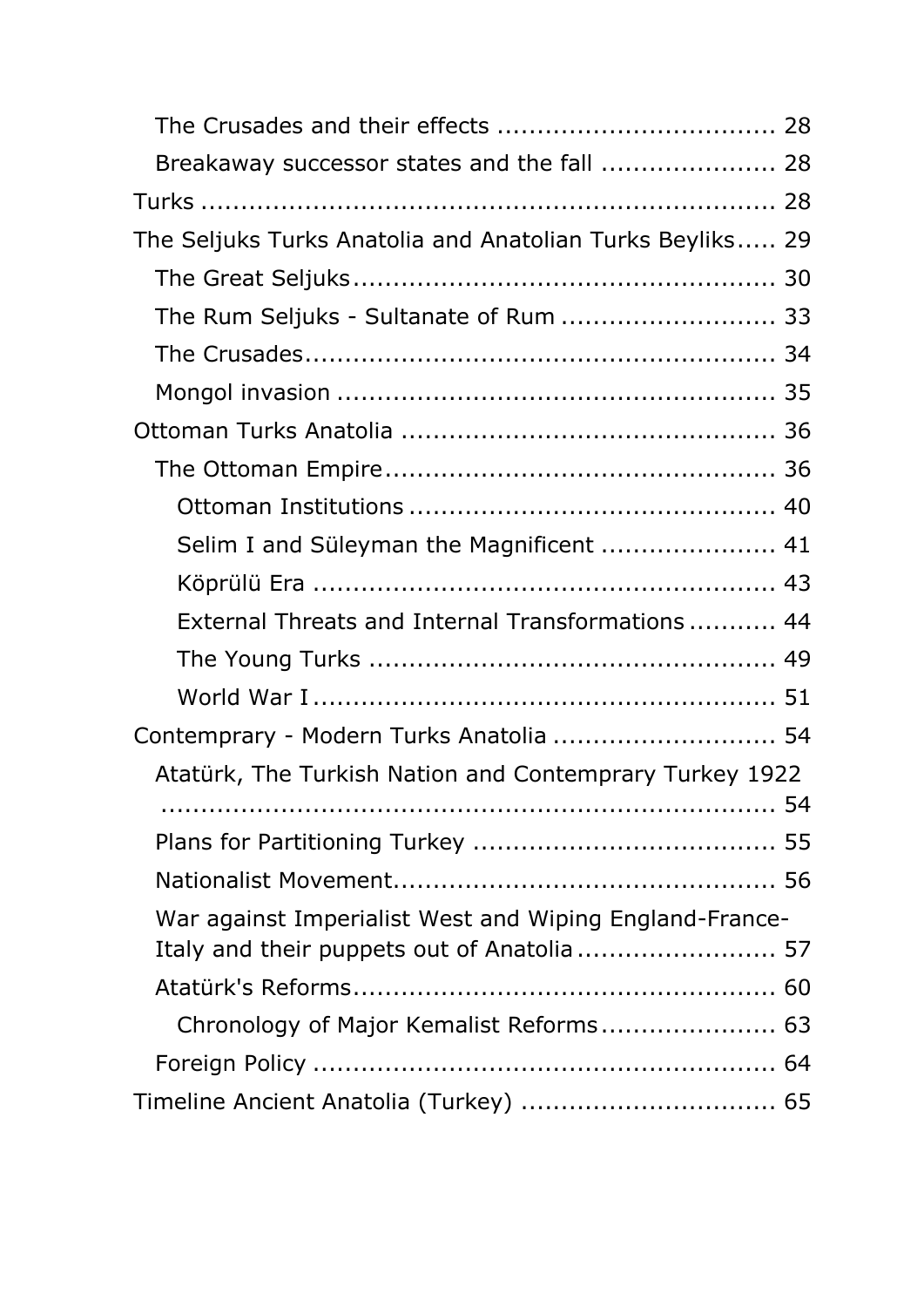# <span id="page-3-0"></span>**Prehistory of Anatolia**

Prehistory of Anatolia encompasses the entire prehistoric period, from the earliest archeological records of human presence in Anatolia, to the advent of historical era, marked by the appearance of literacy and historical sources related to the territory of Anatolia (c. 2000 BCE). In 2014, a stone tool was found in the Gediz River that was dated with certainty to 1.2 million years ago. The 27,000 years old homo sapiens footprints of Kula and Karain Cave are samples for human existence in Anatolia, in this period. Because of its strategic location at the intersection of Asia and Europe, Anatolia has been the center of several civilizations since prehistoric times. Neolithic settlements include Çatalhöyük, Çayönü, Nevalı Çori, Hacılar, Göbekli Tepe, and Mersin. [i](#page-0-0)

<span id="page-3-3"></span><span id="page-3-2"></span><span id="page-3-1"></span>

| Paleolithic Peoples+500000-8000       |  |
|---------------------------------------|--|
| Mesolithic Peoples8000-5500           |  |
| Neolithic Peoples5500-4000            |  |
| <b>Chalcolithic Cultures4000-3300</b> |  |

# <span id="page-3-5"></span><span id="page-3-4"></span>**Ancient Anatolia**

# <span id="page-3-6"></span>**Early Bronze Age**

Bronze metallurgy spread to Anatolia from the Transcaucasian Kura-Araxes culture in the late 4th millennium BCE, marking the beginning of the Bronze Age in the region. Anatolia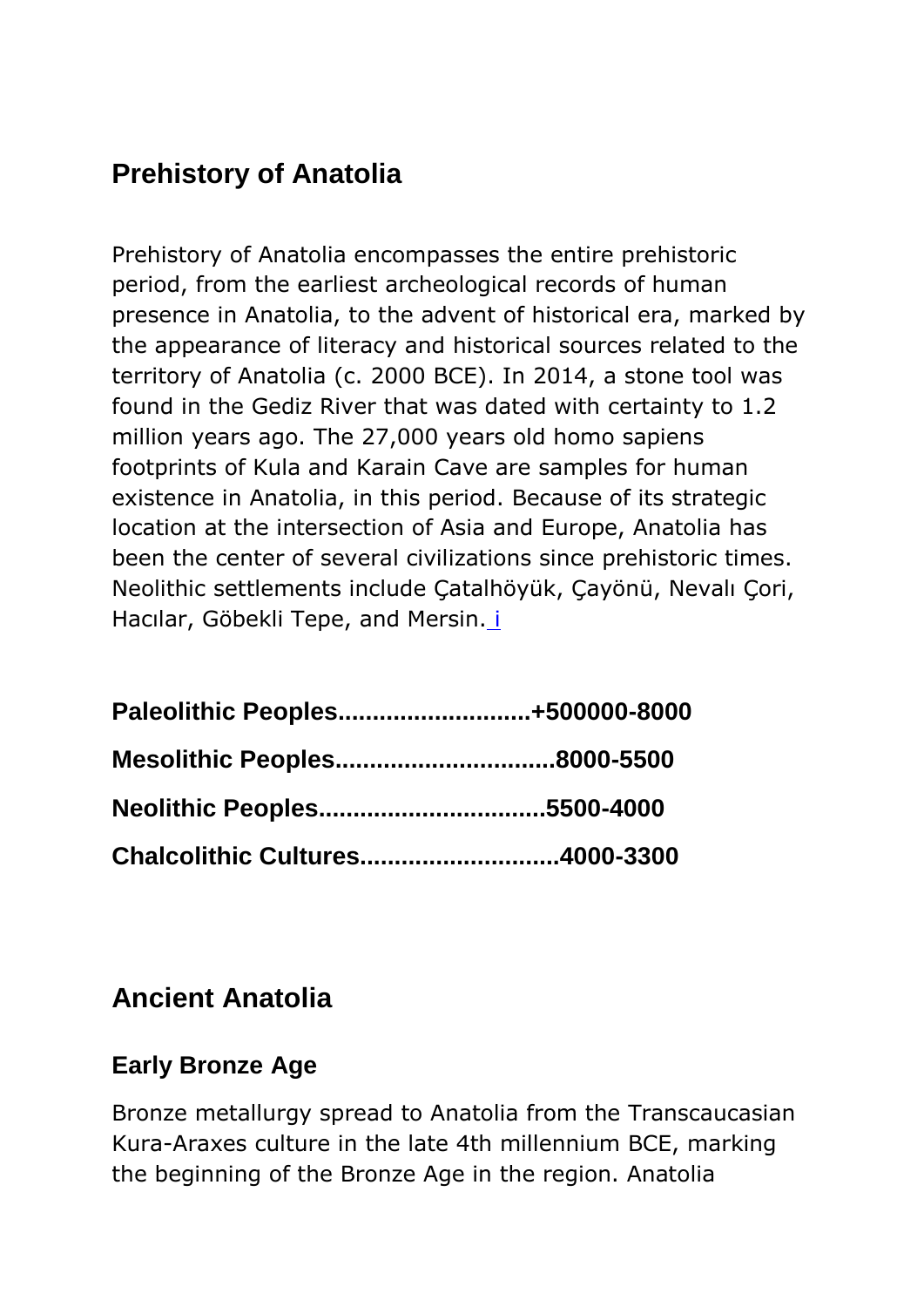remained in the prehistoric period until it entered the sphere of influence of the Akkadian Empire in the 24th century BCE under Sargon I. The oldest recorded name for any region within Anatolia is related to its central areas, known as the "Land of Hatti". That designation that was initially used for the land of ancient Hattians, but later became the most common name for the entire territory under the rule of ancient Hittites. The interest of Akkad in the region as far as it is known was for exporting various materials for manufacturing. While Anatolia was well endowed with copper ores, there is no trace as yet of substantial workings of the tin required to make bronze in Bronze-Age Anatolia. Akkad suffered problematic climate changes in Mesopotamia, as well as a reduction in available manpower that affected trade. This led to the fall of the Akkadians around 2150 BCE at the hands of the Gutian. [i](#page-0-0)

#### <span id="page-4-0"></span>**Sumers**

[Sumer and Sumerians, Kings of Sumer and Akkad](https://transanatolie.com/English/Turkey/Anatolia/sumer_%26_akkad.htm)  [\(transanatolie.com\)](https://transanatolie.com/English/Turkey/Anatolia/sumer_%26_akkad.htm)

[i](#page-0-0)

#### <span id="page-4-1"></span>**Akads**

[Sumer and Sumerians, Kings of Sumer and Akkad](https://transanatolie.com/English/Turkey/Anatolia/sumer_%26_akkad.htm)  [\(transanatolie.com\)](https://transanatolie.com/English/Turkey/Anatolia/sumer_%26_akkad.htm)

 $\perp$ 

#### <span id="page-4-2"></span>**Hattians**

[Hatti Civilization \(2500-2000 B.C.\) \(transanatolie.com\)](https://transanatolie.com/English/Turkey/Anatolia/hatties.htm)

<span id="page-4-3"></span>**Prushanda-Purushattum-Acemhoyuk**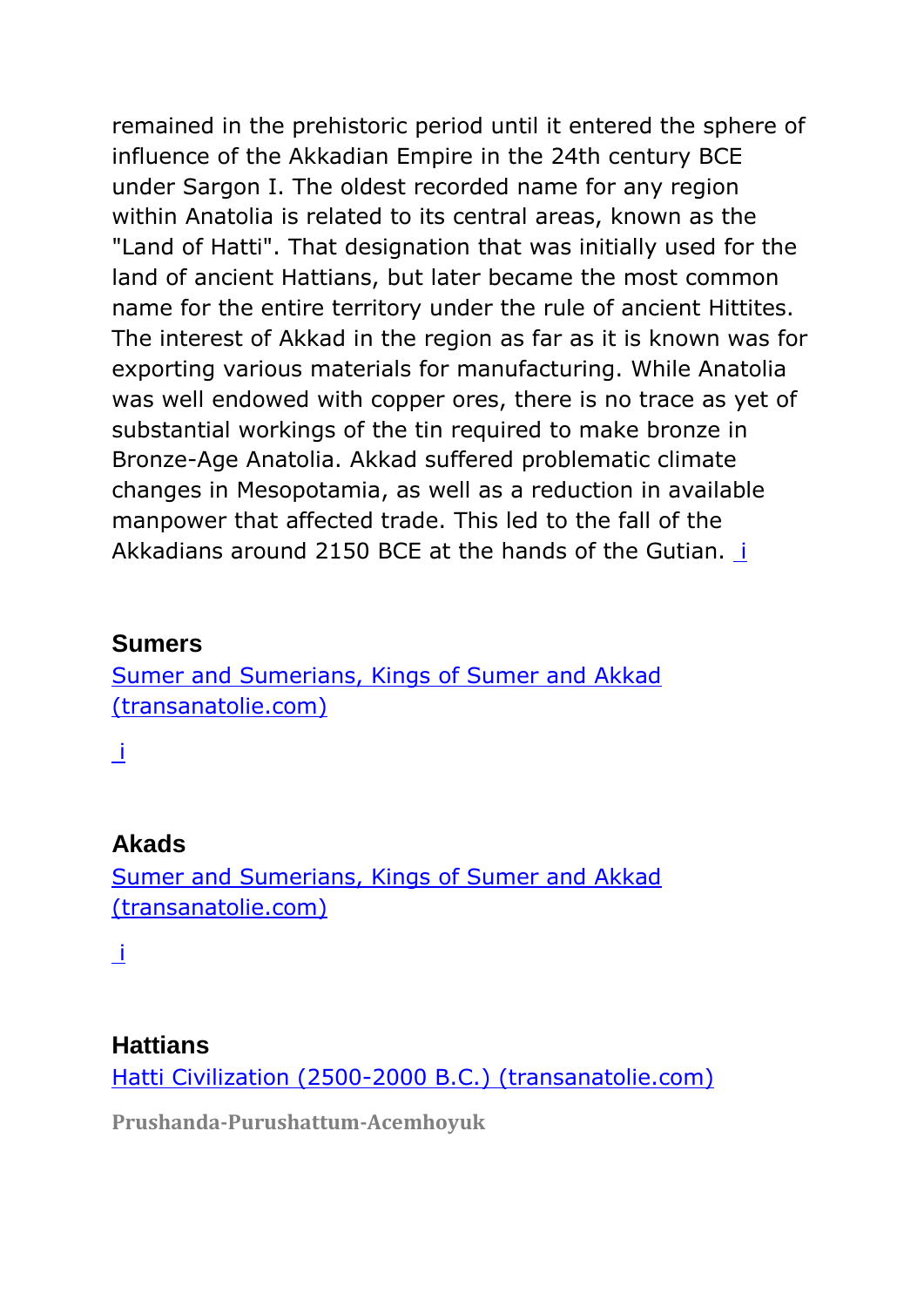[Acemhöyük \(Ancient Anatolian City of Acemhoyuk-Aksaray\)](https://transanatolie.com/English/Turkey/Anatolia/Ancient%20Cities/Acemhoyuk/acemhoyuk.htm)  [\(transanatolie.com\)](https://transanatolie.com/English/Turkey/Anatolia/Ancient%20Cities/Acemhoyuk/acemhoyuk.htm)

[i](#page-0-0)

### <span id="page-5-0"></span>**Babylons**

[The Isin-Larsa and Old Babylon Period \(transanatolie.com\)](https://transanatolie.com/English/Turkey/Anatolia/babylonia.htm) [i](#page-0-0)

# <span id="page-5-1"></span>**Middle Bronze Age**

The Old Assyrian Empire claimed the resources for themselves after the Gutians were vanquished, notably silver. One of the numerous Assyrian cuneiform records found in Anatolia at Kanesh uses an advanced system of trading computations and credit lines.

[Assyria: The core of the Assyrian Empire of antiquity](https://transanatolie.com/English/Turkey/Anatolia/assyria.htm)  [encompasses the areas of Northern Iraq, North-Western Iran,](https://transanatolie.com/English/Turkey/Anatolia/assyria.htm)  [South-Eastern Turkey and North-Eastern Syria, and Lebanon.](https://transanatolie.com/English/Turkey/Anatolia/assyria.htm)  [\(transanatolie.com\)](https://transanatolie.com/English/Turkey/Anatolia/assyria.htm)

The Hittite Old Kingdom emerges towards the close of the Middle Bronze Age, conquering Hattusa under Hattusili I (17th century BCE).

[Ancient Anatolian Civilizations: The Hittites \(transanatolie.com\)](https://transanatolie.com/English/Turkey/Anatolia/hittites.htm)

The Anatolian Middle Bronze Age influenced the Minoan culture on Crete as evidenced by archaeological recovery at Knossos. [i](#page-0-0)

<span id="page-5-2"></span>**Old Assyrians-Purushanda-Purushattum-Acemhoyuk** [Acemhöyük \(Ancient Anatolian City of Acemhoyuk-Aksaray\)](https://transanatolie.com/English/Turkey/Anatolia/Ancient%20Cities/Acemhoyuk/acemhoyuk.htm)  [\(transanatolie.com\)](https://transanatolie.com/English/Turkey/Anatolia/Ancient%20Cities/Acemhoyuk/acemhoyuk.htm)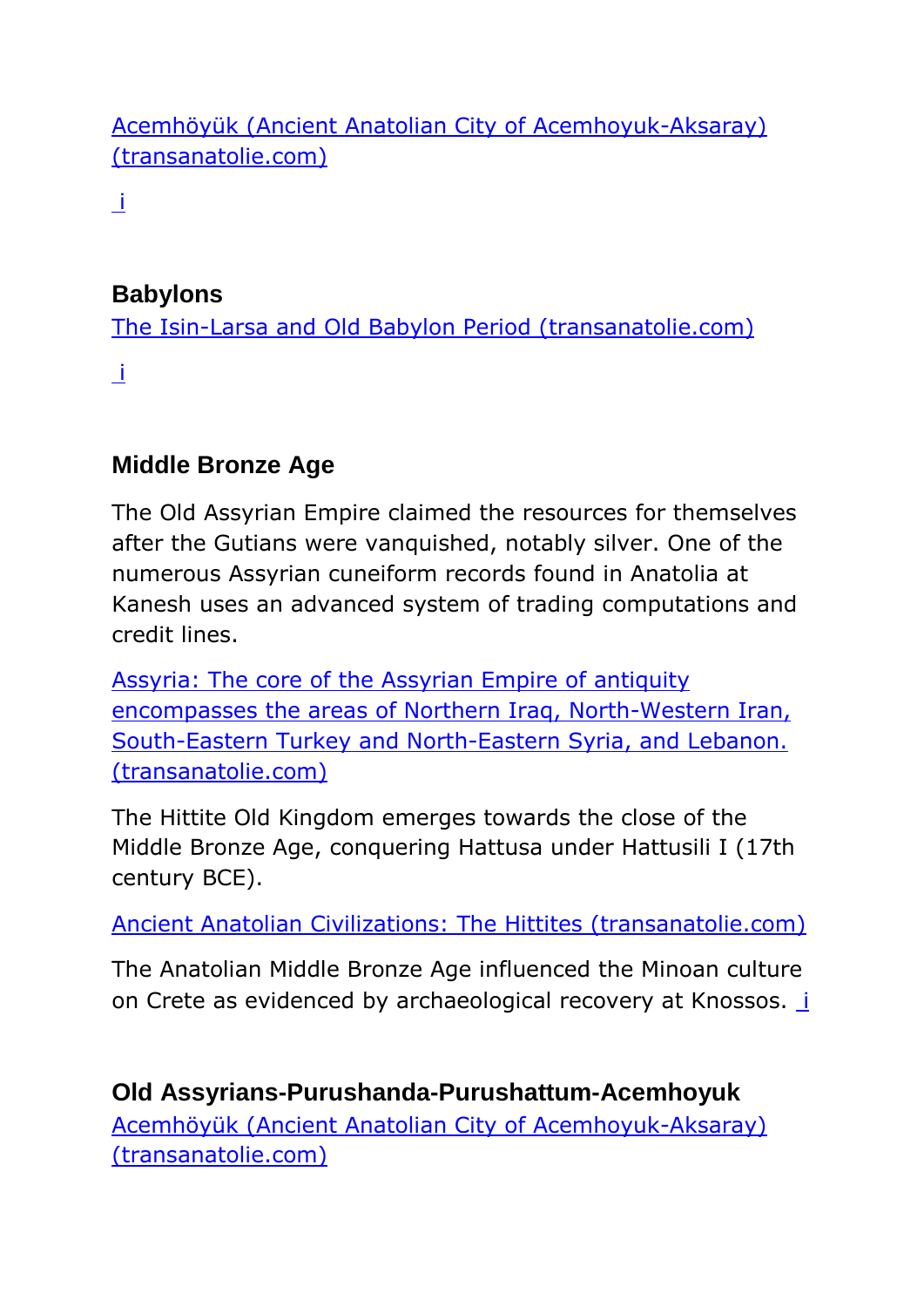# <span id="page-6-0"></span>**Hitites**

[Ancient Anatolian Civilizations: The Hittites \(transanatolie.com\)](https://transanatolie.com/English/Turkey/Anatolia/hittites.htm) [i](#page-0-0)

**Assyrians**

<span id="page-6-1"></span>[Assyria: The core of the Assyrian Empire of antiquity](https://transanatolie.com/English/Turkey/Anatolia/assyria.htm)  [encompasses the areas of Northern Iraq, North-Western Iran,](https://transanatolie.com/English/Turkey/Anatolia/assyria.htm)  [South-Eastern Turkey and North-Eastern Syria, and Lebanon.](https://transanatolie.com/English/Turkey/Anatolia/assyria.htm)  [\(transanatolie.com\)](https://transanatolie.com/English/Turkey/Anatolia/assyria.htm)

[i](#page-0-0)

# <span id="page-6-2"></span>**Late Bronze Age**

The Hittite Empire was at its height in the 14th century BCE, encompassing central Anatolia, north-western Syria as far as Ugarit, and upper Mesopotamia. Kizzuwatna in southern Anatolia controlled the region separating Hatti from Syria, thereby greatly affecting trade routes. The peace was kept in accordance with both empires through treaties that established boundaries of control. It was not until the reign of the Hittite king Suppiluliumas that Kizzuwatna was taken over fully, although the Hittites still preserved their cultural accomplishments in Kummanni (now Şar, Turkey) and Lazawantiya, north of Cilicia.

After the 1180s BCE, amid general turmoil in the Levant associated with the sudden arrival of the Sea Peoples, the

[i](#page-0-0)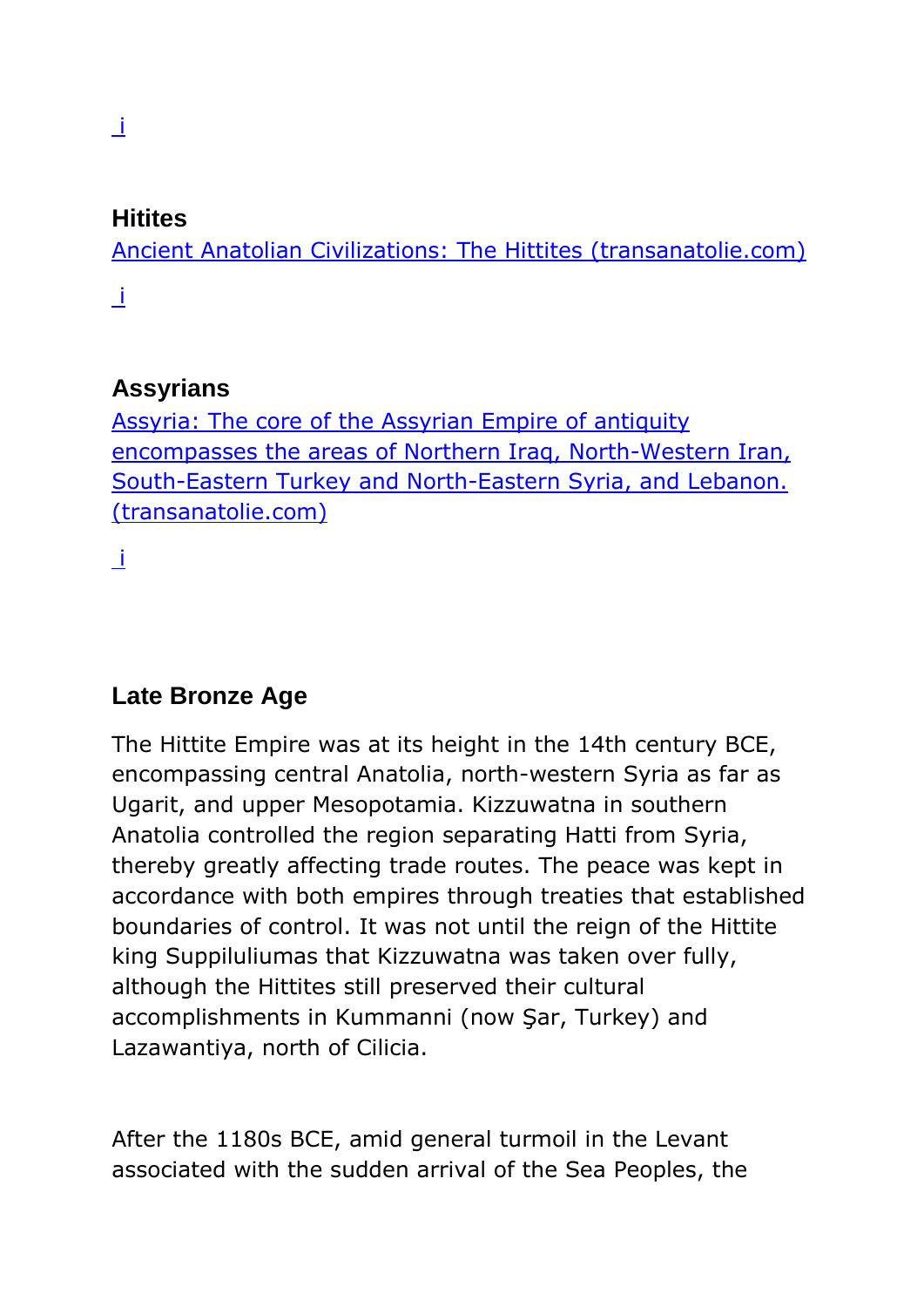empire disintegrated into several independent "Neo-Hittite" city-states, some of which survived until as late as the 8th century BCE. The history of the Hittite civilization is known mostly from cuneiform texts found in the area of their empire, and from diplomatic and commercial correspondence found in various archives in Egypt and the Middle East. [i](#page-0-0)

# <span id="page-7-0"></span>**Iron Age**

Beginning with the Bronze Age collapse at the end of the 2nd millennium BC, the west coast of Anatolia was settled by Ionian Greeks, usurping the related but earlier Mycenaean Greeks. Over several centuries, numerous Ancient Greek city-states were established on the coasts of Anatolia. Greeks started Western philosophy on the western coast of Anatolia (Pre-Socratic philosophy).

The Phrygian Kingdom essentially came into being after the fragmentation of the Hittite Empire during the 12th century BCE, and existed independently until the 7th century BCE. Possibly from the region of Thrace, the Phrygians eventually established their capital of Gordium (now Yazılıkaya). Known as Mushki by the Assyrians, the Phrygian people lacked central control in their style of government, and yet established an extensive network of roads. They also held tightly onto a lot of the Hittite facets of culture and adapted them over time.

Shrouded in myth and legend promulgated by ancient Greek and Roman writers is King Midas, the last king of the Phrygian Kingdom. The mythology of Midas revolves around his ability to turn objects to gold by mere touch, as granted by Dionysos, and his unfortunate encounter with Apollo from which his ears are turned into the ears of a donkey. The historical record of Midas shows that he lived approximately between 740 and 696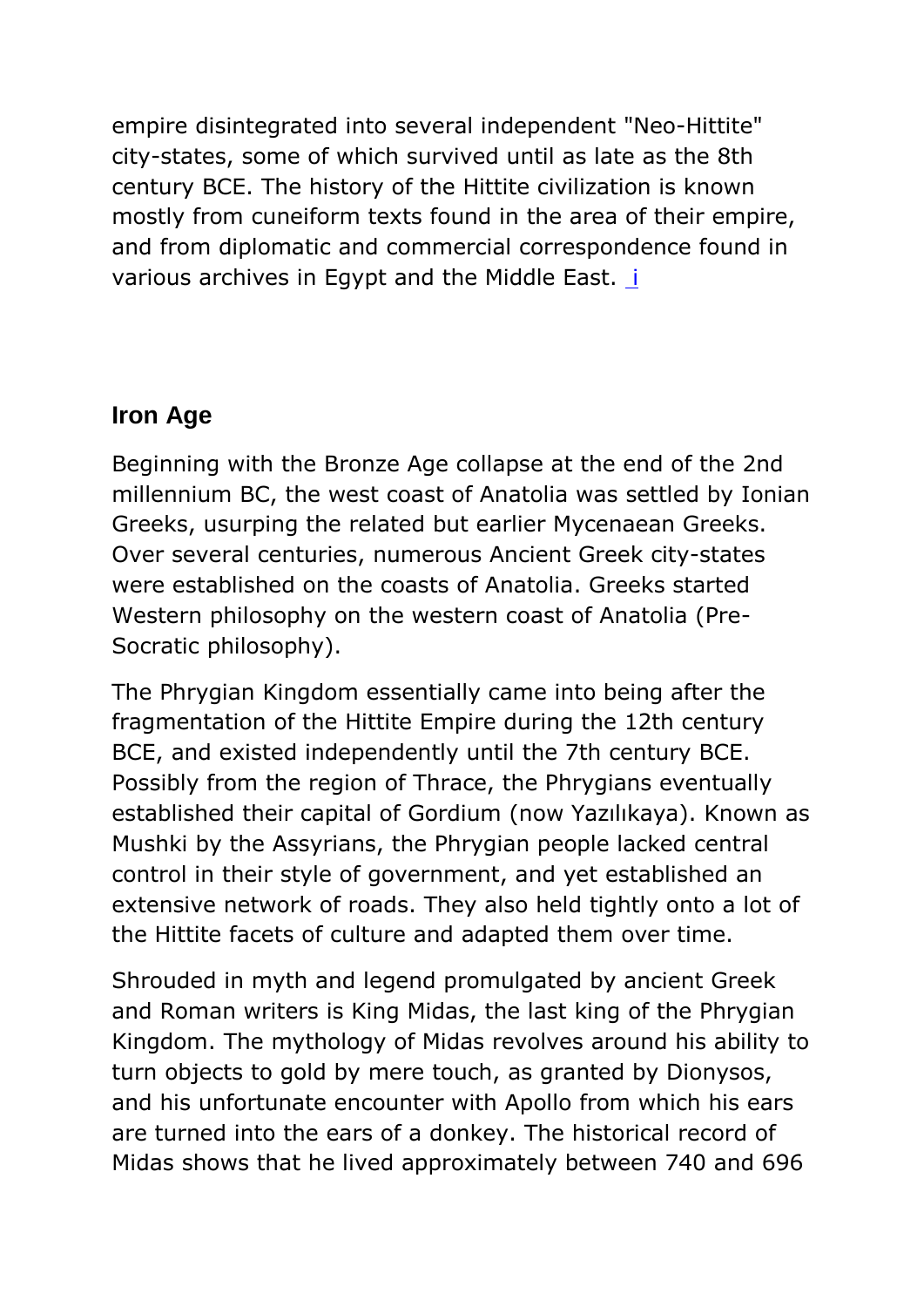BCE, and represented Phrygia as a great king. Most historians now consider him to be King Mita of the Mushkis as noted in Assyrian accounts. The Assyrians thought of Mita as a dangerous foe, for Sargon II, their ruler at the time, was quite happy to negotiate a peace treaty in 709 BCE. This treaty had no effect on the advancing Cimmerians, who streamed into Phrygia and led to the downfall and suicide of King Midas in 696 BCE. [i](#page-0-0)

#### <span id="page-8-0"></span>**Phrygians and Lydians**

Phrygia - [TransAnatolie Turkey](https://transanatolie.com/English/Turkey/Anatolia/phrygia.htm)

The twelfth to ninth centuries B.C. were a time of turmoil throughout Anatolia and the Aegean world. The destruction of Troy, Hattusas, and numerous other cities in the region was a collective disaster that coincided with the rise of the aggressive Assyrian Empire in Mesopotamia, the Dorian invasion of Greece, and the appearance of the "sea peoples" who ravaged the Aegean and eastern Mediterranean.

The first light to penetrate the dark age in Anatolia was lit by the very Phrygians who had destroyed Hattusas. Architects, builders, and skilled workers of iron, they had assimilated the Hittites' syncretic culture and adopted many of their political institutions. Phrygian kings apparently ruled most of western and central Anatolia in the ninth century B.C. from their capital at Gordium (a site sixty kilometers southwest of modern Ankara). Phrygian strength soon waned, however, and the kingdom was overthrown in the seventh century B.C. by the Cimmerians, a nomadic people who had been pursued over the Caucasus into Anatolia by the Scythians.

[Lydia \(transanatolie.com\)](https://transanatolie.com/English/Turkey/Anatolia/lydia.htm)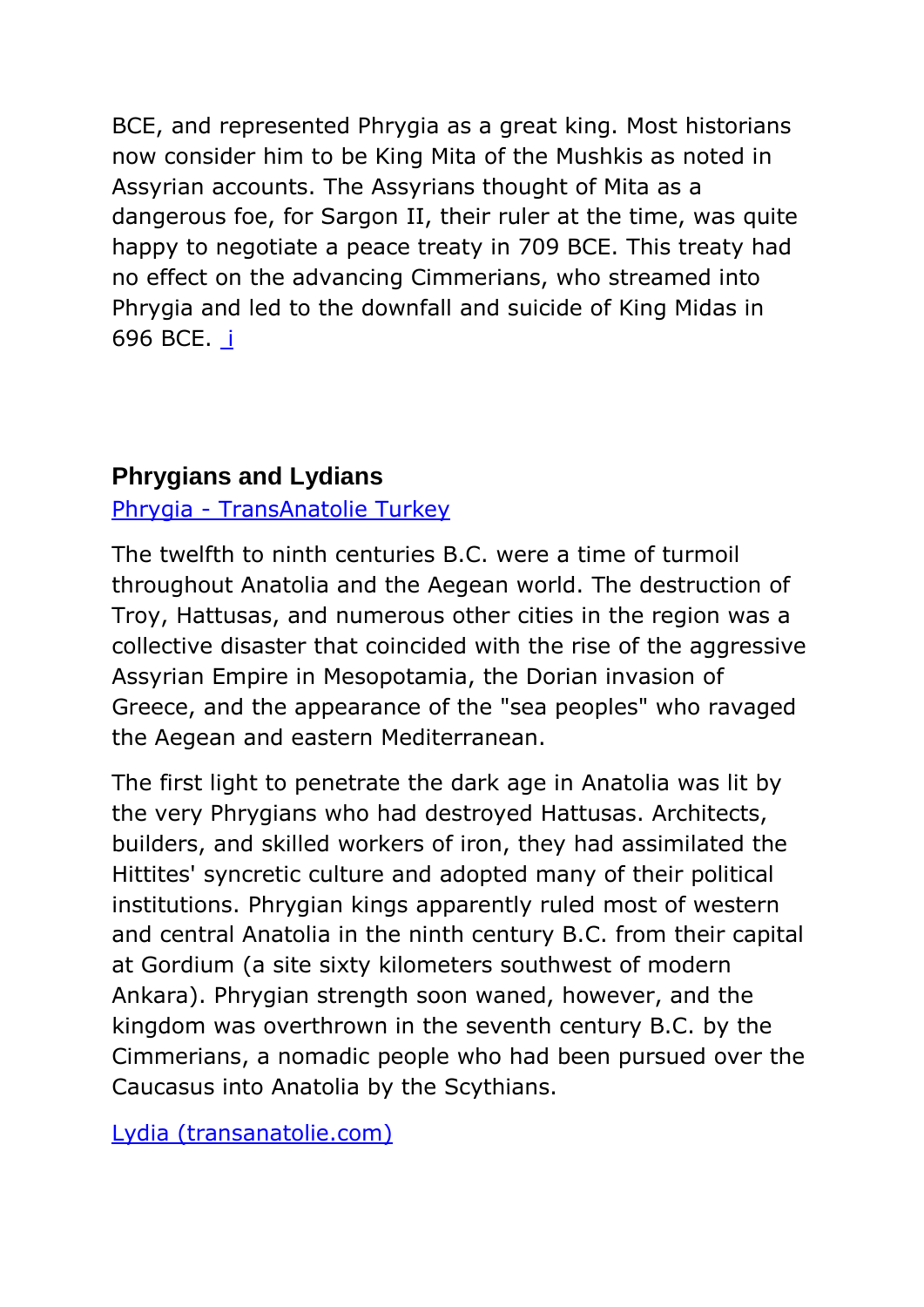Order was restored in Anatolia by the Lydians, a Thracian warrior caste who dominated the indigenous peasantry and derived their great wealth from alluvial gold found in the tributaries of the Hermus River (Gediz Nehri). From their court at Sardis, such Lydian kings as Croesus controlled western Anatolia until their kingdom fell to the Persians in 546 B.C. [i](#page-0-0)

#### <span id="page-9-0"></span>**Mycenean civilization**

The Aegean coast of Anatolia was an integral part of a Minoan-Mycenean civilization (ca. 2600-1200 B.C.) that drew its cultural impulses from Crete. During the Aegean region's socalled Dark Age (ca. 1050-800 B.C.), Ionian Greek refugees fled across the sea to Anatolia, then under Lydian rule, to escape the onslaught of the Dorians. Many more cities were founded along the Anatolian coast during the great period of Greek expansion after the eighth century B.C. One among them was Byzantium, a distant colony established on the Bosporus by the city-state of Megara. Despite endemic political unrest, the cities founded by the Ionians and subsequent Greek settlers prospered from commerce with Phrygia and Lydia, grew in size and number, and generated a renaissance that put Ionia in the cultural vanguard of the Hellenic world.

At first the Greeks welcomed the Persians, grateful to be freed from Lydian control. But when the Persians began to impose unpopular tyrants on the city-states, the Greeks rebelled and called on their kinsmen in Greece for aid. In 334 B.C., Alexander the Great crossed the Hellespont, defeated the Persians at the Granicus River (Biga Çayi), and during four years of campaigning liberated the Ionian city-states,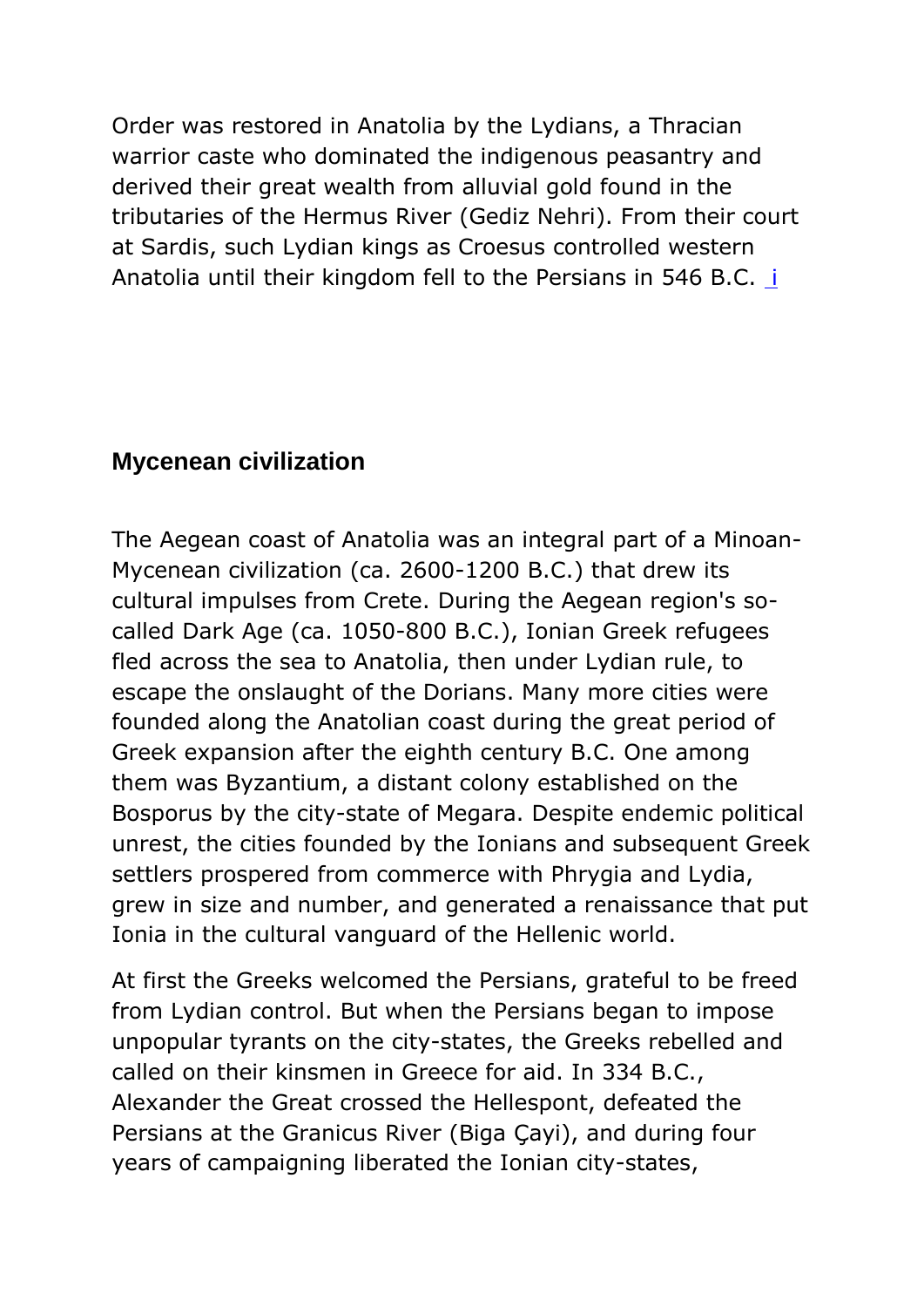incorporating them into an empire that at his death in 323 B.C. stretched from the Nile to the Indus.

After Alexander died, control of Anatolia was contested by several of the Macedonian generals among whom his empire was divided. By 280 B.C. one of them, Seleucus Nicator, had made good his claim to an extensive kingdom that included southern and western Anatolia and Thrace as well as Syria, Mesopotamia, and, for a time, Persia. Under the Seleucid Dynasty, which survived until 64 B.C., colonists were brought from Greece, and the process of hellenization was extended among the non-Greek elites.

The Seleucids were plagued by rebellions, and their domains in Anatolia were steadily eaten away by secession and attacks by rival Hellenistic regimes. Pergamum became independent in 262 B.C., during the Attalid Dynasty, and won fame as the paragon of Hellenistic states. Noted for the cleanliness of its streets and the splendor of its art, Pergamum, in west-central Anatolia, derived its extraordinary wealth from trade in pitch, parchment, and perfume, while slave labor produced a food surplus on scientifically managed state farms. It was also a center of learning that boasted a medical school and a library second in renown only to that of Alexandria. But Pergamum was both despised and envied by the other Greek states because of [i](#page-0-0)ts alliance with Rome. *i* 

#### <span id="page-10-0"></span>**Maeonia and the Lydian Kingdom**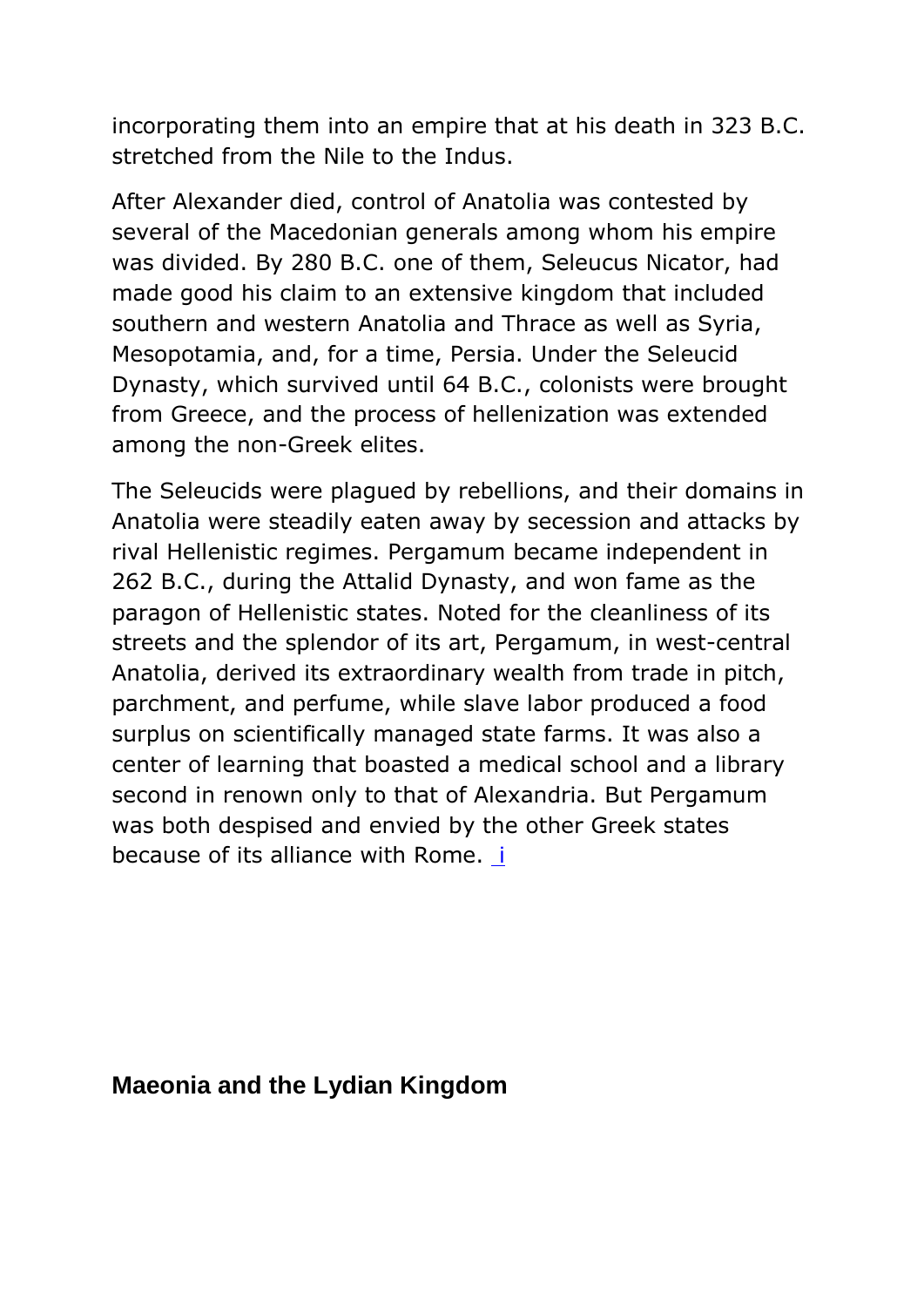Lydia, or Maeonia as it was called before 687 BCE, was a major part of the history of western Anatolia, beginning with the Atyad dynasty, who first appeared around 1300 BCE. The succeeding dynasty, the Heraclids, managed to rule successively from 1185–687 BCE despite a growing presence of Greek influences along the Mediterranean coast. As Greek cities such as Smyrna, Colophon, and Ephesus rose, the Heraclids became weaker and weaker. The last king, Candaules, was murdered by his friend and lance-bearer named Gyges, and he took over as ruler. Gyges waged war against the intruding Greeks, and soon faced by a grave problem as the Cimmerians began to pillage outlying cities within the kingdom. It was this wave of attacks that led to the incorporation of the formerly independent Phrygia and its capital Gordium into the Lydian domain. It was until the successive rules of Sadyattes and Alyattes, ending in 560 BCE, that the attacks of the Cimmerians ended for good. Under the reign of the last Lydian king Croesus, Persia was invaded first at the Battle of Pteria ending without a victor. Progressing deeper into Persia, Croesus was thoroughly defeated in the Battle of Thymbra at the hands of the Pers[i](#page-0-0)an Cyrus II in 546 BCE. i

# <span id="page-11-0"></span>**Classical Anatolia**

#### <span id="page-11-1"></span>**Achaemenid Empire**

By 550 BCE, the Median Empire, which had existed for barely a hundred years, was suddenly torn apart by a Persian rebellion. As Lydia's king, Croesus had a large amount of wealth which to draw from, and he used it to go on the offensive against the Persian king Cyrus the Great. In the end, Croesus was thrust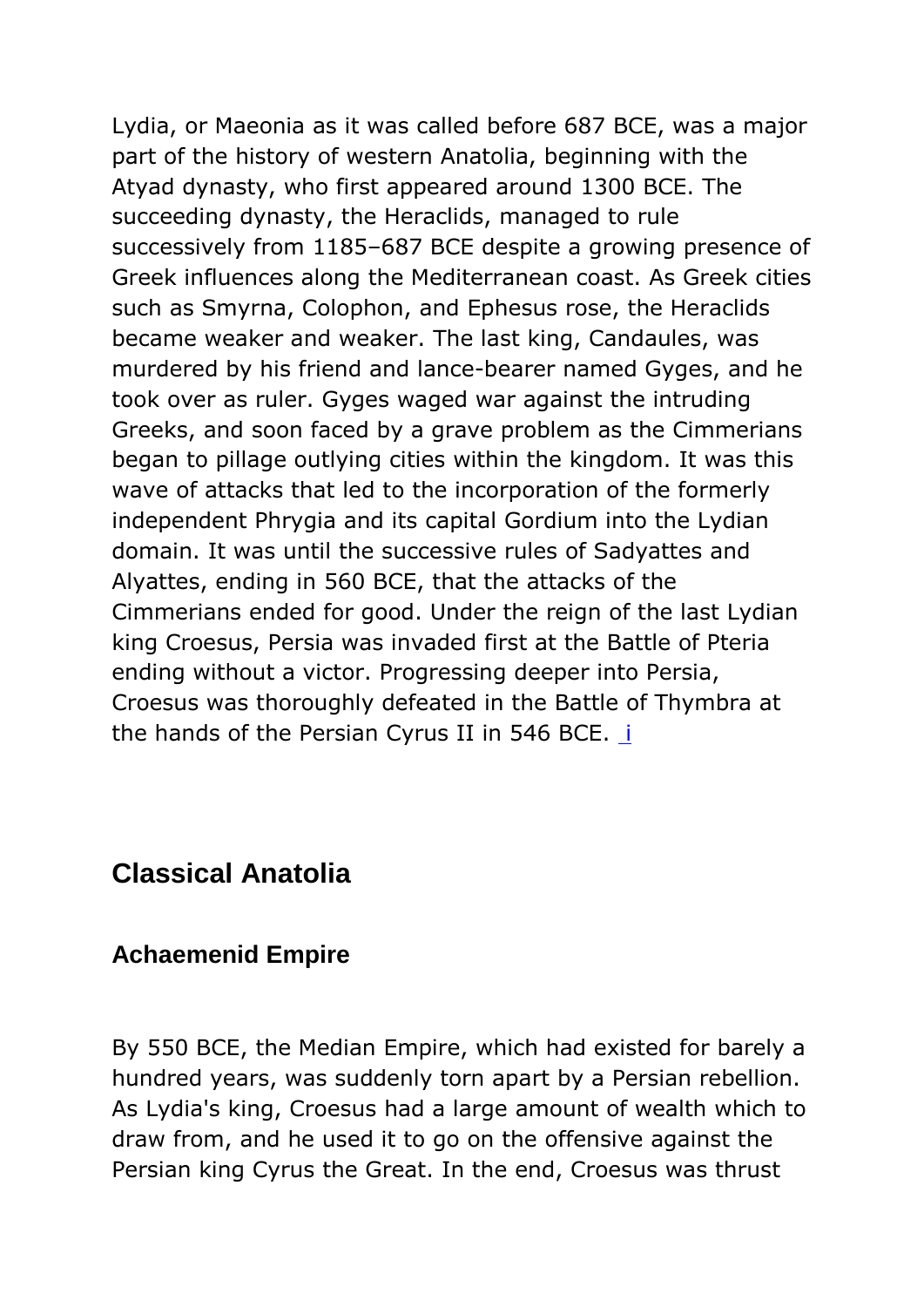back west and Cyrus burned the Lydian capital Sardis, taking control of Lydia in 546 BCE.

The remaining kingdom of Ionia and several cities of Lydia still refused to fall under Persian domination, and prepared defenses to fight them and sending for aid from Sparta. Since no aid was promised except for a warning to Cyrus from their emissary, eventually their stance was abandoned and they submitted, or they fled as in citizens from Phocaea to Corsica or citizens from Teos to Abdera in Thrace.

The Achaemenid Persian Empire, thus founded by Cyrus the Great, continued its expansion under the Persia king Darius the Great, in which the satrap system of local governors continued to be used and upgraded and other governmental upgrades were carried out. A revolt by Naxos in 502 BCE prompted Aristagoras of Miletus to devise a grandiose plan by which he would give a share of Naxos's wealth to Artaphernes, satrap of Lydia, in return for his aid in quashing the revolt. The failure of Aristagoras in fulfilling his promise of rewards and his conduct disturbed the Persians, so much so that he resorted to convincing his fellow Ionians to revolt against the Persians. This revolt, known as the Ionian Revolt, spread across Anatolia, and with Athenian aid, Aristagoras held firm for a time, despite the loss in the Battle of Ephesus. The burning of Sardis in 498 BCE enraged Darius so much that he swore revenge upon Athens. This event brought down the hammer upon Aristagoras as the Persian army swept through Ionia, re-taking city by city. It was the eventual Battle of Lade outside Miletus in 494 BCE that put an end to the Ionian Revolt once and for all.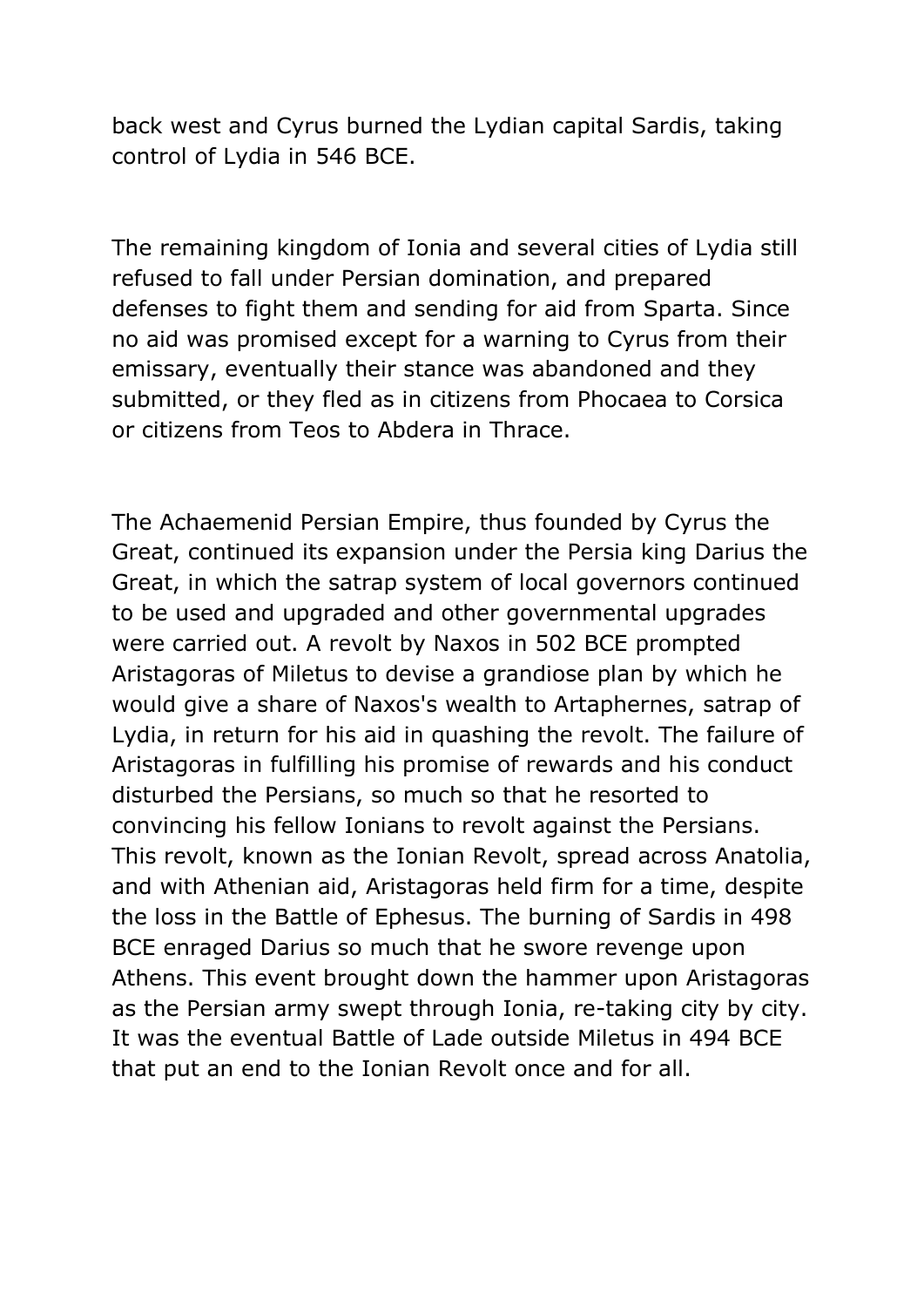Although the Persian Empire had official control of the Carians as a satrap, the appointed local ruler Hecatomnus took advantage of his position. He gained for his family an autonomous hand in control of the province by providing the Persians with regular tribute, avoiding the look of deception. His son Mausolus continued in this manner, and expanded upon the groundwork laid by his father. He first removed the official capital of the satrap from Mylasa to Halicarnassus, gaining a strategic naval advantage as the new capital was on the ocean. On this land he built a strong fortress and a works by which he could build up a strong navy. He shrewdly used this power to guarantee protection for the citizens of Chios, Kos, and Rhodes as they proclaimed independence from Athenian Greece. Mausolus did not live to see his plans realized fully, and his position went to his widow Artemisia. The local control over Caria remained in Hecatomnus's family for another 20 years before the arrival of Alexander the Great. [i](#page-0-0)

# <span id="page-13-0"></span>**Hellenistic Anatolia**

[Hellenistic Monarchs down to the Roman Empire -](https://transanatolie.com/English/Turkey/Anatolia/Hellens/hellens.htm) [TrandAnatolie Turkey \(transanatolie.com\)](https://transanatolie.com/English/Turkey/Anatolia/Hellens/hellens.htm)

#### <span id="page-13-1"></span>**Alexander the Great**

In 336 BCE, King Philip of Macedon was unexpectedly killed, making his son Alexander the new ruler of Macedon as he was very popular. He immediately went to work, raising a force large enough to go up against the Persians, gathering a navy large enough to counter any threats by their powerful navy. Landing on the shores of Anatolia near Sestos on the Gallipoli in 334 BCE, Alexander first faced the Persian army in the Battle of the Granicus, in which the Persians were effectively routed. Using the victory as a springboard for success, Alexander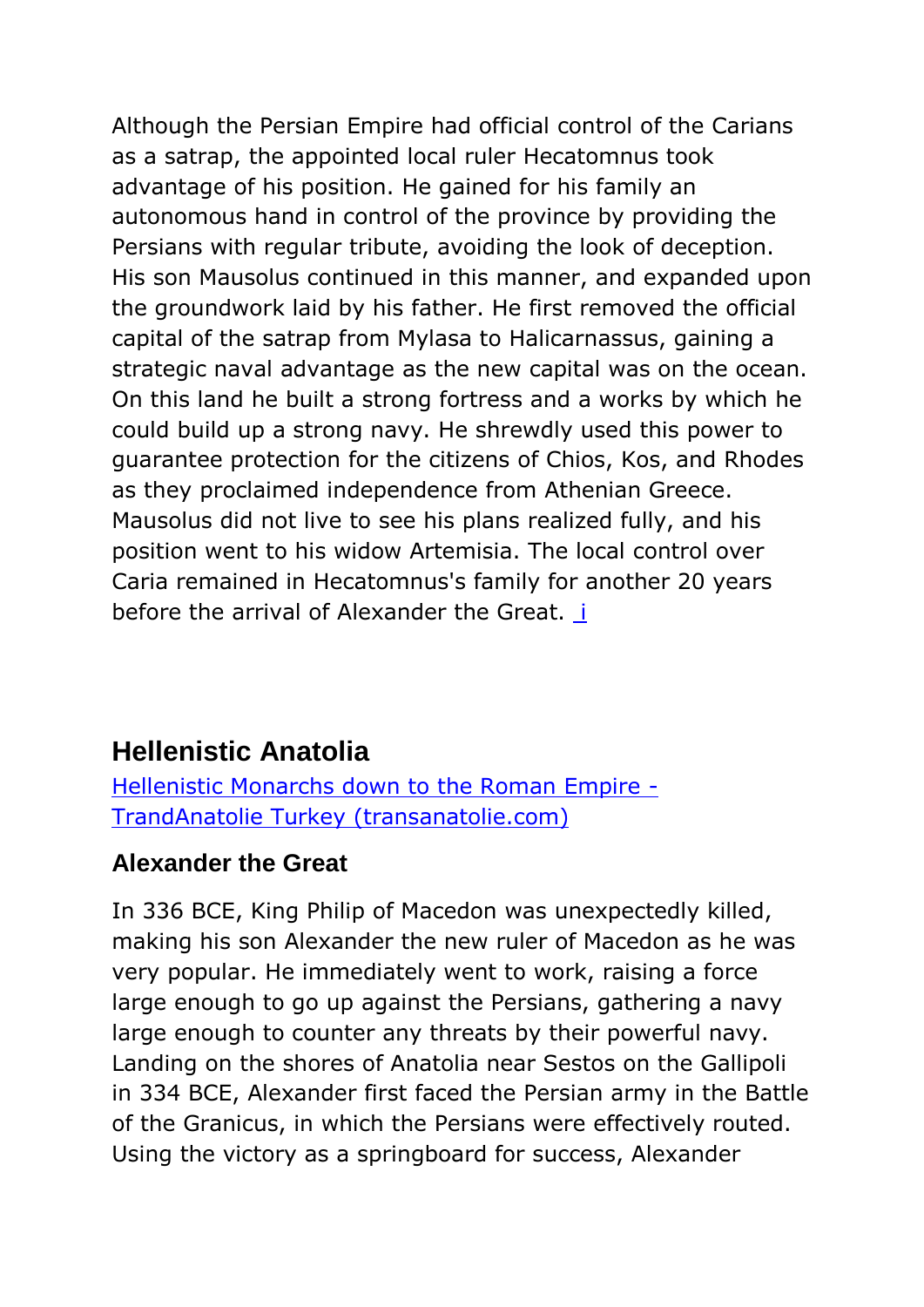turned his attention to the rest of the western coast, liberating Lydia and Ionia in quick succession. The eventual fall of Miletus led to the brilliant strategy by Alexander to defeat the Persian navy by taking every city along the Mediterranean instead of initiating a very high-risk battle on the sea. By reducing this threat, Alexander turned inland, rolling through Phyrgia, Cappadocia, and finally Cilicia, before reaching Mount Amanus. Scouts for Alexander found the Persian army, under its king Darius III, advancing through the plains of Issus in search of Alexander. At this moment, Alexander realized that the terrain favored his smaller army, and the Battle of Issus began. Darius's army was effectively squeezed by the Macedonians, leading to not only an embarrassing defeat for Darius, but that he fled back across the Euphrates river, leaving the rest of his family in Alexander's hands. Thus, Anatolia was freed from the Persian yoke for good. [i](#page-0-0)

#### <span id="page-14-0"></span>**Wars of the Diadochi and division of Alexander's empire**

In June 323 BCE, Alexander died suddenly, leaving a power vacuum in Macedon, putting all he had worked for at risk. Being that his half-brother Arrhidaeus was unable to rule effectively due to a serious disability, a succession of wars over the rights to his conquests were fought known as the Wars of the Diadochi. Perdiccas, a high-ranking officer of the cavalry, and later Antigonus, the Phrygian satrap, prevailed over the other contenders of Alexander's empire in Asia for a time.

Ptolemy, the governor of Egypt, Lysimachus, and Seleucus, strong leaders of Alexander's, consolidated their positions after the Battle of Ipsus, in which their common rival Antigonus was defeated. The former empire of Alexander was divided as such: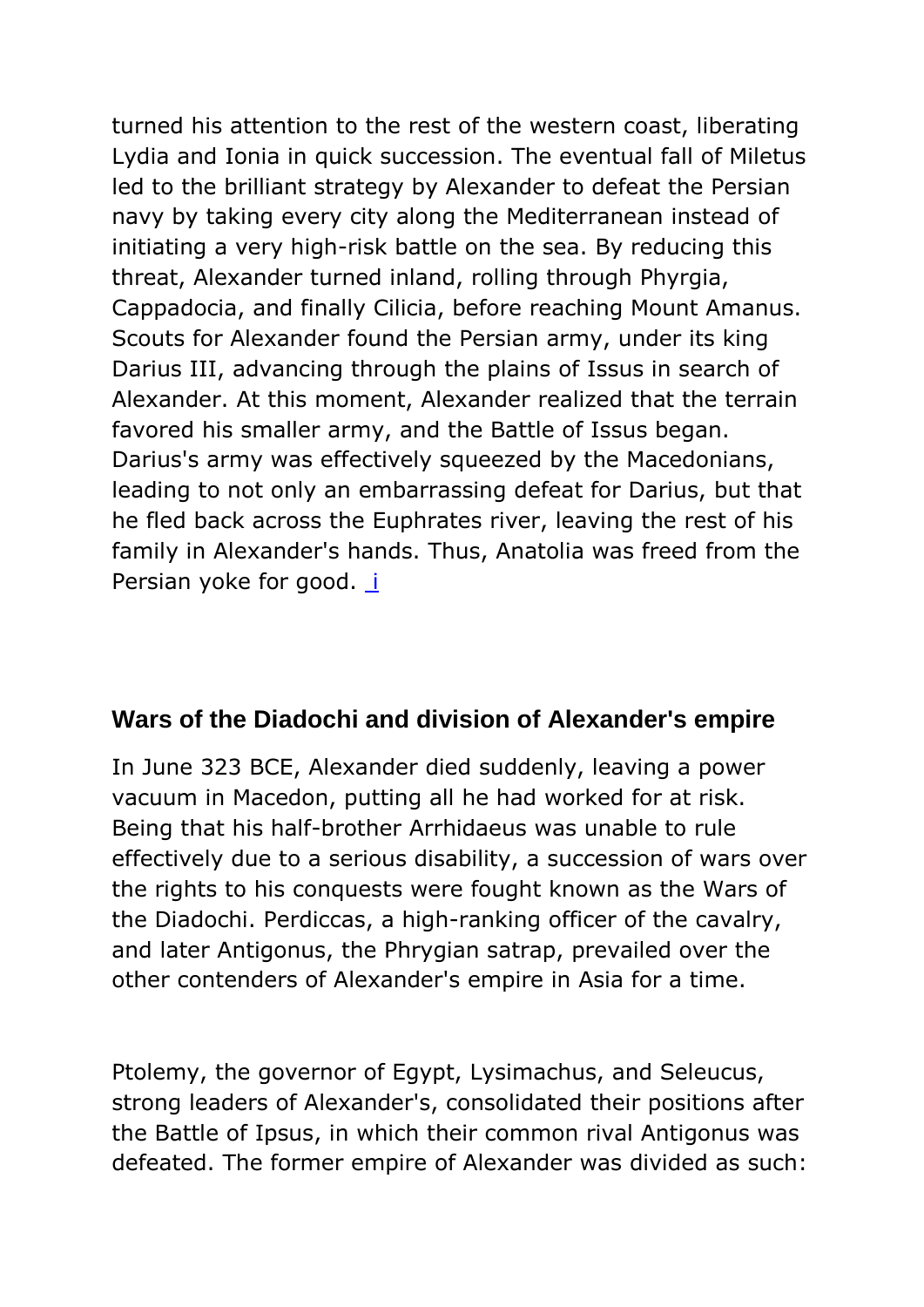Ptolemy gained territory in southern Anatolia, much of Egypt and the Levant, which combined to form the Ptolemaic Empire; Lysimachus controlled western Anatolia and Thrace, while Seleucus claimed the rest of Anatolia as the Seleucid Empire. Only the kingdom of Pontus under Mithridates I managed to gain their independence in Anatolia due to the fact that Antigonus had been a common enemy. [i](#page-0-0)

#### <span id="page-15-0"></span>**Seleucid Empire**

Seleucus I Nicator first created a capital city over the span of 12 years (299–287 BCE) worthy of his personage, Antioch, named after his father Antiochus. He concentrated also on creating a large standing army, and also divided his empire into 72 satrapies for easier administration. After a peaceful beginning, a rift occurred between Lysimachus and Seleucus that led to open warfare in 281 BCE. Even though Seleucus had managed to defeat his former friend and gain his territory at the Battle of Corupedium, it cost him his life as he was assassinated by Ptolemy Keraunos, future king of Macedon, in Lysimachia.

After the death of Seleucus, the empire he left faced many trials, both from internal and external forces. Antiochus I fought off an attack from the Gauls successfully, but could not defeat the King of Pergamon Eumenes I in 262 BCE, guaranteeing Pergamon's independence. Antiochus II named Theos, or "divine", was poisoned by his first wife, who in turn poisoned Berenice Phernophorus, second wife of Antiochus and the daughter of Ptolemy III Euergetes. Antiochus II's son from his first wife, Seleucus II Callinicus, ended up as ruler of the Seleucids after this tragedy. These turn of events made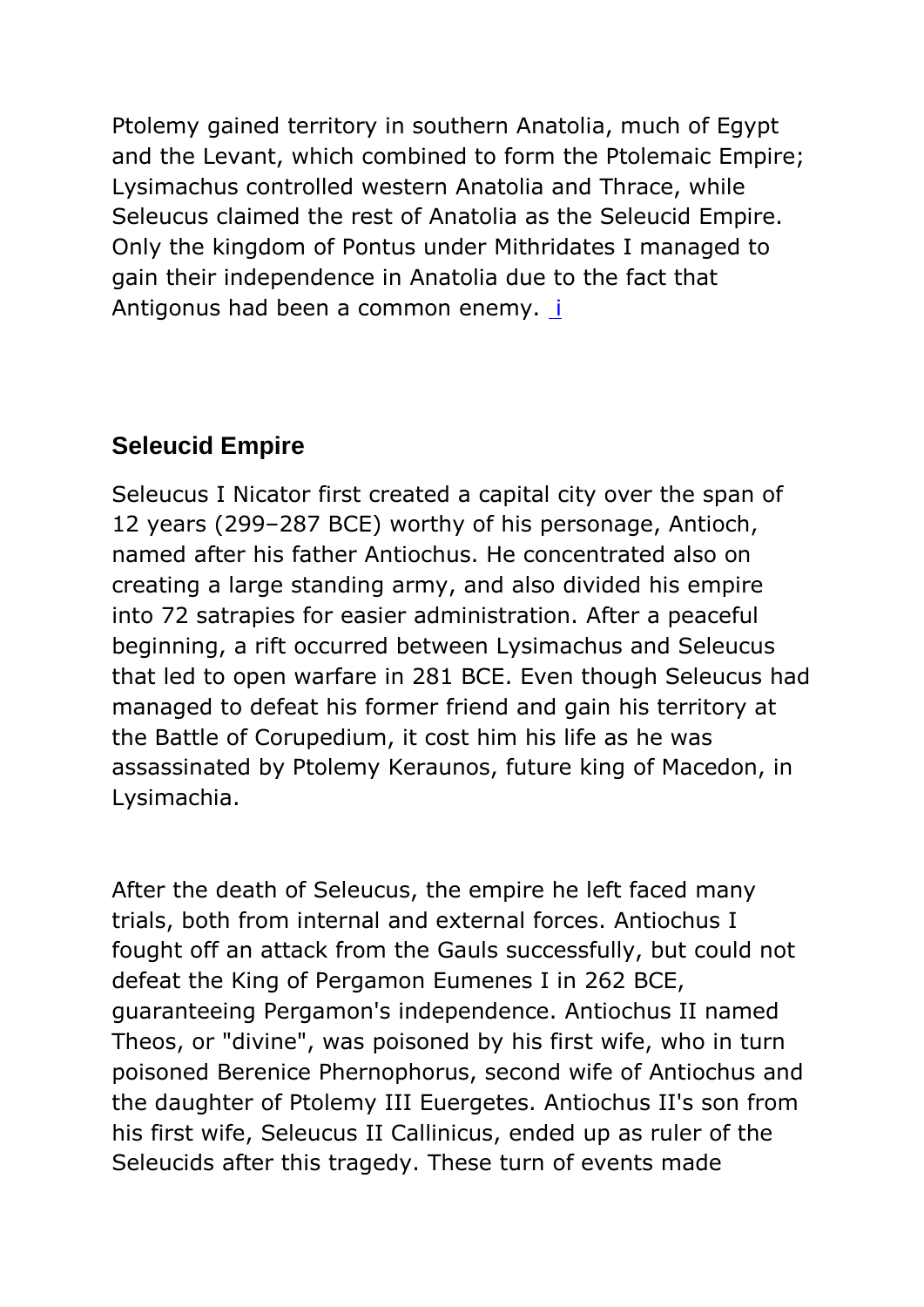Ptolemy III very angry, and led to the invasion of the empire (the Third Syrian War) in 246 BCE. This invasion leads to victory for Ptolemy III at Antioch and Seleucia, and he grants the lands of Phrygia to Pontus's Mithridates II in 245 BCE as a wedd[i](#page-0-0)ng gift.  $i$ 

# <span id="page-16-0"></span>**Parthia and Pergamon before 200 BCE**

Events in the east showed the fragile nature of the Seleucids as a Bactrian-inspired revolt in Parthia begun by its satrap Andragoras in 245 BCE led to the loss of territory bordering Persia. This was coupled with an unexpected invasion of northern Parthia by the nomadic Parni in 238 BCE and a subsequent occupation of the whole of Parthia by one of their leaders, Tiridates. Antiochus II Theos of the Seleucids failed to end the rebellion, and therefore a new kingdom was created, the Parthian Empire, under Tiridates's brother Arsaces I. Parthia extended to the Euphrates river at the height of its power.

The kingdom of Pergamon under the Attalid dynasty was an independent kingdom established after the rule of Philetaerus by his nephew Eumenes I. Eumenes enlarged Pergamon to include parts of Mysia and Aeolis, and held tightly onto the ports of Elaia and Pitane. Attalus I, successor of Eumenes I, remained active outside of the boundaries of Pergamon. He refused protection payment to the Galatians and won a fight against them in 230 BCE, and then defeated Antiochus Hierax three years later in order to secure nominal control over Anatolia under the Seleucids. The victory was not to last as Seleucus III reestablished control of his empire, but Attalus was allowed to retain control of former territories of Pergamon.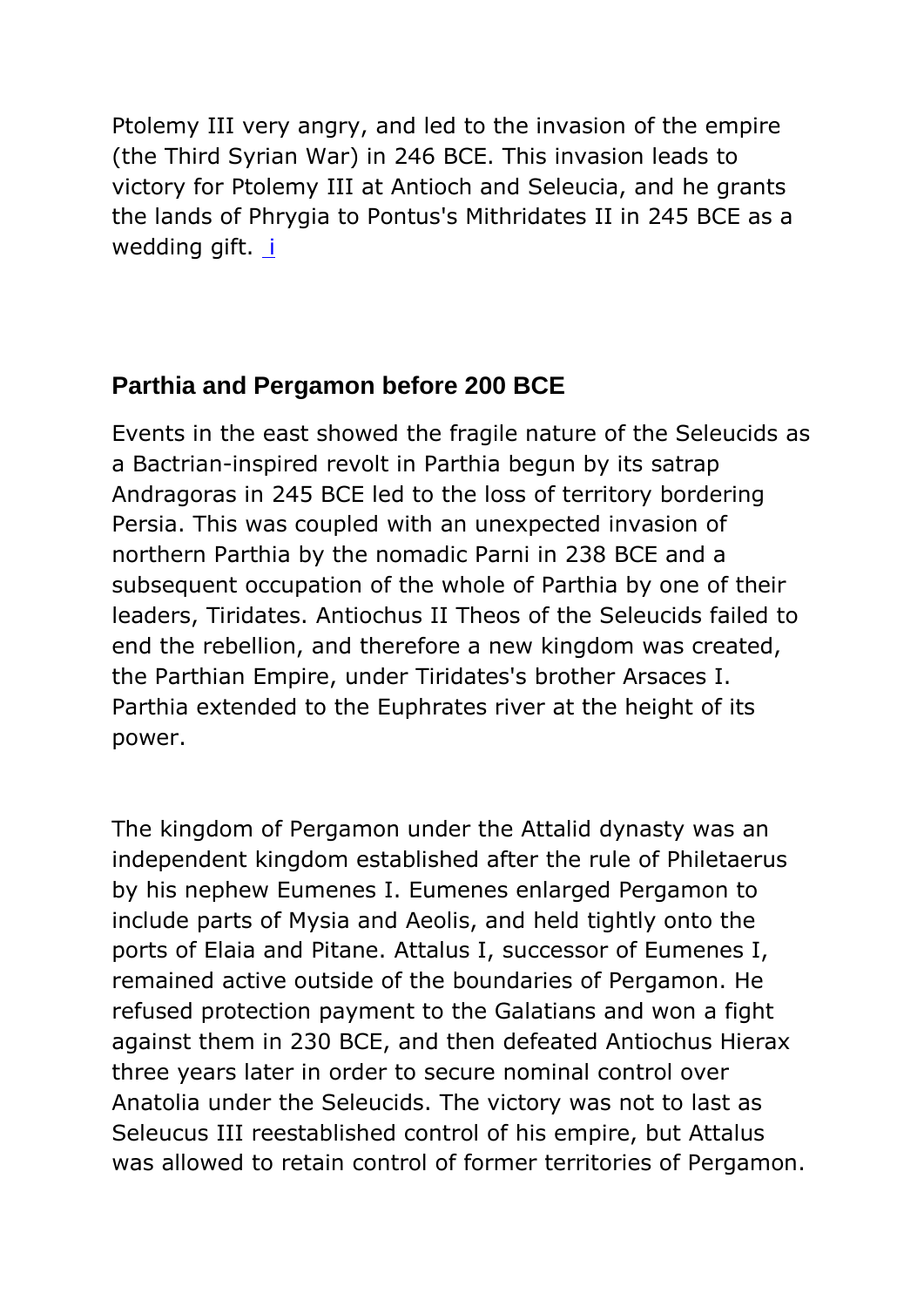The dealings with Attalus proved to be the last time the Seleucids had any meaningful success in Anatolia as the Roman Empire lay on the horizon. After that victory, Seleucus's heirs would never again expand their empire. [i](#page-0-0)

# <span id="page-17-0"></span>**Roman Anatolia: Rome and the Byzantine Empire**

[Ancient Rome \(transanatolie.com\)](https://transanatolie.com/English/Turkey/Anatolia/ancient-rome.htm)

The last of the Attalid kings bequeathed Pergamum to his Roman allies upon his death in 138 B.C. Rome organized this extensive territory under a proconsul as the province of Asia. All of Anatolia except Armenia, which was a Roman clientstate, was integrated into the imperial system by A.D. 43. After the accession of the Roman emperor Augustus (r. 27 B.C.-A.D. 14), and for generations thereafter, the Anatolian provinces enjoyed prosperity and security. The cities were administered by local councils and sent delegates to provincial assemblies that advised the Roman governors. Their inhabitants were citizens of a cosmopolitan world state, subject to a common legal system and sharing a common Roman identity. Roman in allegiance and Greek in culture, the region nonetheless retained its ethnic complexity.

#### [Roman Empire \(transanatolie.com\)](https://transanatolie.com/English/Turkey/Anatolia/romans.htm)

In A.D. 285, the emperor Diocletian undertook the reorganization of the Roman Empire, dividing jurisdiction between its Latin-speaking and Greek-speaking halves. In 330 Diocletian's successor, Constantine, established his capital at the Greek city of Byzantium, a "New Rome" strategically situated on the European side of the Bosporus at its entrance to the Sea of Marmara. For nearly twelve centuries the city, embellished and renamed Constantinople, remained the capital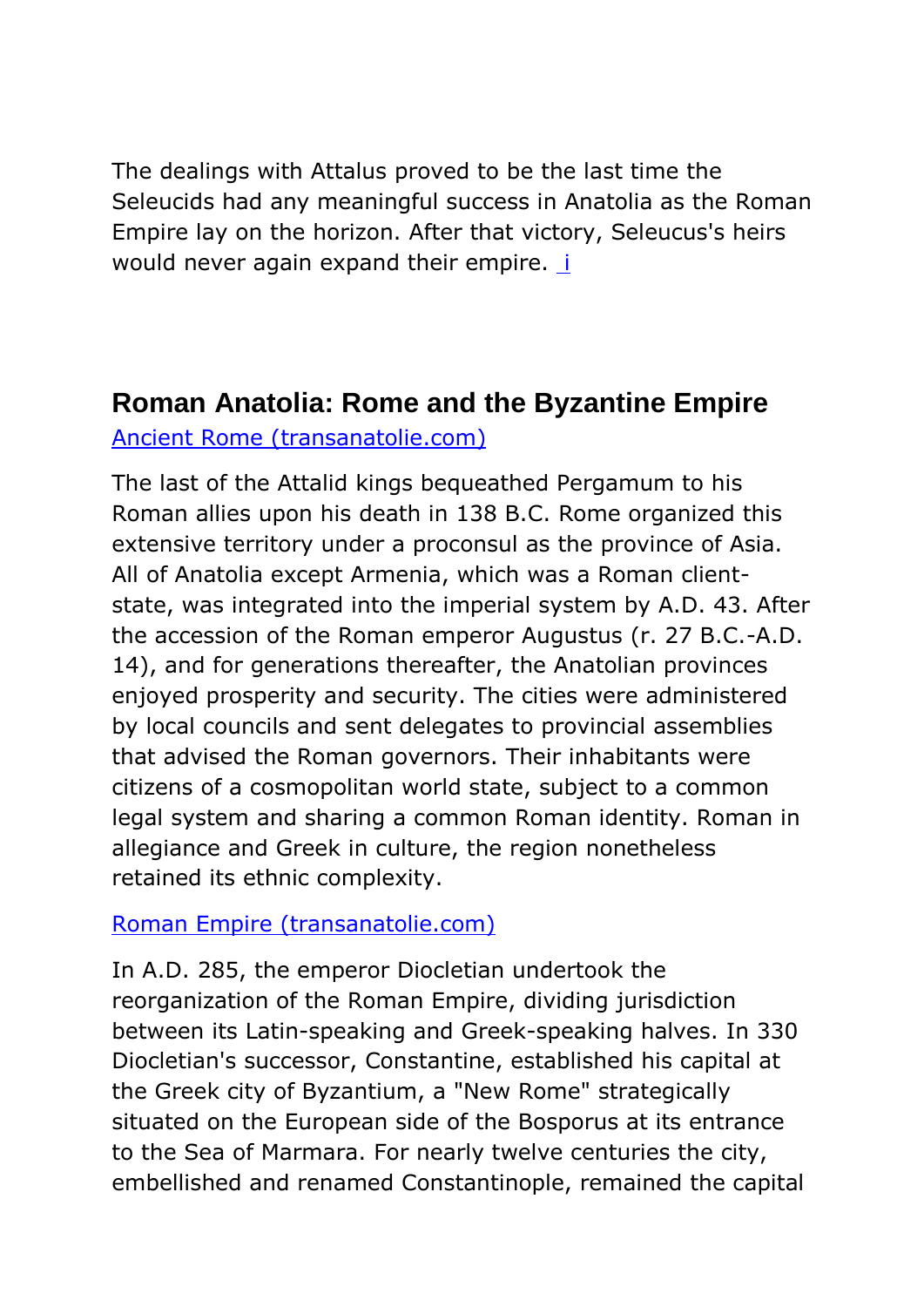of the Roman Empire--better known in its continuous development in the East as the Byzantine Empire.

Christianity was introduced to Anatolia through the missionary activity of Saint Paul, a Greek-speaking Jew from Tarsus in Cilicia, and his companions. Christians possibly even constituted a majority of the population in most of Anatolia by the time Christianity was granted official toleration under the Edict of Milan in A.D. 313. Before the end of the fourth century, a patriarchate was established in Constantinople with ecclesiastical jurisdiction over much of the Greek East. The basilica of Hagia Sophia (Holy Wisdom), whose construction in Constantinople was ordered by Emperor Justinian in 532, became the spiritual focus of Greek Christendom.

Although Greek in language and culture, the Byzantine Empire was thoroughly Roman in its laws and administration. The emperor's Greek-speaking subjects, conscious of their imperial vocation, called themselves romaioi --Romans. Almost until the end of its long history, the Byzantine Empire was seen as ecumenical--intended to encompass all Christian peoples- rather than as a specifically Greek state.

In the early seventh century, the emperor in Constantinople presided over a realm that included not only Greece and Anatolia but Syria, Egypt, Sicily, most of Italy, and the Balkans, with outposts across North Africa as far as Morocco. Anatolia was the most productive part of this extensive empire and was also the principal reservoir of manpower for its defense. With the loss of Syria to Muslim conquest in the seventh century, Anatolia became the frontier as well as the heartland of the empire. The military demands imposed on the Byzantine state to police its provinces and defend its frontiers were enormous, but despite the gradual contraction of the empire and frequent political unrest, Byzantine forces generally remained strong until the eleventh century. [i](#page-0-0)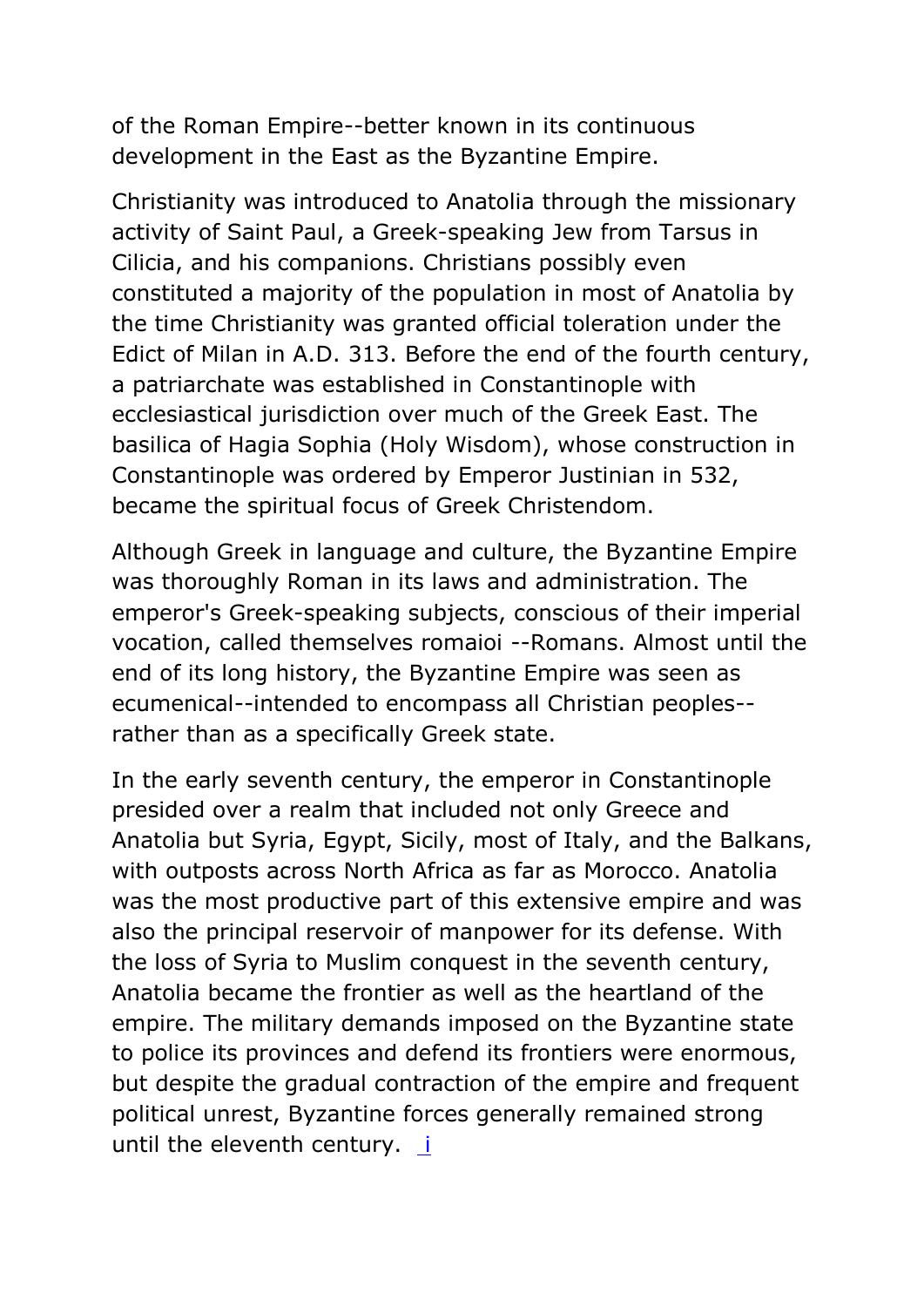#### <span id="page-19-0"></span>**Roman intervention in Anatolia**

In the Second Punic War, Rome had suffered in Spain, Africa, and Italy because of the impressive strategies of Hannibal, the famous Carthaginian general. When Hannibal entered into an alliance with Philip V of Macedon in 215 BCE, Rome used a small naval force with the Aetolian League to help ward off Hannibal in the east and to prevent Macedonian expansion in western Anatolia. Attalus I of Pergamon, along with Rhodes, traveled to Rome and helped convince the Romans that war against Macedon was supremely necessary. The Roman general Titus Quinctius Flamininus not only soundly defeated Philip's army in the Battle of Cynoscephalae in 197 BCE, but also brought further hope to the Greeks when he said that an autonomous Greece and Greek cities in Anatolia was what Rome desired.

During the period just after Rome's victory, the Aetolian League desired some of the spoils left in the wake of Philip's defeat, and requested a shared expedition with Antiochus III of the Seleucids to obtain it. Despite warnings by Rome, Antiochus left Thrace and ventured into Greece, deciding to ally himself with the League. This was intolerable for Rome, and they soundly defeated him in Thessaly at Thermopylae before Antiochus retreated to Anatolia near Sardis. Combining forces with the Romans, Eumenes II of Pergamon met Antiochus in the Battle of Magnesia in 189 BCE. There Antiochus was thrashed by an intensive cavalry charge by the Romans and an outflanking maneuver by Eumenes.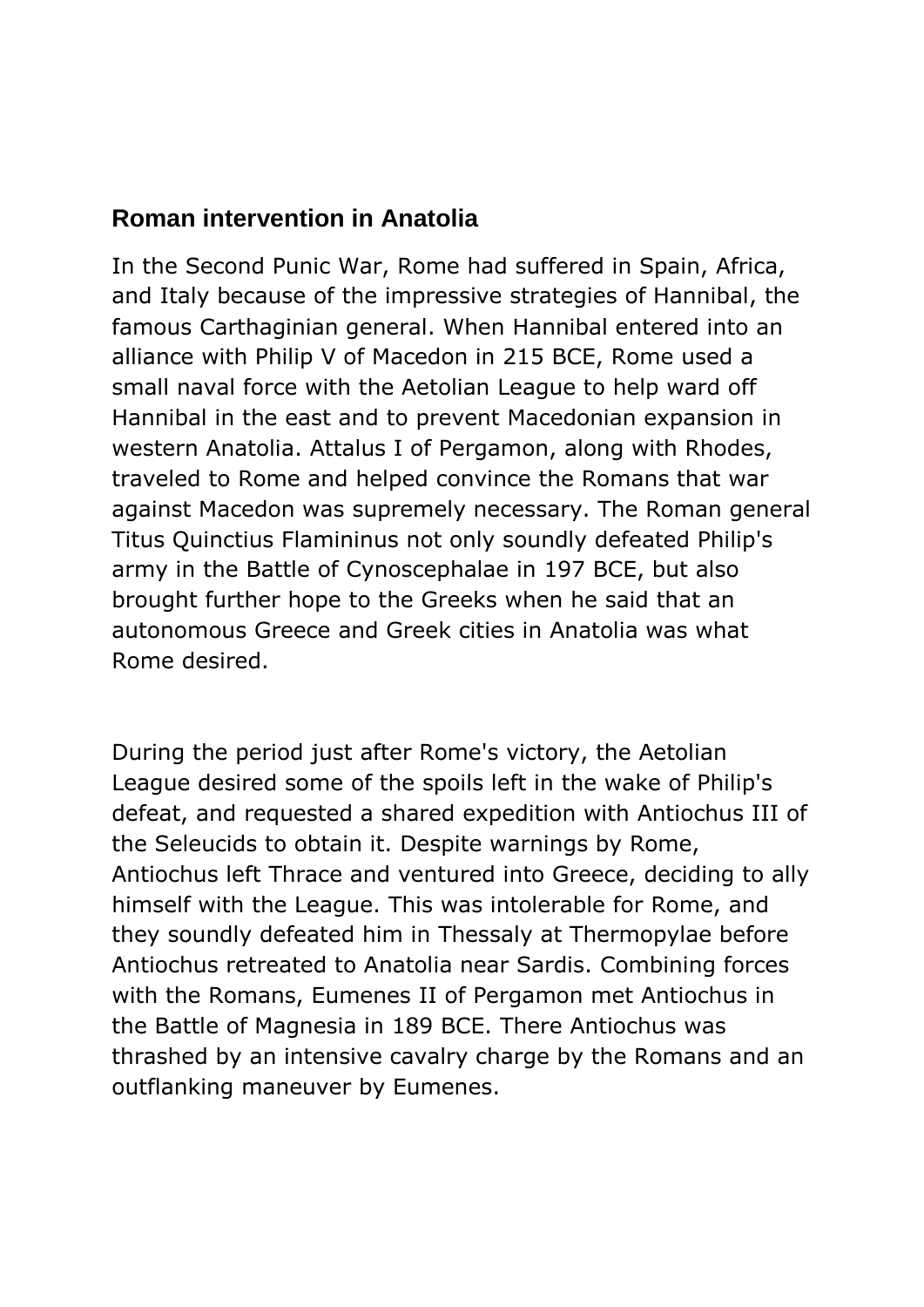Because of the Treaty of Apamea the very next year, Pergamon was granted all of the Seleucid lands north of the Taurus mountains and Rhodes was given all that remained. This seemingly great reward would be the downfall of Eumenes as an effective ruler, for after Pergamon defeated Prusias I of Bithynia and Pharnaces I of Pontus, he delved too deeply into Roman affairs and the Roman senate became alarmed. When Eumenes put down an invasion by the Galatians in 184 BCE, Rome countered his victory by freeing them, providing a heavy indicator that the scope of Pergamon's rule was now stunted.

The interior of Anatolia had been relatively stable despite occasional incursions by the Galatians until the rise of the kingdoms of Pontus and Cappadocia in the 2nd century BCE. Cappadocia under Ariarathes IV initially was allied with the Seleucids in their war against Rome, but he soon changed his mind and repaired relations with them by marriage and his conduct. His son, Ariarathes V Philopator, continued his father's policy of allying with Rome and even joined with them in battle against Prusias I of Bithynia when he died in 131 BCE. Pontus had been an independent kingdom since the rule of Mithridates when the threat of Macedon had been removed. Despite several attempts by the Seleucid Empire to defeat Pontus, independence was maintained. When Rome became involved in Anatolian affairs under Pharnaces I, an alliance was formed that guaranteed protection for the kingdom. The other major kingdom in Anatolia, Bithynia, established by Nicomedes I at Nicomedia, always maintained good relations with Rome. Even under the hated Prusias II of Bithynia when that relationship was strained it did not cause much trouble.

The rule of Rome in Anatolia was unlike any other part of their empire because of their light hand with regards to government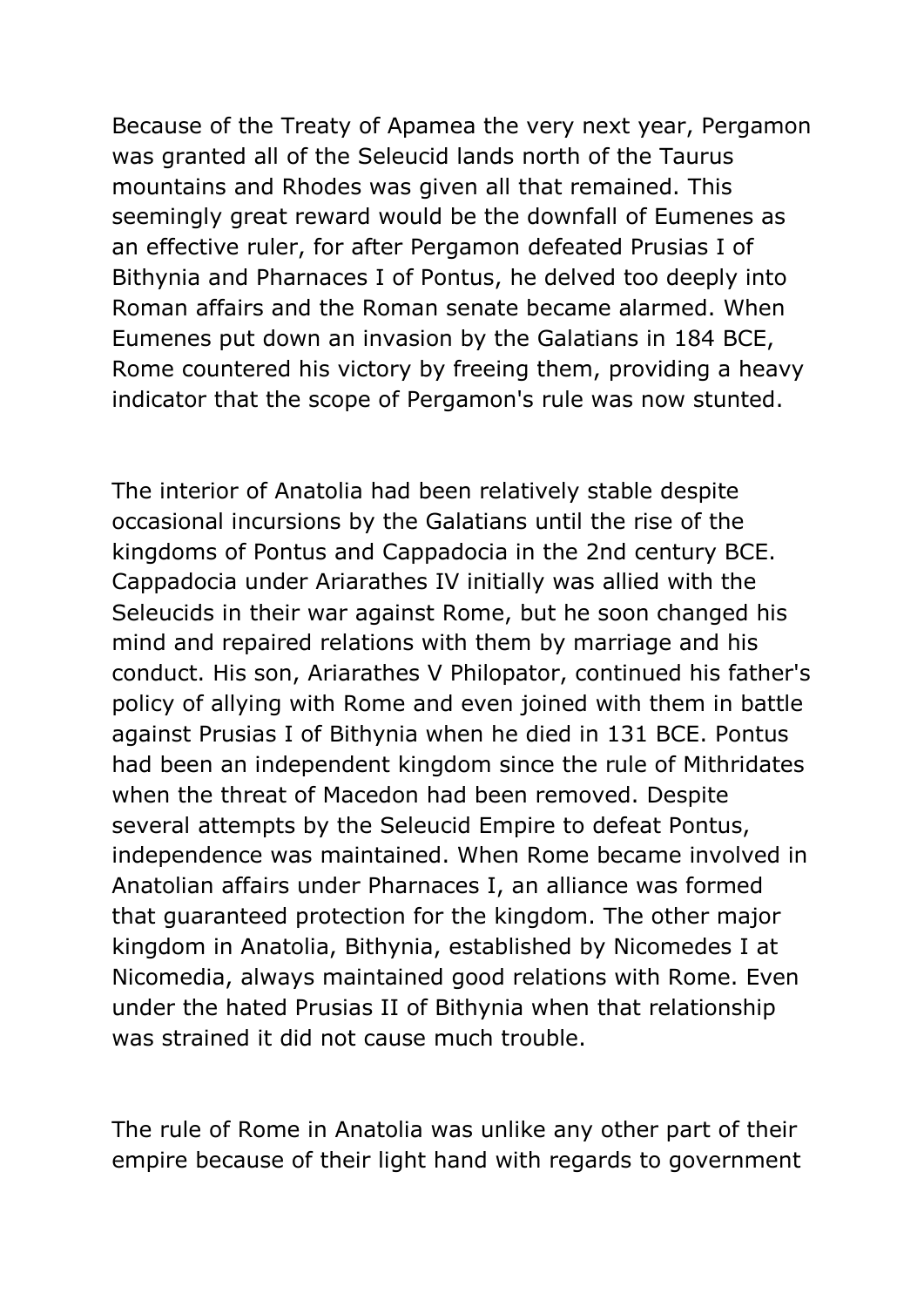and organization. Controlling unstable elements within the region was made simpler by the bequeathal of Pergamon to the Romans by its last king, Attalus III in 133 BCE. The new territory was named the province of Asia by Roman consul Manius Aquillius the Elder. [i](#page-0-0)

#### <span id="page-21-0"></span>**The Mithridatic Wars**

The Mithridatic Wars were preceded by infighting that drew Rome into a war against Italian rebels known as the Social War in 90 BCE. Mithridates VI of Pontus decided that it was time to strike in Anatolia while Rome was occupied, overrunning Bithynia. Though he withdrew when this was demanded of him by Rome he did not agree to all Romes demands. As a result, Rome encouraged Bithynia to attack Pontus but Bithynia was defeated. Mithridates then marched into the Roman province of Asia, where he persuaded Greeks to slaughter as many Italians as possible (the Asiatic Vespers). Despite a power struggle within Rome itself, consul Cornelius Sulla went to Anatolia to defeat the Pontian king. Sulla defeated him thoroughly in and left Mithridates with only Pontus in the Treaty of Dardanos.

In 74 BCE, another Anatolian kingdom passed under Roman control as Nicomedes IV of Bithynia instructed it to be done after his death. Making Bithynia a Roman province soon after roused Mithridates VI to once again go after more territory, and he invaded it in the same year. Rome this time sent consul Lucius Licinius Lucullus to take back control of the province. The expedition proved to be very positive as Mithridates was driven back into the mountains.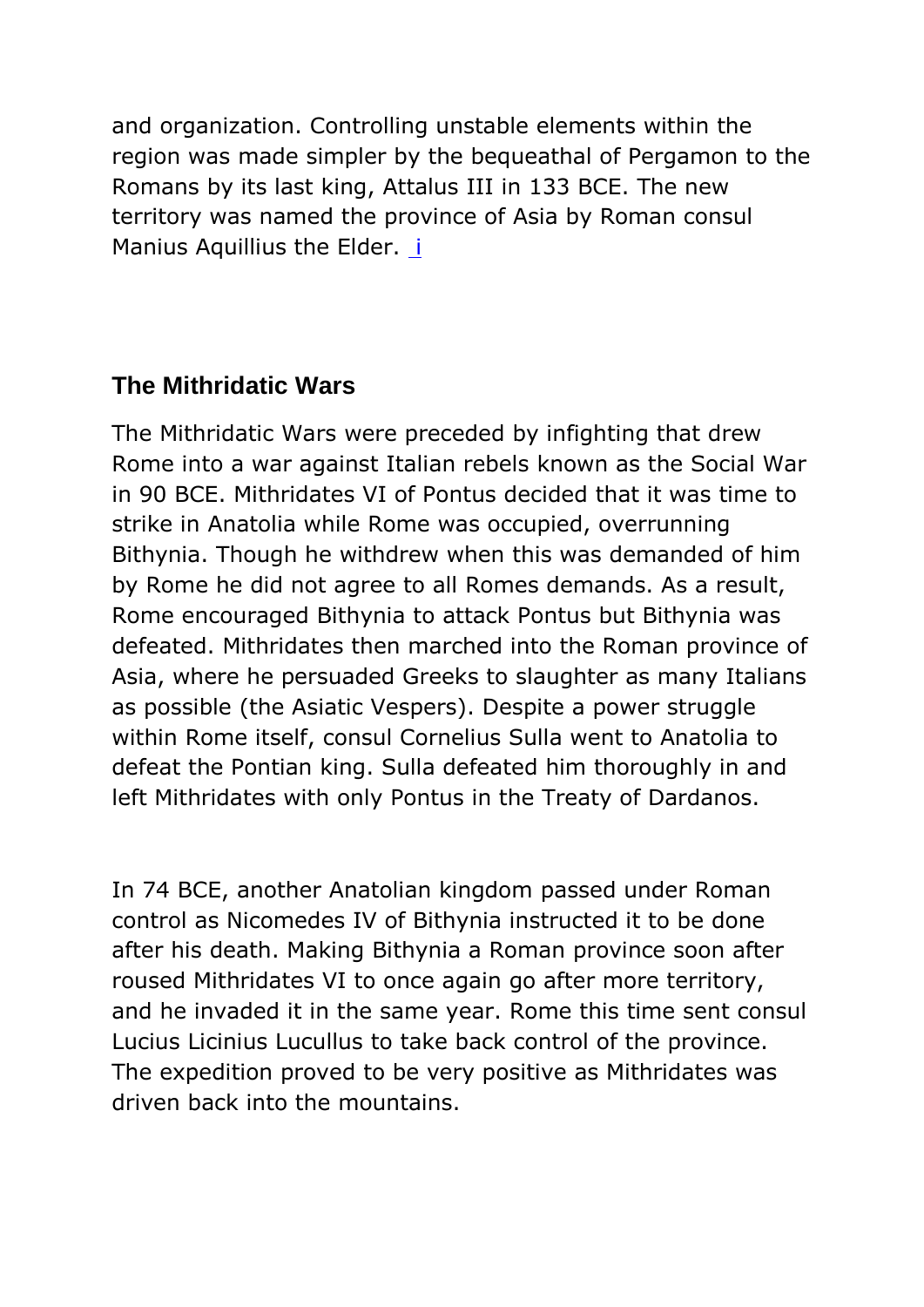The failure of Lucius Licinius Lucullus to rid Rome once and for all of Mithridates brought a lot of opposition back at home, some fueled by the great Roman consul Pompey. A threat by pirates on the Roman food supply in the Aegean Sea brought Pompey once again to the forefront of Roman politics, and he drove them back to Cilicia. The powers granted Pompey after this success allowed him to not only throw back Mithridates all the way to the Bosphorus, but made neighboring Armenia a client kingdom. In the end, Mithridates committed suicide in 63 BCE, and therefore allowed Rome to add Pontus as a protectorate along with Cilicia as a Roman province. This left only Galatia, Pisidia and Cappadocia, all ruled by Amyntas in whole, as the last remaining kingdom not under a protectorate or provincial status. However, in 25 BCE, Amyntas died while pursuing enemies in the Taurus mountains, and Rome claimed his lands as a province, leaving Anatolia completely in Roman hands. [i](#page-0-0)

#### <span id="page-22-0"></span>**Christianity in Anatolia during Roman times**

Jewish influences in Anatolia were changing the religious makeup of the region as Rome consolidated its power. In about 210 BCE, Antiochus III of the Seleucid Empire relocated 2,000 families of Jews from Babylonia to Lydia and Phrygia, and this kind of migration continued throughout the remainder of the Empire's existence. Additional clues to the size of the Jewish influence in the area were provided by Cicero, who noted that a fellow Roman governor had halted the tribute sent to Jerusalem by Jews in 66 BCE, and the record of Ephesus, where the people urged Agrippina to expel Jews because they were not active in their religious activities.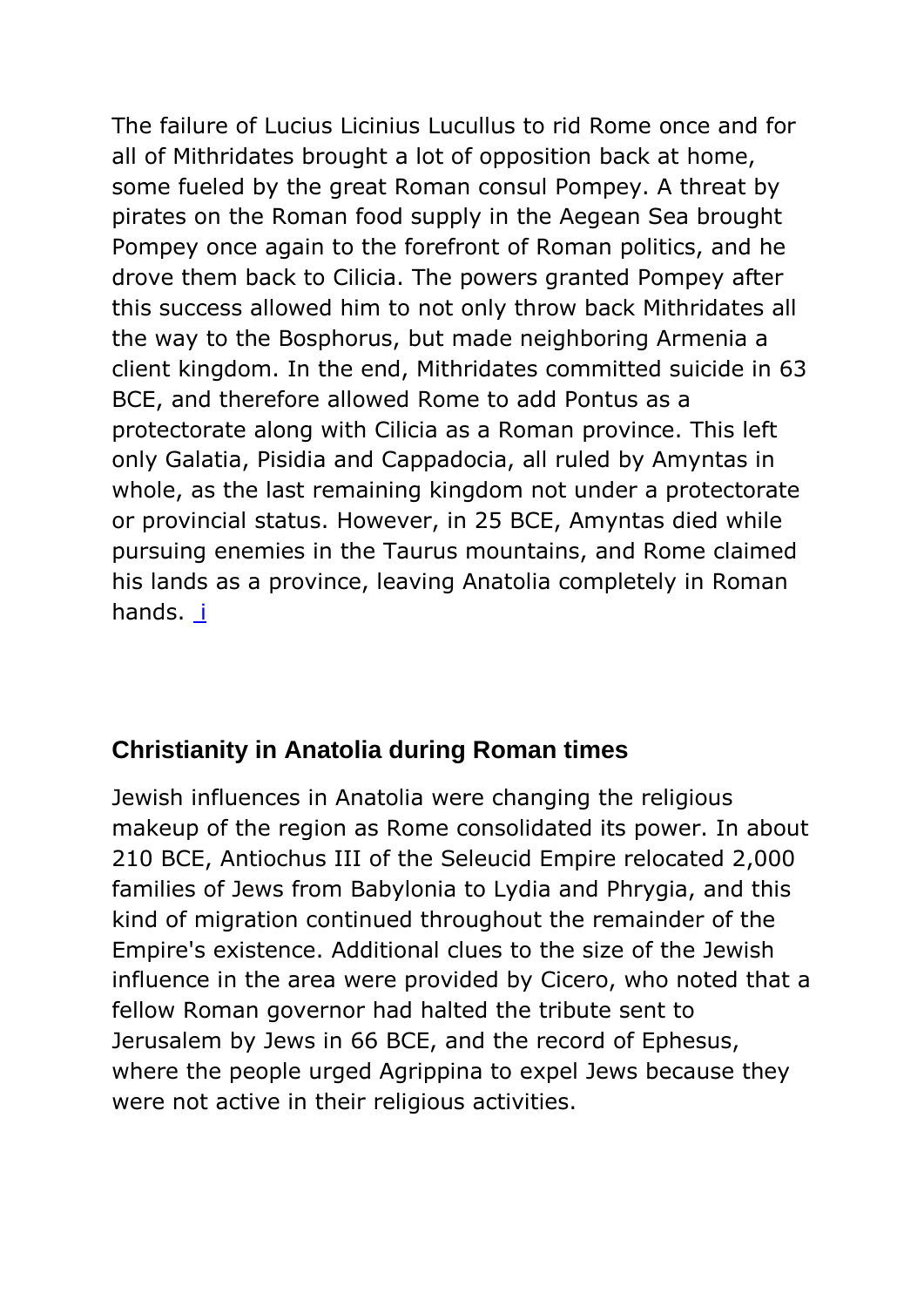The blossoming religious following of Christianity was evident in Anatolia during the beginning of the 1st century. The letters of St. Paul in the New Testament reflect this growth, particularly in his home province of Asia. From his home in Ephesus from 54 AD to 56 AD he noted that "all they which dwelt in Asia heard the word" and verified the existence of a church in Colossae as well as Troas. Later he received letters from Magnesia and Tralleis, both of which already had churches, bishops, and official representatives who supported Ignatius of Antioch. After the references to these institutions by **St. Paul**, the Book of Revelation mentions **the Seven Churches of Asia: Ephesus, Magnesia, Thyatira, Smyrna, Philadelphia, Pergamon, and Laodicea.** Even other non-Christians started to take notice of the new religion. In 112 the Roman governor in Bithynia writes to the Roman emperor Trajan that so many different people are flocking to Christianity, leaving the temples vacated. [i](#page-0-0)

#### <span id="page-23-0"></span>**Anatolia before the 4th century: Peace and the Goths**

From the rule of Augustus onwards until that of Constantine I, Anatolia enjoyed relative peace that allowed itself to grow as a region. The emperor Augustus removed all debts owed to the Roman Empire by the provinces and protectorates there, making advanced progress possible. Roads were built to connect the larger cities in order to improve trade and transportation, and the abundance of high outputs in agricultural pursuits made more money for everyone involved. Settlement was encouraged, and local governors did not place a heavy burden upon the people with regards to taxation. The wealth gained from the peace and prosperity prevented great tragedy as powerful earthquakes tore through the region, and help was given from the Roman government and other parties.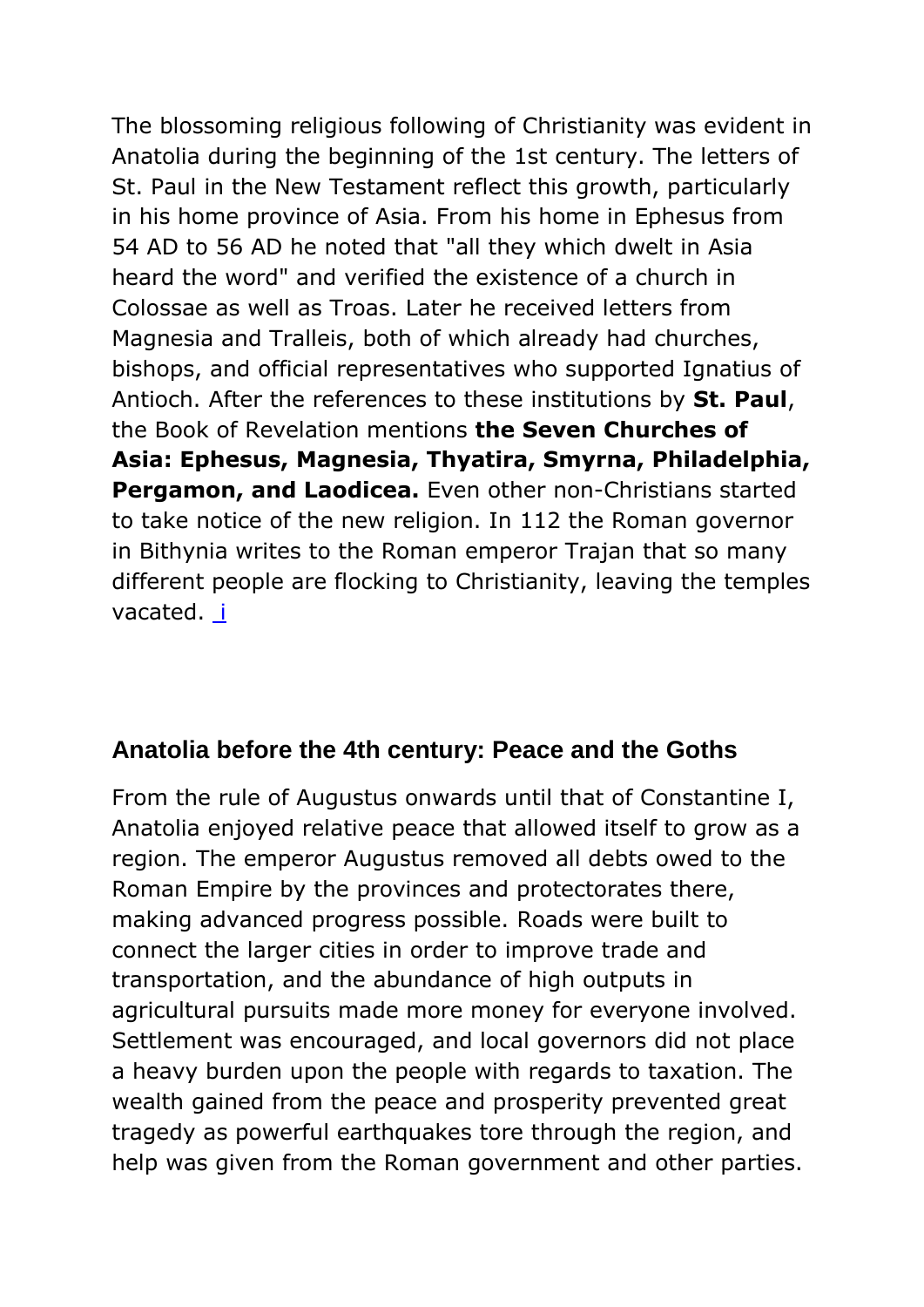Through it all was produced some of the most respected scientific men of that period- the philosopher Dio of Bithynia, the medical mind of Galen from Pergamon, and the historians Memnon of Heraclea and Cassius Dio of Nicaea.

By the middle of the 3rd century, everything that had been built by peace was being threatened by a new enemy, the Goths. As the inroads to central Europe through Macedonia, Italy, and Germania were all defended successfully by the Romans, the Goths found Anatolia to be irresistible due to its wealth and deteriorating defenses. Using a captured fleet of ships from the Bosphorus and flat-bottomed boats to cross the Black Sea, they sailed in 256 around the eastern shores, landing in the coastal city of Trebizond. What ensued was a huge embarrassment for Pontus  $-$  the wealth of the city was absconded, a larger number of ships were confiscated, and they entered the interior without much to turn them back. A second invasion of Anatolia through Bithynia brought even more terror inland and wanton destruction. The Goths entered Chalcedon and used it as a base by which to expand their operations, sacking Nicomedia, Prusa, Apamea, Cius, and Nice in turn. Only the turn of the weather during a fall season kept them from doing any more harm to those outside the realm of the province. The Goths managed a third attack upon not only the coastline of western Anatolia, but in Greece and Italy as well. Despite the Romans under their emperor Valerian finally turning them away, it did not stop the Goths from first destroying the Temple of Diana in Ephesus and the city itself in 263. [i](#page-0-0)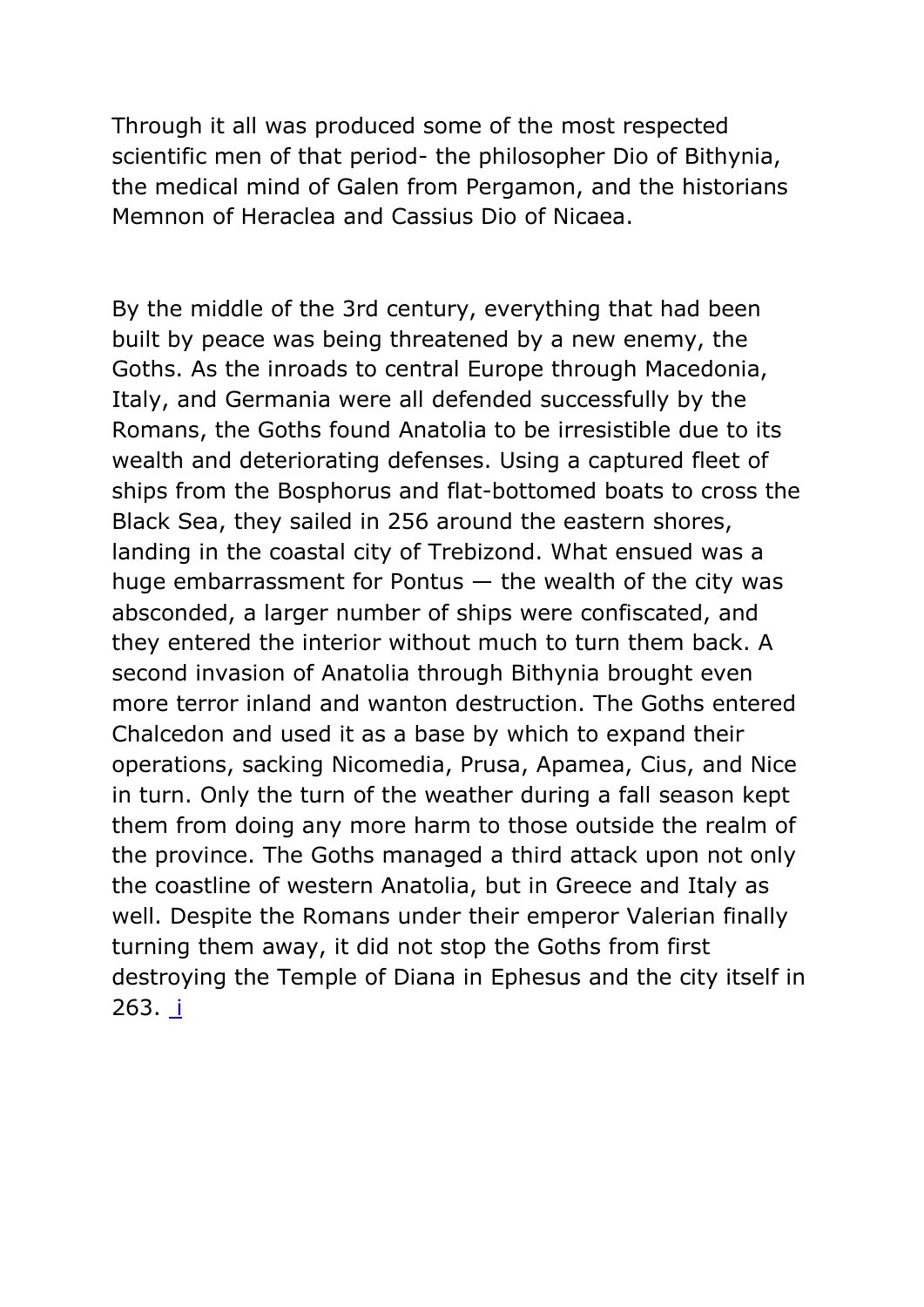# <span id="page-25-0"></span>**Byzantine Anatolia**

[Byzantium: Byzantium Overview -](https://transanatolie.com/English/Turkey/Anatolia/Byzantium/byzantium.htm) TransAnatolie Turkey

The constant instability of the Roman Empire as a whole gradually made it more and more difficult to control. Upon the ascension of the emperor Constantine in 330, he made a bold decision by removing himself from Rome and into a new capital. Located in the old city of Byzantium, now known as Constantinople after the emperor, it was strengthened and improved in order to assure more than adequate defense of the whole region. What added to the prestige of the city was Constantine's favor of Christianity. He allowed bishops and other religious figures to aid in the government of the empire, and he personally intervened in the First Council of Nicaea to prove his sincerity.

The next forty years after the death of Constantine in 337 saw a power struggle amongst his descendants for control of the empire. His three sons, Constantine, Constans, and Constantius were unable to coexist peacefully under a joint rule, and they eventually resorted to violent means to end the arrangement. A short time after taking power, a purge of a majority of their relations began and the blood of Constantine's progeny flowed. Eventually Constans came after and killed Constantine II near Aquileia, but was soon removed and himself murdered by his own army. This left Constantius II as the sole emperor of the Byzantines, but even this would not last. Despite supporting his cousin Julian as commander of the armies in Gaul, events soon forced Julian to ignore Constantine's orders to move eastward with his armies and to head straight for Constantinople to claim the imperial purple. The death of Constantius II in Tarsus resulted in a bloodless transfer of power in 361. Julian did not survive but a scant year and a half thanks to a Persian spear, but during that time he tried to revert what progress Christianity had made after the founding of the empire. Even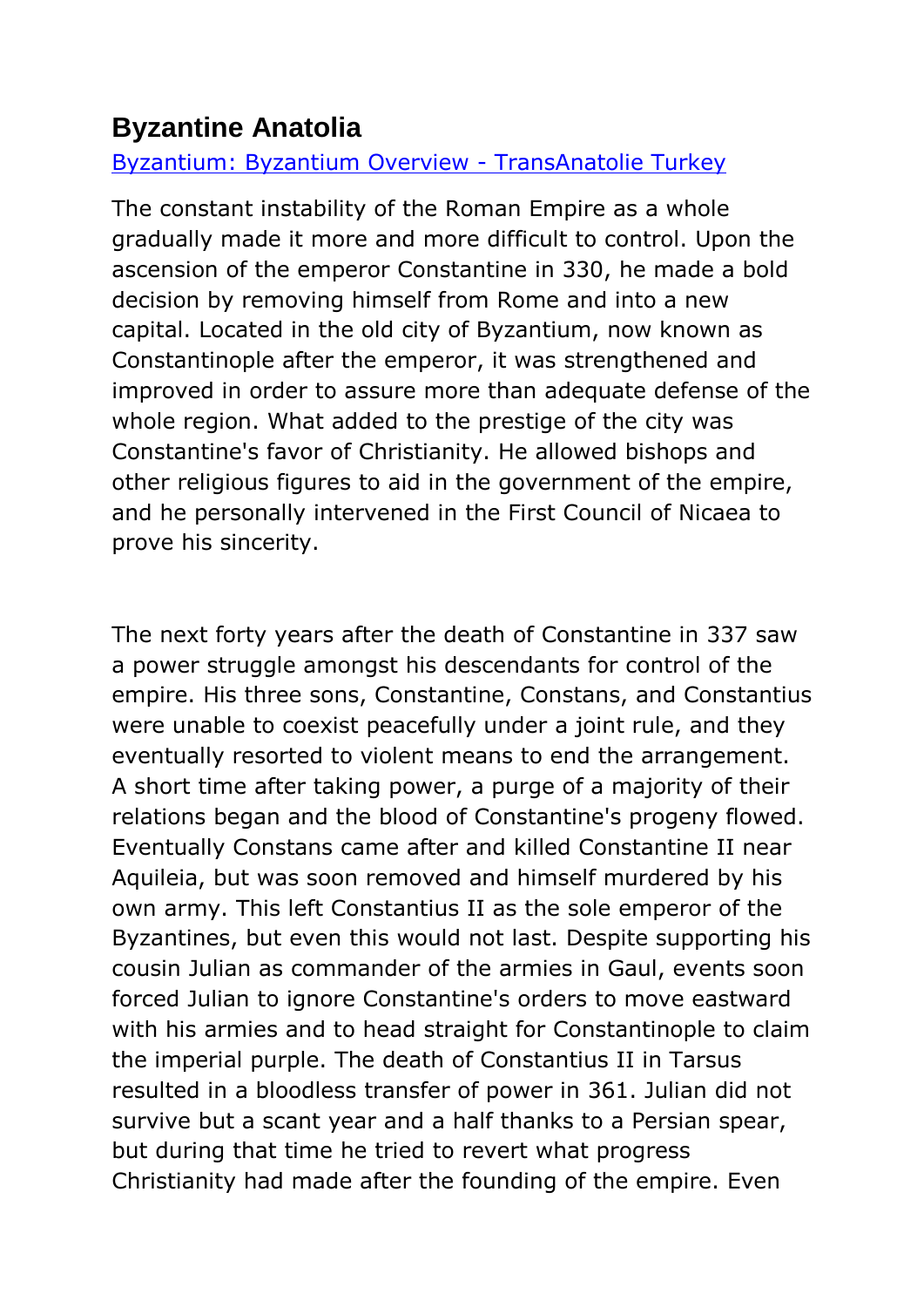on his deathbed he was supposed to have said "Thou hast conquered, Galilean.", a reference to Christianity besting him.

The threat of barbarian invasion and its effects upon the Roman Empire in the west carried over into the east. After a short rule by the emperor Jovian and a joint rule of both empires by Valentinian II in the west and Valens in the east, the young emperor Gratian made what was to be a very fortunate decision. He chose the favored general Theodosius I to rule with his as a co-emperor, granting him authority over all of the domains of the Byzantine empire in 379. This proved to be a wise decision with regards to the survival of his newly obtained dominion, for he immediately set about healing the religious rifts that had emerged during the insecurity of past years. The practice of Arianism and pagan rites were abolished, and the standards set by Constantine in Nicaea were restored by law. By 395, the year in which the Roman Empire was officially divided in half and the aptly named Theodosius the Great died, the east was so strong that it could now be considered an equal.

The Byzantine Empire was the predominantly Greek-speaking continuation of the Roman Empire during Late Antiquity and the Middle Ages. Its capital city was Constantinople (modernday Istanbul), originally known as Byzantium. Initially the eastern half of the Roman Empire (often called the Eastern Roman Empire in this context), it survived the 5th century fragmentation and fall of the Western Roman Empire and continued to exist for an additional thousand years until it fell to the Ottoman Turks [i](#page-0-0)n 1453.  $\frac{1}{1}$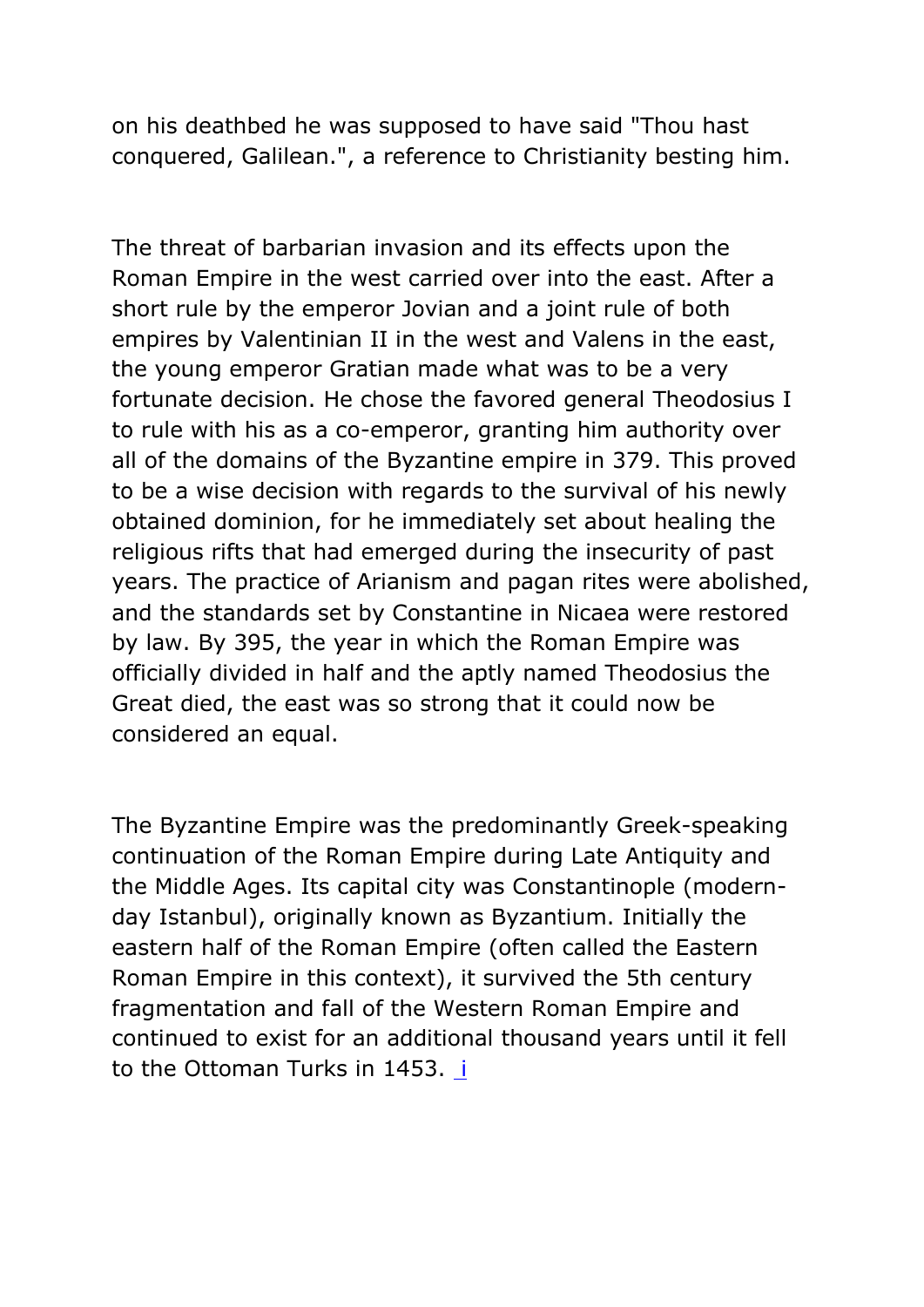#### <span id="page-27-0"></span>**Persian intervention**

The Sassanid Persians, after having fought centuries of wars against the Byzantines and at their peak sieged Constantinople together with the Avars (Avar Turks), paved the way for a new threat to enter onto the scene; the Arabs.  $\overline{\mathbf{i}}$  $\overline{\mathbf{i}}$  $\overline{\mathbf{i}}$ 

#### <span id="page-27-1"></span>**Arab conquests and threats**

Arab attacks throughout the empire reduced significantly the territory once held under Justinian. [i](#page-0-0)

### <span id="page-27-2"></span>**The Crusades and their effects**

The four crusades that involved the Byzantines severely weakened their power, and led to a disunity that would never be successfully restored. [i](#page-0-0)

#### <span id="page-27-3"></span>**Breakaway successor states and the fall**

The newly forming states of the Turks gradually squeezed the empire so much that it was only a matter of time before Constantinople was taken in 1453. [i](#page-0-0)

<span id="page-27-4"></span>**Turks**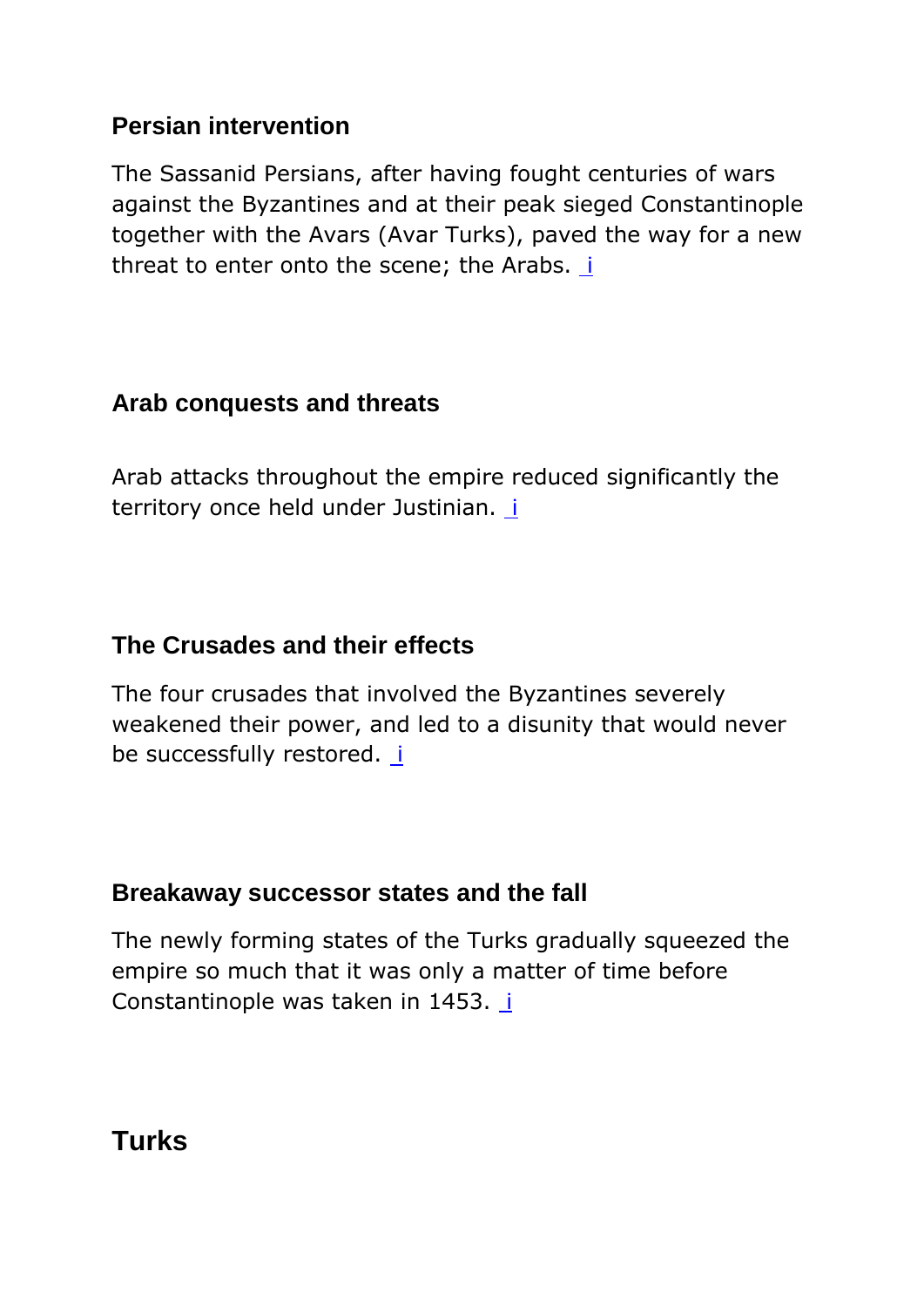[Turks, Origins, Turkish \(Turkish Language\), Turkish Empires,](https://transanatolie.com/English/Turkey/Turks/turks.htm)  [Turkish Philosphers \(transanatolie.com\)](https://transanatolie.com/English/Turkey/Turks/turks.htm)

The first historical references to the Turks appear in Chinese records dating around 700 B.C. These records refer to tribes called the Hsiung-nu (an early form of the Western term Hun ), who lived in an area bounded by the Altai Mountains, Lake Baykal, and the northern edge of the Gobi Desert, and who are believed to have been the ancestors of the Turks (see fig. 3). Specific references in Chinese sources in the sixth century A.D. identify the tribal kingdom called Tu-Küe located on the Orkhon River south of Lake Baykal. The khans (chiefs) of this tribe accepted the nominal suzerainty of the Tang Dynasty. The earliest known example of writing in a Turkic language was found in that area and has been dated around A.D. 730.

Other Turkish nomads from the Altai region founded the Görtürk Empire, a confederation of tribes under a dynasty of khans whose influence extended during the sixth through eighth centuries from the Aral Sea to the Hindu Kush in the land bridge known as Transoxania (i.e., across the Oxus River). The Görtürks are known to have been enlisted by a Byzantine emperor in the seventh century as allies against the Sassanians. In the eighth century, separate Turkish tribes, among them the Oguz, moved south of the Oxus River, while others m[i](#page-0-0)grated west to the northern shore of the Black Sea. i

# <span id="page-28-0"></span>**The Seljuks Turks Anatolia and Anatolian Turks Beyliks**

Turks: [Seljuqs, Seljuks, Anatolia, Turkish Architecture,](https://transanatolie.com/English/Turkey/Turks/Selcuks/seljuks.htm)  [Humanizm, Mevlana \(transanatolie.com\)](https://transanatolie.com/English/Turkey/Turks/Selcuks/seljuks.htm)

The population of Anatolia and Balkans including Greece was estimated at 10.7 million in 600 CE, whereas Asia Minor was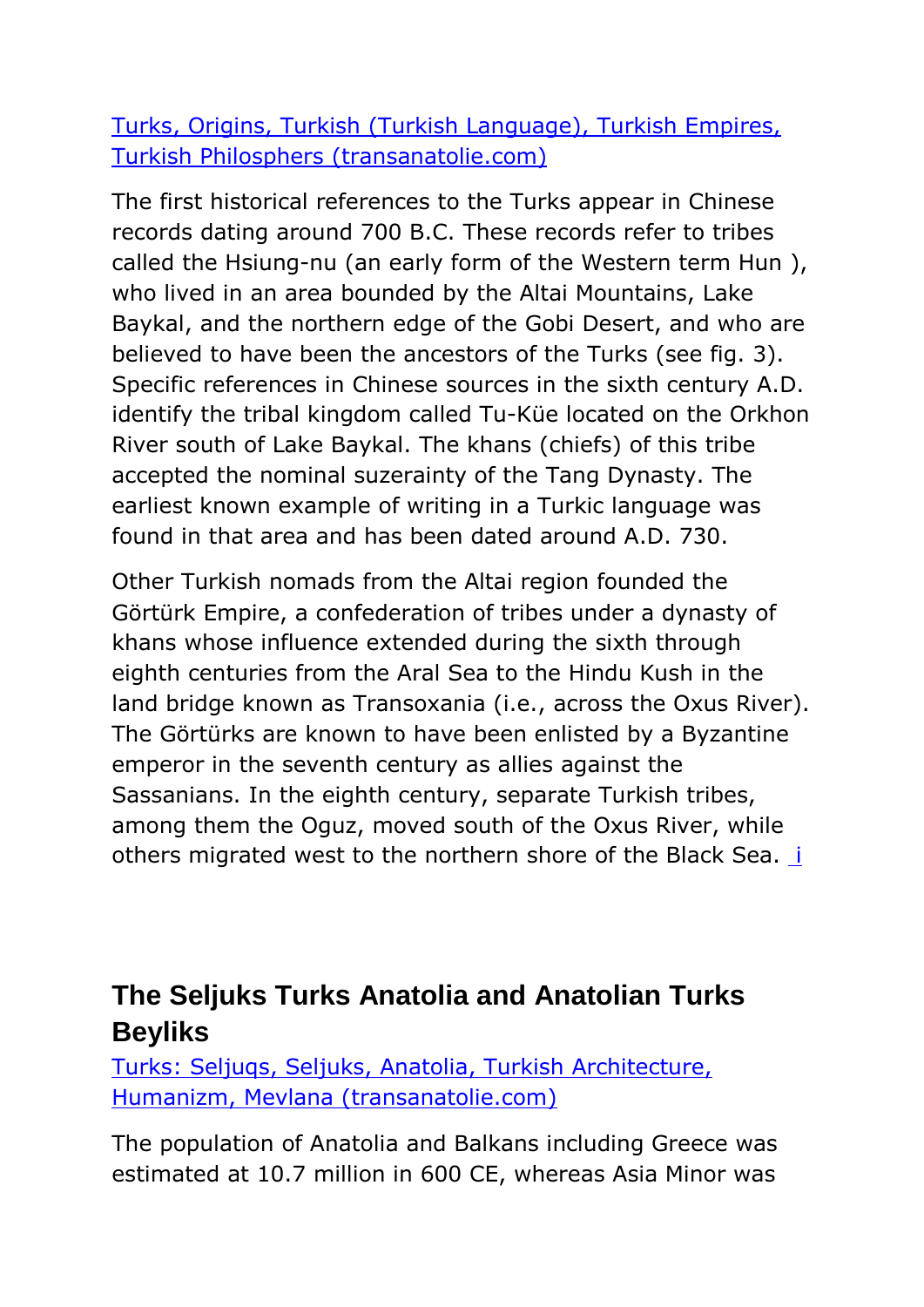probably around 8 million during the early part of Middle Ages (950 to 1348 CE). The estimated population for Asia Minor around 1204 CE was 6 million, including 3 million in Seljuk territory. The migration of Turks to the country of modern Turkey occurred during the main Turkic migration across most of Central Asia and into Europe and the Middle East which was between the 6th and 11th centuries. Mainly Turkic people living in the Seljuk Empire arrived in Turkey during the eleventh century. The Seljuks proceeded to gradually conquer the Anatolian part of the Byzantine Empire.

The House of Seljuk was a branch of the Kınık Oğuz Turks who resided on the periphery of the Muslim world, north of the Caspian and Aral Seas in the Yabghu Khaganate of the Oğuz confederacy in the 10th century. In the 11th century, the Turkic people living in the Seljuk Empire started migrating from their ancestral homelands towards east of Anatolia, which eventually became a new homeland of Oğuz Turkic tribes following the Battle of Manzikert on August 26, 1071.

The victory of the Seljuks gave rise to the Seljuk Sultanate of Rum, a separate branch of the larger Seljuk Empire and to some Turkish principalities (beyliks), mostly situated towards the east which were vassals of or at war with Seljuk Sultanate of Rum. [i](#page-0-0)

#### <span id="page-29-0"></span>**The Great Seljuks**

The Turkish migrations after the sixth century were part of a general movement of peoples out of central Asia during the first millennium A.D. that was influenced by a number of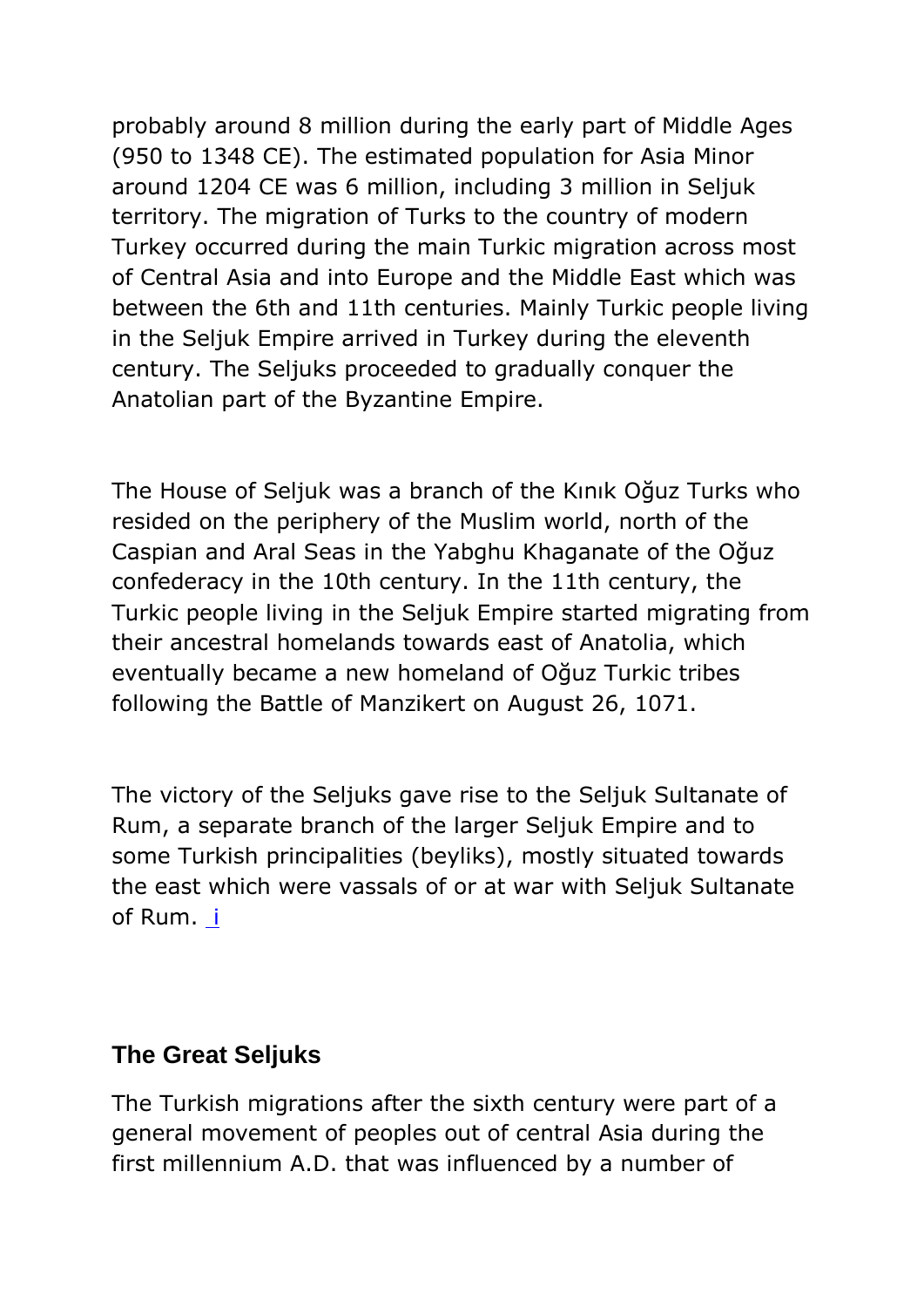interrelated factors--climatic changes, the strain of growing populations on a fragile pastoral economy, and pressure from stronger neighbors also on the move. Among those who migrated were the Oguz Turks, who had embraced Islam in the tenth century. They established themselves around Bukhara in Transoxania under their khan, Seljuk. Split by dissension among the tribes, one branch of the Oguz, led by descendants of Seljuk, moved west and entered service with the Abbasid caliphs of Baghdad.

The Turkish horsemen, known as gazis , were organized into tribal bands to defend the frontiers of the caliphate, often against their own kinsmen. However, in 1055 a Seljuk khan, Tugrul Bey, occupied Baghdad at the head of an army composed of gazis and mamluks (slave-soldiers, a number of whom became military leaders and rulers). Tugrul forced the caliph (the spiritual leader of Islam) to recognize him as sultan, or temporal leader, in Persia and Mesopotamia. While they engaged in state building, the Seljuks also emerged as the champions of Sunni (see Glossary) Islam against the religion's Shia (see Glossary) sect. Tugrul's successor, Mehmet ibn Daud (r. 1063-72)--better known as Alp Arslan, the "Lion Hero"- prepared for a campaign against the Shia Fatimid caliphate in Egypt but was forced to divert his attention to Anatolia by the gazis , on whose endurance and mobility the Seljuks depended. The Seljuk elite could not persuade these gazis to live within the framework of a bureaucratic Persian state, content with collecting taxes and patrolling trade routes. Each year the gazis cut deeper into Byzantine territory, raiding and taking booty according to their tradition. Some served as mercenaries in the private wars of Byzantine nobles and occasionally settled on land they had taken. The Seljuks followed the gazis into Anatolia in order to retain control over them. In 1071 Alp Arslan routed the Byzantine army at Manzikert near Lake Van, opening all of Anatolia to conquest by the Turks.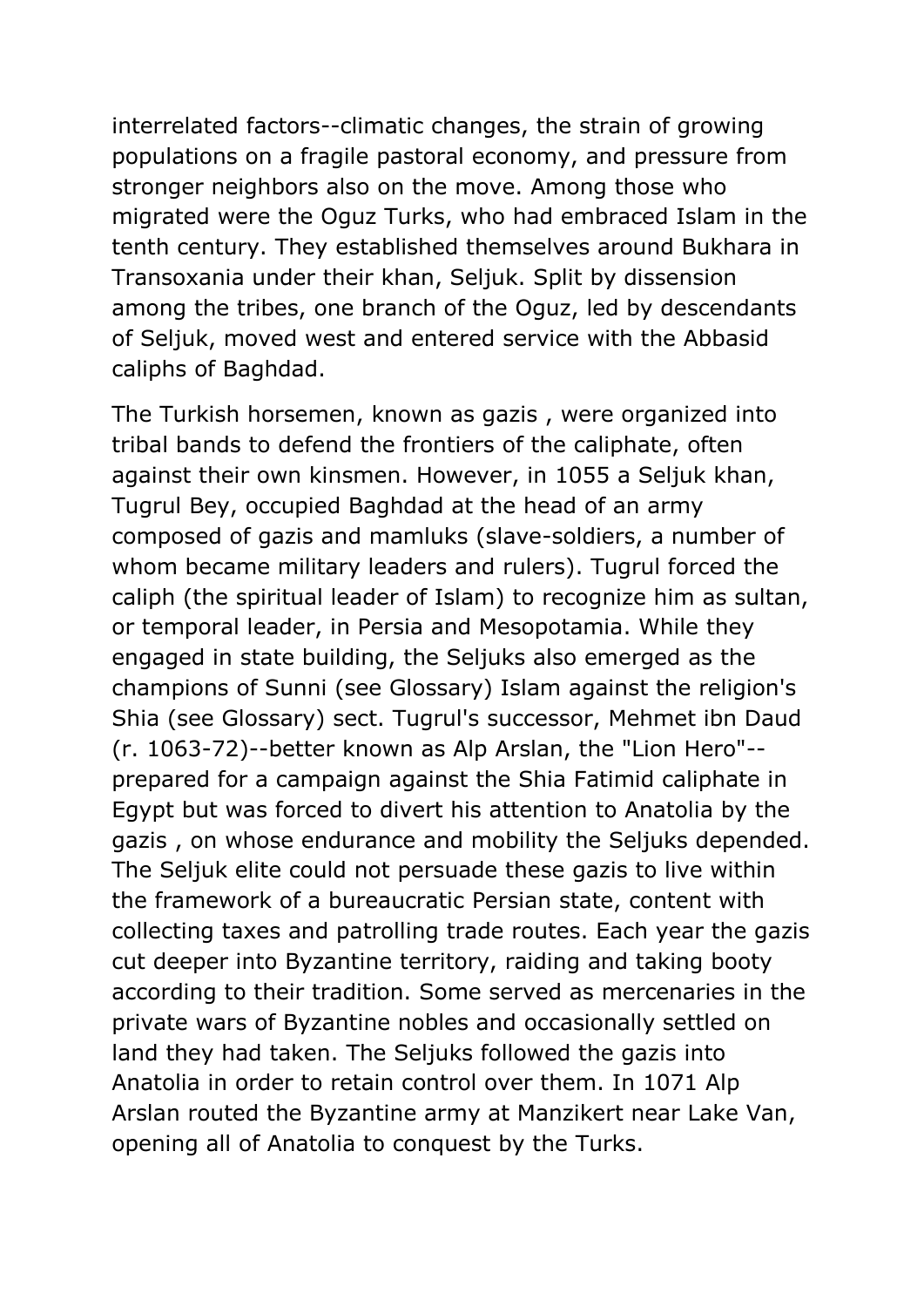Armenia had been annexed by the Byzantine Empire in 1045, but religious animosity between the Armenians and the Greeks prevented these two Christian peoples from cooperating against the Turks on the frontier. Although Christianity had been adopted as the official religion of the state by King Titidates III around A.D. 300, nearly 100 years before similar action was taken in the Roman Empire, Armenians were converted to a form of Christianity at variance with the Orthodox tradition of the Greek church, and they had their own patriarchate independent of Constantinople. After their conquest by the Sassanians around 400, their religion bound them together as a nation and provided the inspiration for a flowering of Armenian culture in the fifth century. When their homeland fell to the Seljuks in the late eleventh century, large numbers of Armenians were dispersed throughout the Byzantine Empire, many of them settling in Constantinople, where in its centuries of decline they became generals and statesmen as well as craftsmen, builders, and traders.

The original Seljuks, who swarmed out of Central Asia in the first half of the 11th century.

| Abul Harith Sanjar1118-1158 |  |
|-----------------------------|--|

Fragmented into local spheres of influence, most eventually taken by the Mongols. [i](#page-0-0)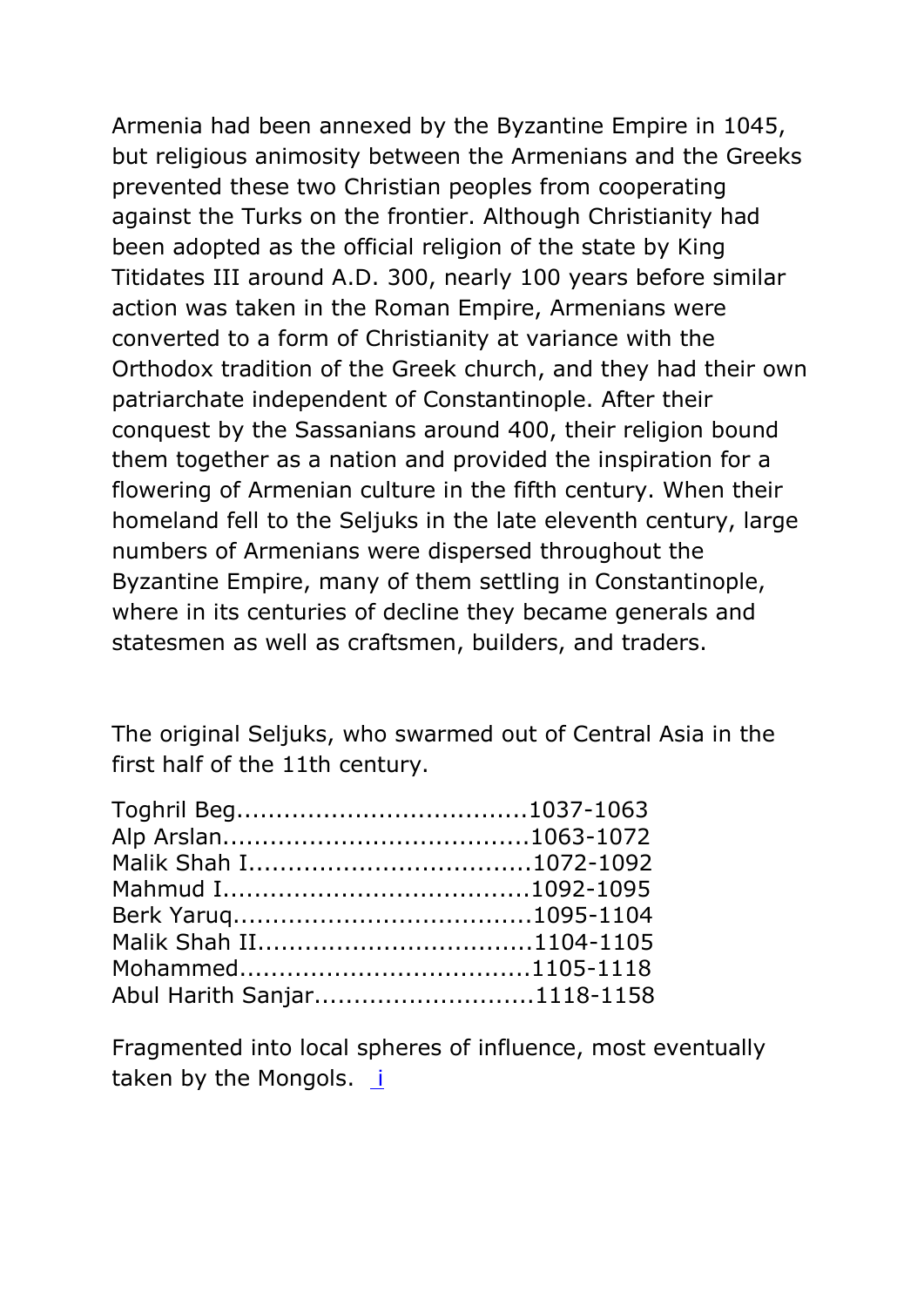# <span id="page-32-0"></span>**The Rum Seljuks - Sultanate of Rum**

Within ten years of the Battle of Manzikert, the Seljuks had won control of most of Anatolia. Although successful in the west, the Seljuk sultanate in Baghdad reeled under attacks from the Mongols in the east and was unable--indeed unwilling- -to exert its authority directly in Anatolia. The gazis carved out a number of states there, under the nominal suzerainty of Baghdad, states that were continually reinforced by further Turkish immigration. The strongest of these states to emerge was the Seljuk sultanate of Rum ("Rome," i.e., Byzantine Empire), which had its capital at Konya (Iconium). During the twelfth and thirteenth centuries, Rum became dominant over the other Turkish states.

The society and economy of the Anatolian countryside were unchanged by the Seljuks, who had simply replaced Byzantine officials with a new elite that was Turkish and Muslim. Conversion to Islam and the imposition of the language, mores, and customs of the Turks progressed steadily in the countryside, facilitated by intermarriage. The cleavage widened, however, between the unruly gazi warriors and the state-building bureaucracy in Konya.

A large state taking up most of the interior of modern Turkey. The name stems from the Turkish attempt to pronounce the word "Roman", meaning the old Byzantine territories. From 1243 the Rum Seljuqs were Persian Mongol vassals.

| To the Great Seljugs1086-1092    |  |
|----------------------------------|--|
|                                  |  |
|                                  |  |
|                                  |  |
| Qilich Arslan II1156/7-1192      |  |
| Kai Khusrau I1192-1195/6 d. 1210 |  |
|                                  |  |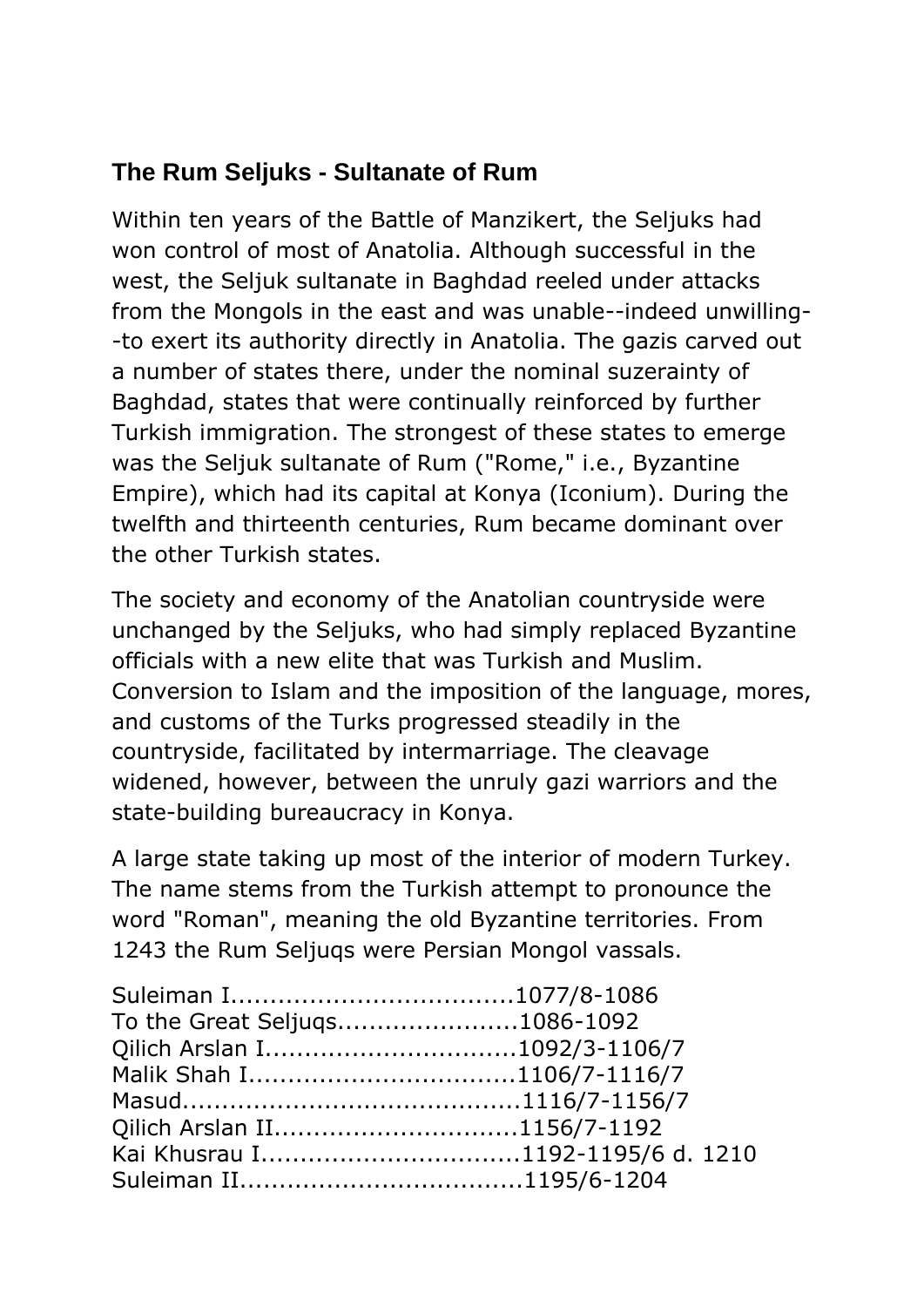| Kai Khusrau I (restored)1204-1210          |  |
|--------------------------------------------|--|
|                                            |  |
|                                            |  |
| Kai Khusrau II1236/7-1245                  |  |
| To the Persian Il-Khans1243-c. 1308        |  |
| Mu`in al-Din Süleyman1256-1277             |  |
|                                            |  |
| Qilich Arslan IV1248/9-1264/5 and          |  |
|                                            |  |
| Kai Khusrau III1264/5-1282/3               |  |
|                                            |  |
| Kai Qubadh III1284/5-1284/5                |  |
| Masud II (restored)1284/5-1292/3           |  |
| Kai Qubadh III (restored)1292/3-1293/4     |  |
| Masud II (re-restored)1293/4-1300/1        |  |
| Kai Qubadh III (re-restored)1300/1-1302/3  |  |
| Masud II (re-re-restored)1302/3-1305       |  |
| Kai Qubadh III (re-re-restored)1305-1307/8 |  |
|                                            |  |

Complete fragmentation of authority, cotemporous with similar failure of Ilkhanate control, complete by 1336. Thereafter, Anatolia as a whole is enveloped by growing Ottoman hegemony. [i](#page-0-0)

#### <span id="page-33-0"></span>**The Crusades**

The success of the Seljuk Turks stimulated a response from Latin Europe in the form of the First Crusade. A counteroffensive launched in 1097 by the Byzantine emperor with the aid of the crusaders dealt the Seljuks a decisive defeat. Konya fell to the crusaders, and after a few years of campaigning Byzantine rule was restored in the western third of Anatolia.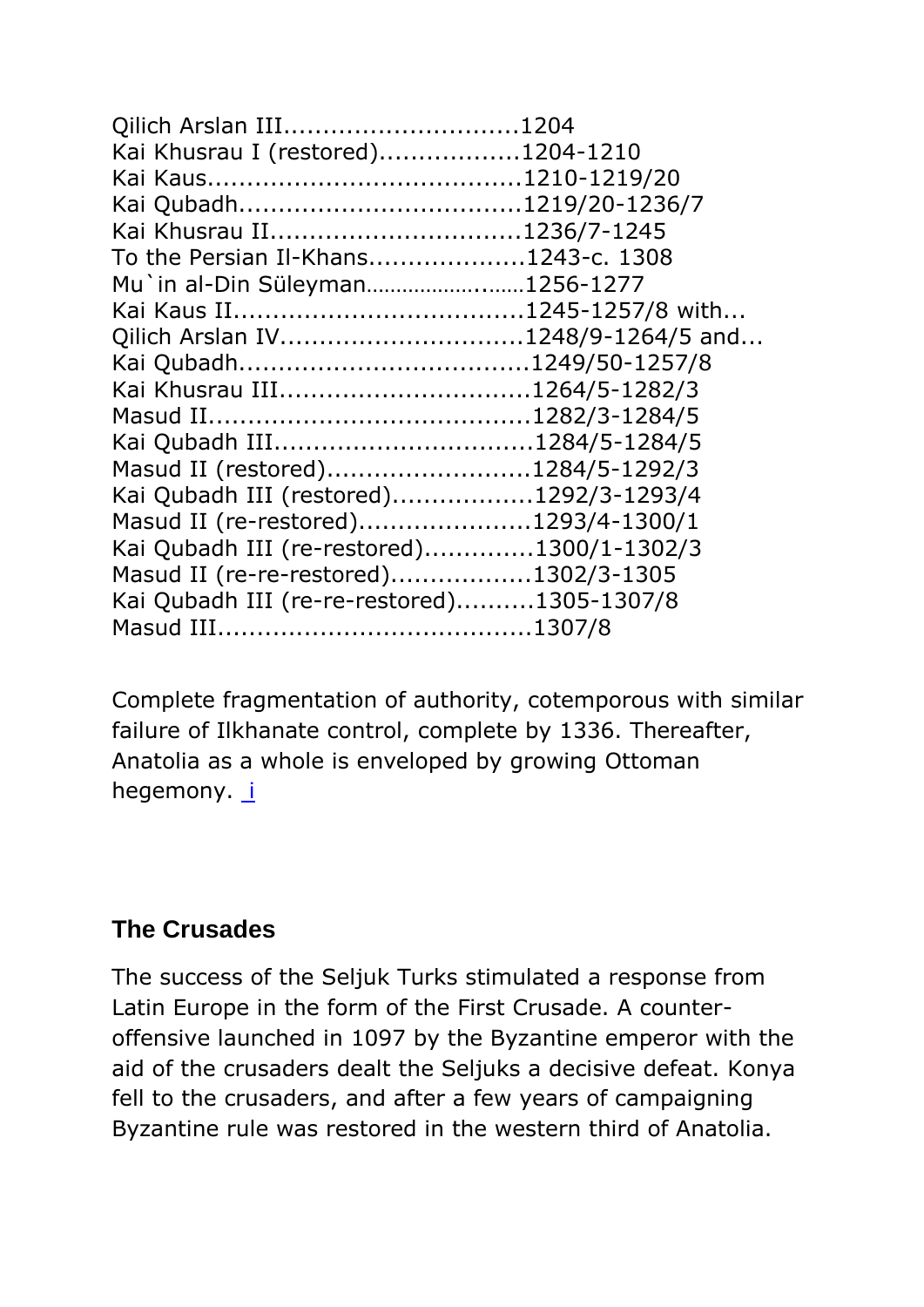Although a Turkish revival in the 1140s nullified many of the Christian gains, greater damage was done to Byzantine security by dynastic strife in Constantinople in which the largely French contingents of the Fourth Crusade and their Venetian allies intervened. In 1204 these crusaders installed Count Baldwin of Flanders in the Byzantine capital as emperor of the so-called Latin Empire of Constantinople, dismembering the old realm into tributary states where West European feudal institutions were transplanted intact. Independent Greek kingdoms were established at Nicaea and Trebizond (presentday Trabzon) and in Epirus from remnant Byzantine provinces. Turks allied with Greeks in Anatolia against the Latins, and Greeks with Turks against the Mongols. In 1261 Michael Palaeologus of Nicaea drove the Latins from Constantinople and restored the Byzantine Empire, but as an essentially Balkan state reduced in size to Thrace and northwestern Anatolia.

Seljuk Rum survived in the late thirteenth century as a vassal state of the Mongols, who had already subjugated the Great Seljuk sultanate at Baghdad. Mongol influence in the region had disappeared by the 1330s, leaving behind gazi amirates competing for supremacy. From the chaotic conditions that prevailed throughout the Middle East, however, a new power emerged in Anatolia--the Ottoman Turks. [i](#page-0-0)

#### <span id="page-34-0"></span>**Mongol invasion**

On June 26, 1243, the Seljuk armies were defeated by the Mongols in the Battle of Kosedag, and the Seljuk Sultanate of Rûm became a vassal of the Mongols. This caused the Seljuks to lose their power. Hulegu Khan, grandson of Genghis Khan founded the Ilkhanate in the southwestern part of the Mongol Empire. The Ilkhanate ruled Anatolia through Mongol military governors. The last Seljuk sultan Mesud II, died in 1308. The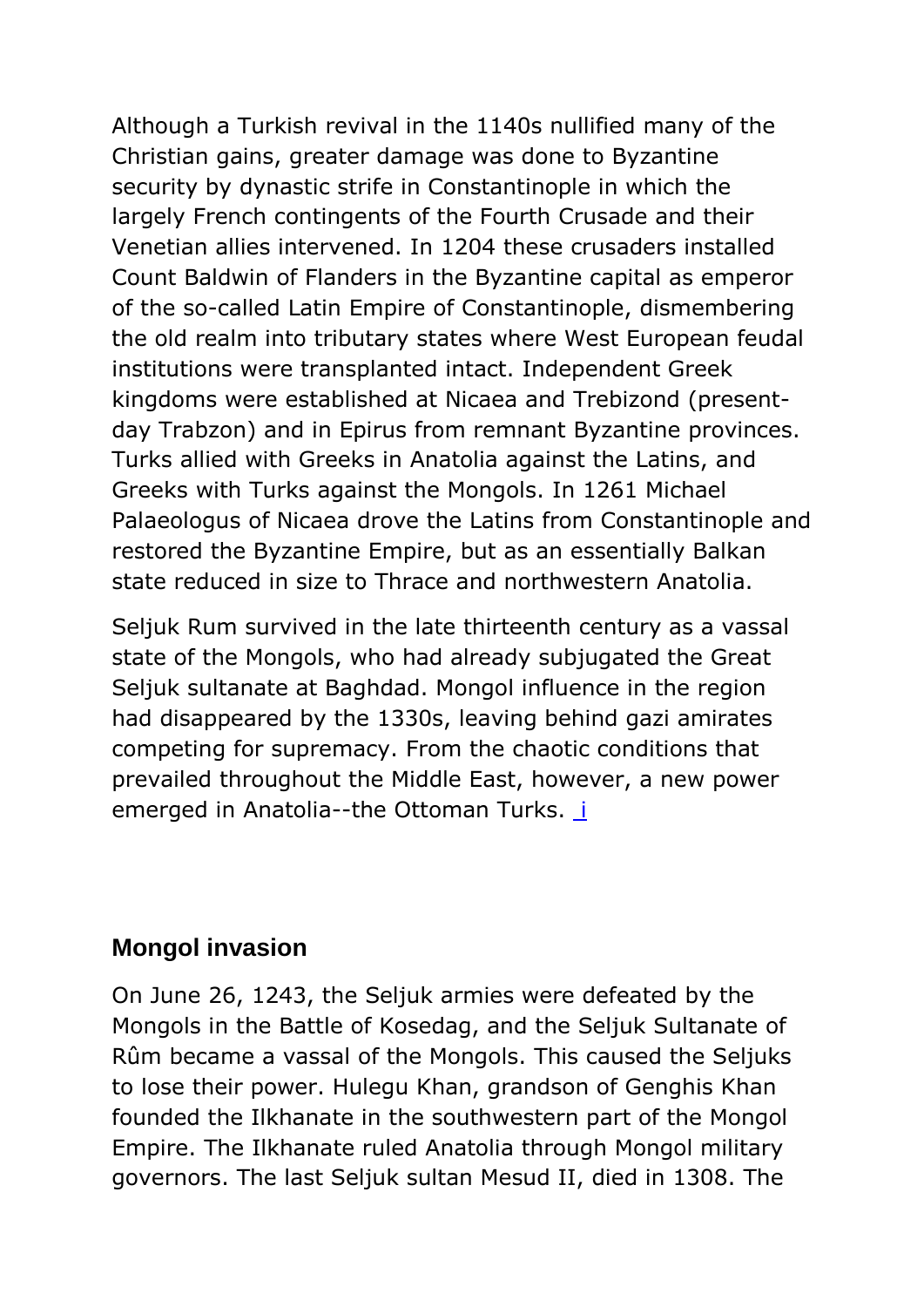Mongol invasion of Transoxiana, Iran, Azerbaijan and Anatolia caused Turkomens to move to Western Anatolia. The Turkomens founded some Anatolian principalities (beyliks) under the Mongol dominion in Turkey. The most powerful beyliks were the Karamanids and the Germiyanids in the central area. Along the Aegean coast, from north to south, stretched Karasids, Sarukhanids, Aydinids, Menteşe and Teke principalities. The Jandarids (later called Isfendiyarids) controlled the Black Sea region round Kastamonu and Sinop. The Beylik of the Ottoman Dynasty was situated in the northwest of Anatolia, around Söğüt, and it was a small and insignificant state at that time. The Ottoman beylik would, however, evolve into the Ottoman Empire over the next 200 years, expand[i](#page-0-0)ng throughout the Balkans, Anatolia. i

[The Emergence of Ottoman Empire \(Osmanli Imparatorlugu\),](https://transanatolie.com/English/Turkey/Turks/emergence_of_ottomans.htm)  [Halil Inalcik \(transanatolie.com\)](https://transanatolie.com/English/Turkey/Turks/emergence_of_ottomans.htm)

# <span id="page-35-0"></span>**Ottoman Turks Anatolia**

[Ottomans \(transanatolie.com\)](https://transanatolie.com/English/Turkey/Turks/Ottomans/ottomanempire.htm)

# <span id="page-35-1"></span>**The Ottoman Empire**

Documentation of the early history of the Ottomans is scarce. According to semilegendary accounts, Ertugrul, khan of the Kayi tribe of the Oguz Turks, took service with the sultan of Rum at the head of a gazi force numbering "400 tents." He was granted territory--if he could seize and hold it--in Bithynia, facing the Byzantine strongholds at Bursa, Nicomedia (Izmit), and Nicaea. Leadership subsequently passed to Ertugrul's son, Osman I (r. ca. 1284-1324), founder of the Osmanli Dynasty- better known in the West as the Ottomans. This dynasty was to endure for six centuries through the reigns of thirty-six sultans (see Sultans and Viziers).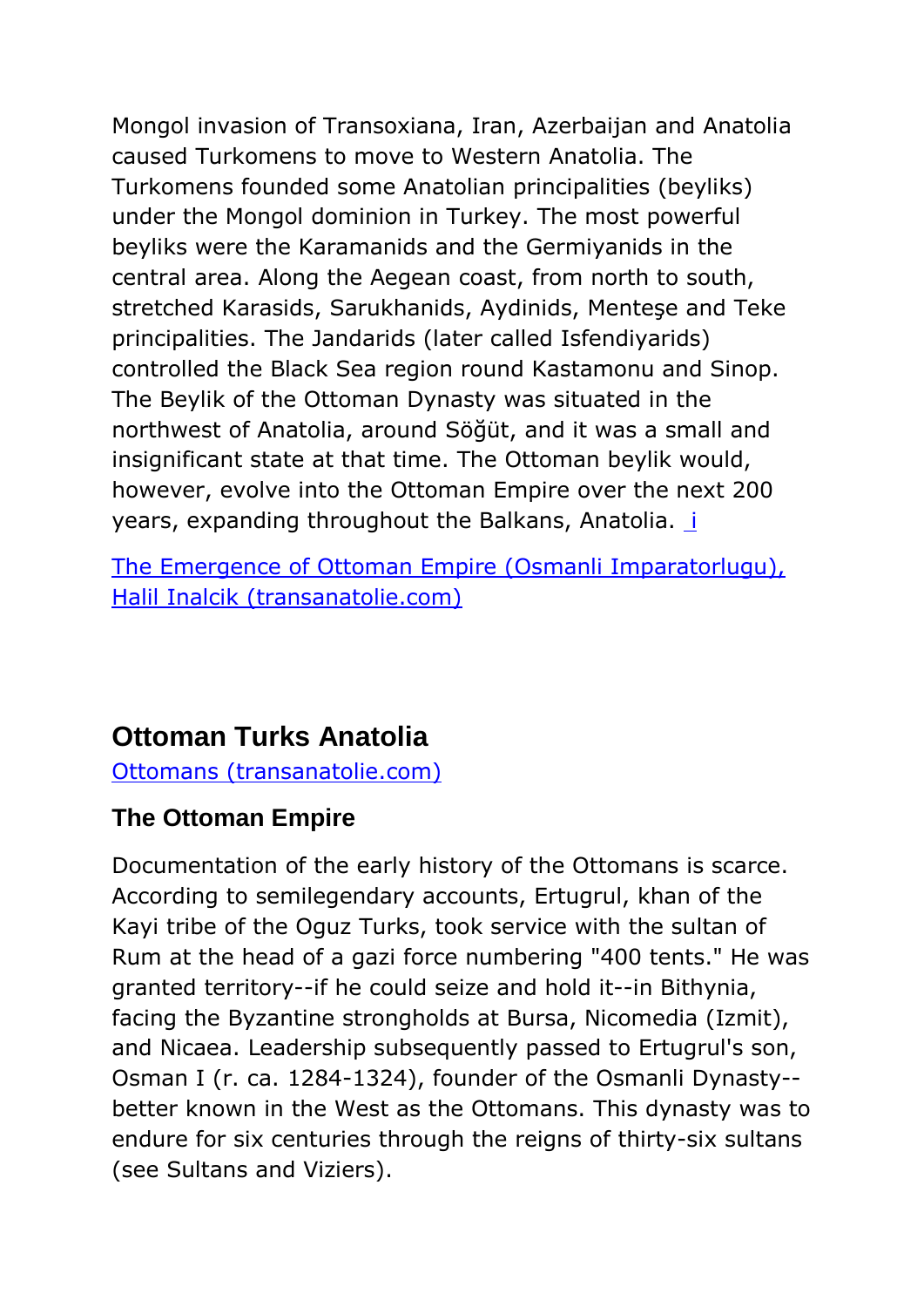Osman I's small amirate attracted gazis from other amirates, who required plunder from new conquests to maintain their way of life. Such growth gave the Ottoman state a military stature that was out of proportion to its size. Acquiring the title of sultan, Osman I organized a politically centralized administration that subordinated the activities of the gazis to its needs and facilitated rapid territorial expansion. Bursa fell in the final year of his reign. His successor, Orhan (r. 1324-60), crossed the Dardanelles in force and established a permanent European base at Gallipoli in 1354. Murad I (r. 1360-89) annexed most of Thrace (called Rumelia, or "Roman land," by the Turks), encircling Constantinople, and moved the seat of Ottoman government to Adrianople (Edirne) in Europe. In 1389 the Ottoman gazis defeated the Serbs at the Battle of Kosovo, although at the cost of Murad's life. The steady stream of Ottoman victories in the Balkans continued under Bayezid I (r. 1389-1402). Bulgaria was subdued in 1393, and in 1396 a French-led force of crusaders that had crossed the Danube from Hungary was annihilated at Nicopolis.

In Anatolia, where Ottoman policy had been directed toward consolidating the sultan's hold over the gazi amirates by means of conquest, usurpation, and purchase, the Ottomans were confronted by the forces of the Mongol leader Timur (Tamerlane), to whom many of the Turkish gazis had defected. Timur crushed Ottoman forces near Ankara in 1402 and captured Bayezid I. The unfortunate sultan died in captivity the next year, leaving four heirs, who for a decade competed for control of what remained of Ottoman Anatolia. By the 1420s, however, Ottoman power had revived to the extent that fresh campaigns were undertaken in Greece.

Aside from scattered outposts in Greece, all that remained of the Byzantine Empire was its capital, Constantinople. Cut off by land since 1365, the city, despite long periods of truce with the Turks, was supplied and reinforced by Venetian traders who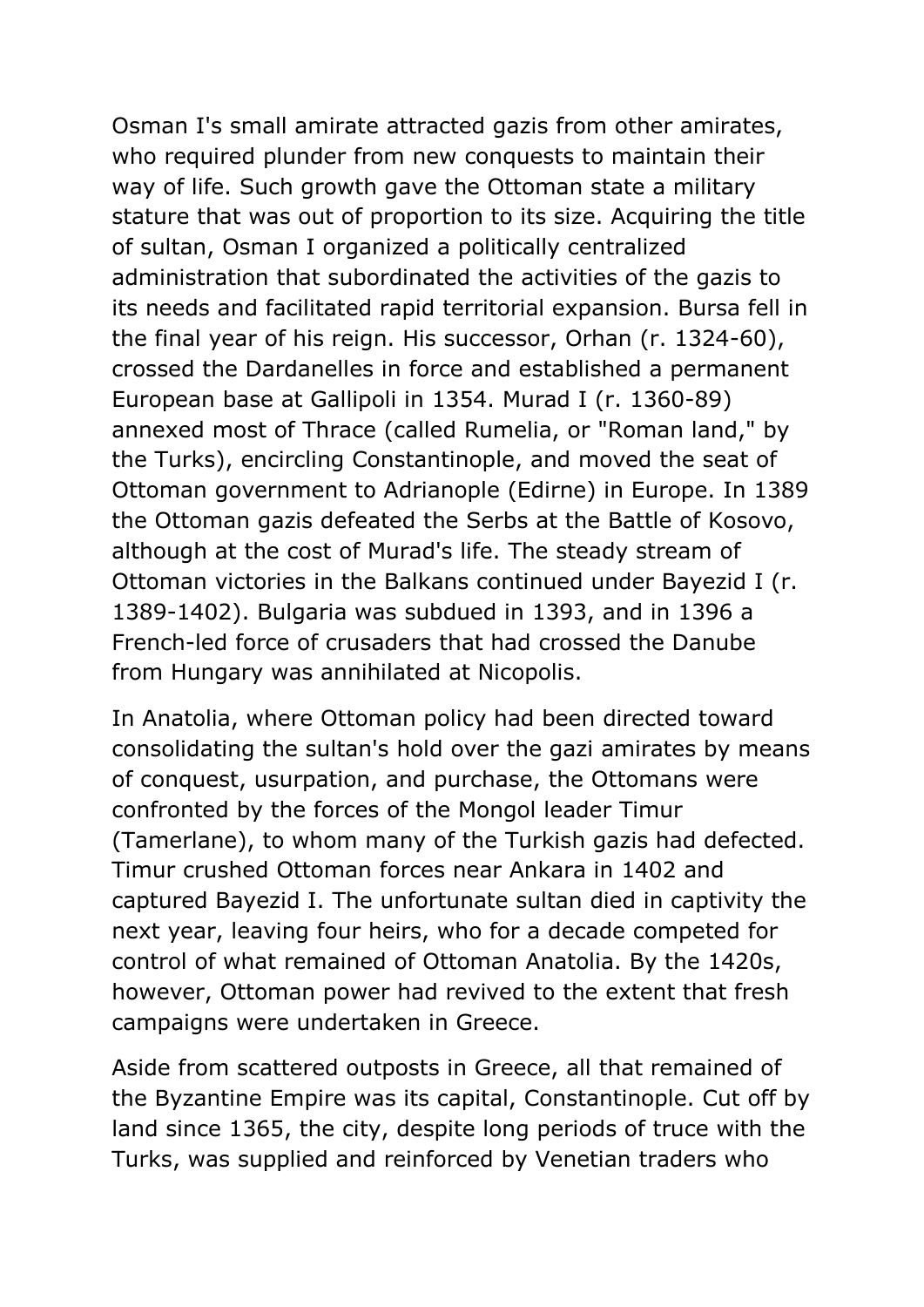controlled its commerce by sea. On becoming sultan in 1444, Mehmet II (r. 1444-46, 1451-81) immediately set out to conquer the city. The military campaigning season of 1453 commenced with the fifty-day siege of Constantinople, during which Mehmet II brought warships overland on greased runners into the Bosporus inlet known as the Golden Horn to bypass the chain barrage and fortresses that had blocked the entrance to Constantinople's harbor. On May 29, the Turks fought their way through the gates of the city and brought the siege to a successful conclusion.

As an isolated military action, the taking of Constantinople did not have a critical effect on European security, but to the Ottoman Dynasty the capture of the imperial capital was of supreme symbolic importance. Mehmet II regarded himself as the direct successor to the Byzantine emperors. He made Constantinople the imperial capital, as it had been under the Byzantine emperors, and set about rebuilding the city. The cathedral of Hagia Sophia was converted to a mosque, and Constantinople--which the Turks called Istanbul (from the Greek phrase eis tin polin , "to the city")--replaced Baghdad as the center of Sunni Islam. The city also remained the ecclesiastical center of the Greek Orthodox Church, of which Mehmet II proclaimed himself the protector and for which he appointed a new patriarch after the custom of the Byzantine emperors.

The ancestors of the Ottomans (Osmanli, Uthmanli) were Oghuz Turks who followed the victorious Seljuqs into Anatolia in the 11th century. The Ottoman state began as a Ghazi Kingdom based in old Bithynia, on the fringes of the Mongol dominated regions of central Anatolia. As Ilkhanate authority waned, Ottoman power grew and, successfully vanquishing other Ghazi domains, they became the new Power of the region.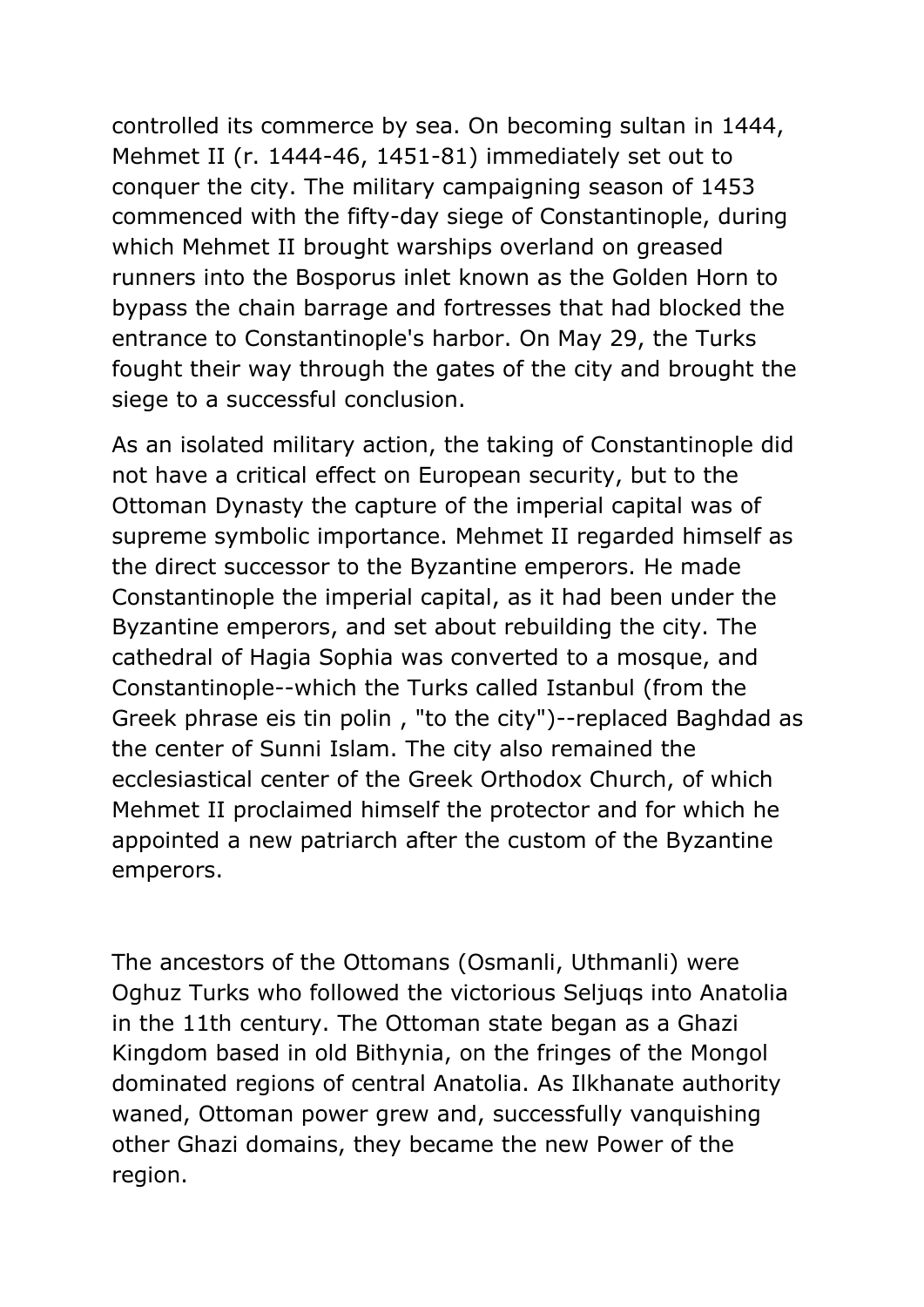| Beyazid I Thunderbolt1389-1402             |  |
|--------------------------------------------|--|
|                                            |  |
| Isa (in Bursa)1402-1406 and                |  |
| Suleyman (in Rumelia)1402-1410 followed by |  |
|                                            |  |
|                                            |  |
| Mehmet II the Conqueror1444-1446 d. 1481   |  |
| Murad II (restored)1446-1451               |  |
| Mehmet II the Conqueror(restored)1451-1481 |  |
|                                            |  |
| Selim I the Grim1512-1520                  |  |
| Suleyman I Law-giver1520-1566              |  |
| Selim II the Sot1566-1574                  |  |
|                                            |  |
|                                            |  |
|                                            |  |
|                                            |  |
|                                            |  |
| Mustafa I (restored)1622-1623              |  |
|                                            |  |
|                                            |  |
| Mehmet IV1648-1687 d. 1693                 |  |
| Suleyman II1687-1691                       |  |
|                                            |  |
|                                            |  |
|                                            |  |
|                                            |  |
|                                            |  |
|                                            |  |
| Abdulhamid I1773-1789                      |  |
|                                            |  |
|                                            |  |
|                                            |  |
| Abdulmecid1839-1861                        |  |
|                                            |  |
|                                            |  |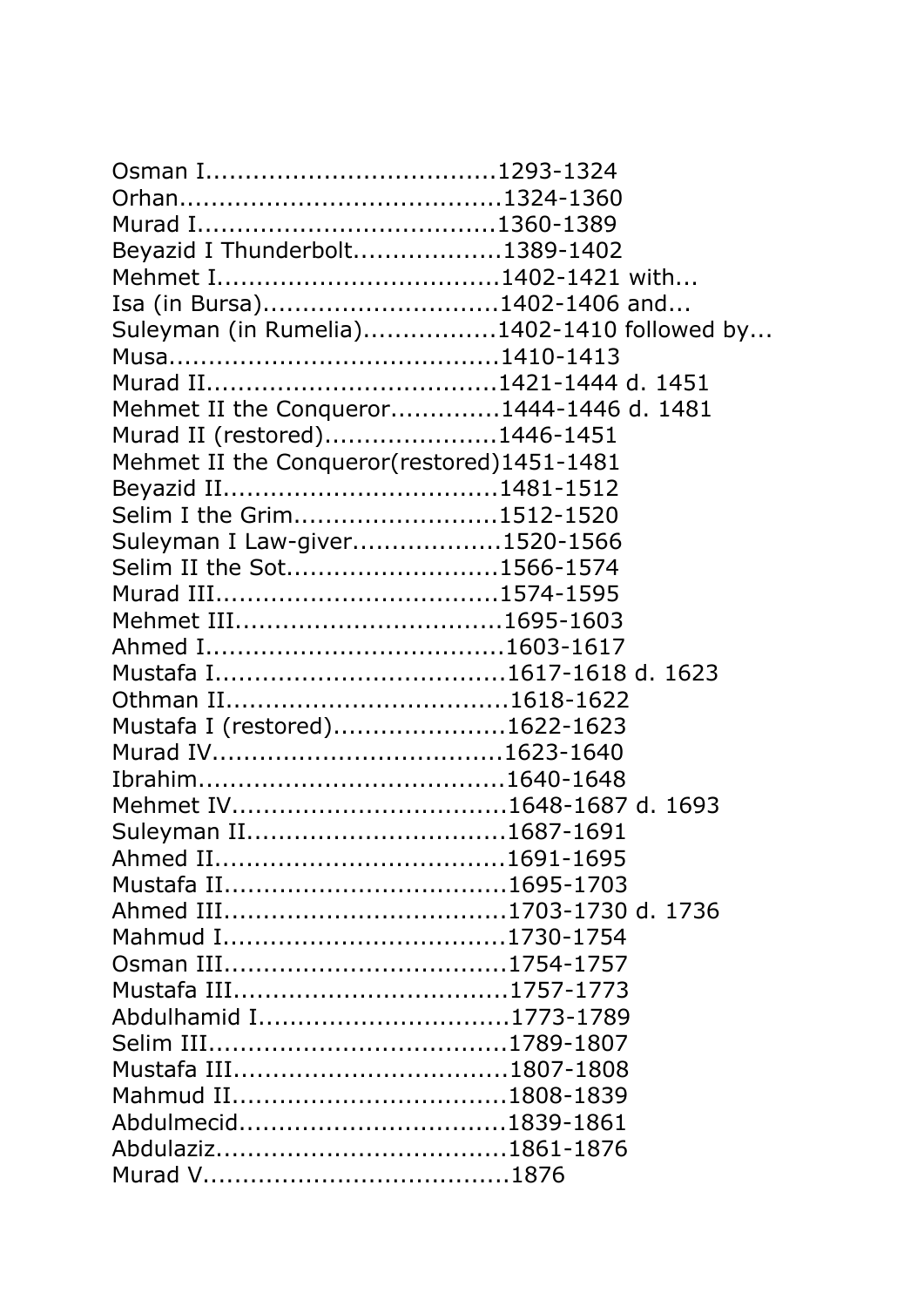| Abdulhamid II1876-1909 d. 1918 |  |
|--------------------------------|--|
|                                |  |
| Mehmet VI1918-1922 d. 1926     |  |

[i](#page-0-0)

#### <span id="page-39-0"></span>**Ottoman Institutions**

At the apex of the hierarchical Ottoman system was the sultan, who acted in political, military, judicial, social, and religious capacities, under a variety of titles. He was theoretically responsible only to God and God's law--the Islamic seriat (in Arabic, sharia ), of which he was the chief executor. All offices were filled by his authority, and every law was issued by him in the form of a firman (decree). He was supreme military commander and had official title to all land. During the early sixteenth-century Ottoman expansion in Arabia, Selim I also adopted the title of caliph, thus indicating that he was the universal Muslim ruler. Although theocratic and absolute in theory and in principle, the sultan's powers were in practice limited. The attitudes of important members of the dynasty, the bureaucratic and military establishments, and religious leaders had to be considered.

Three characteristics were necessary for acceptance into the ruling class: Islamic faith, loyalty to the sultan, and compliance with the standards of behavior of the Ottoman court. The last qualification effectively excluded the majority of common Turks, whose language and manners were very different from those of the Ottomans. The language of the court and government was Ottoman Turkish, a highly formalized hybrid language that included Persian and Arabic loanwords. In time Greeks, Armenians, and Jews were also employed in state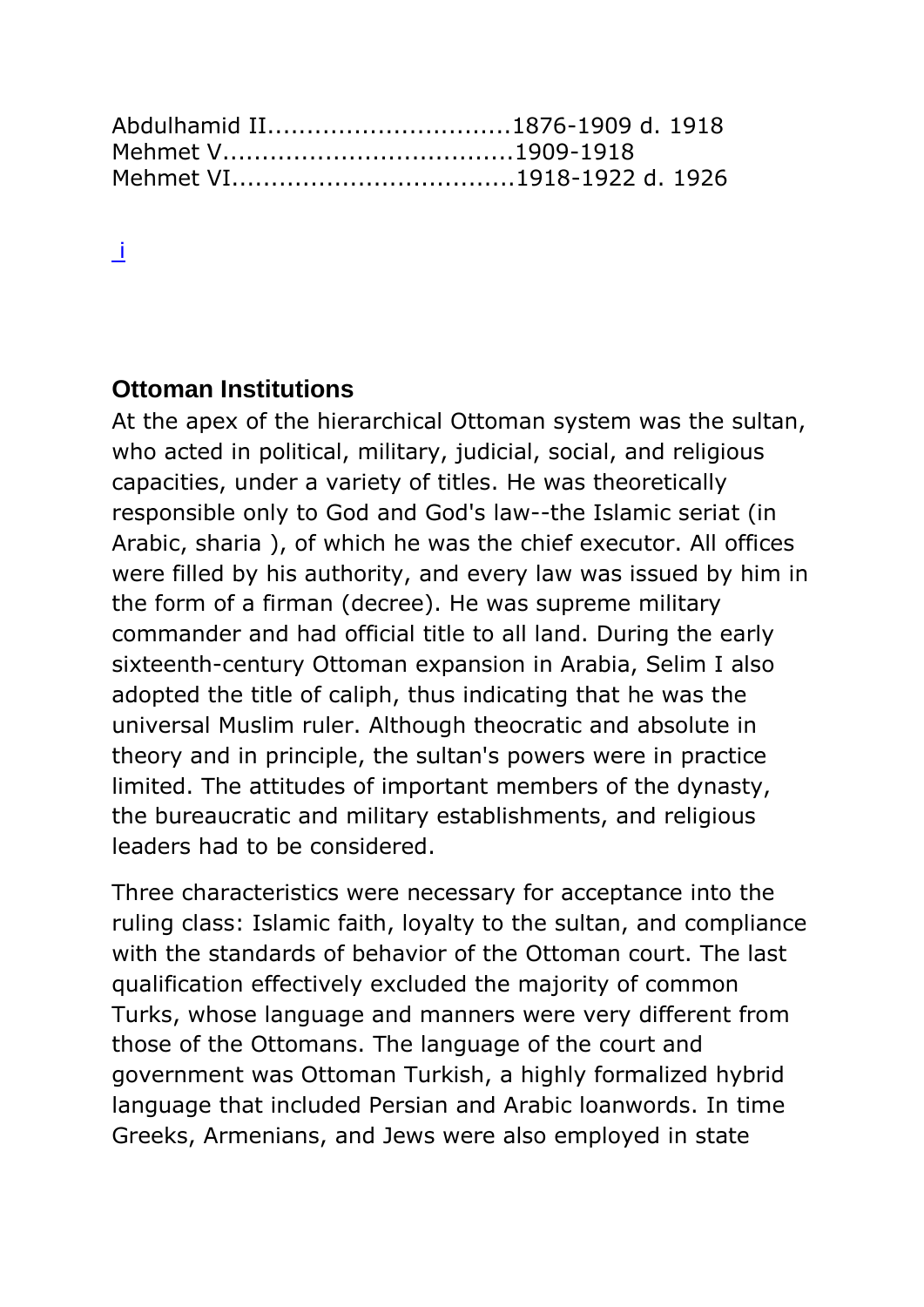service, usually in diplomatic, technical, or commercial capacities.

The day-to-day conduct of government and the formulation of policy were in the hands of the divan, a relatively small council of ministers directed by the chief minister, the grand vizier. The entranceway to the public buildings in which the divan met- and which in the seventeenth century became the residence of the grand vizier--was called the Bab-i Ali (High Gate, or Sublime Porte). In diplomatic correspondence, the term Porte was synonymous with the Ottoman government, a usage that acknowledged the power wielded by the grand vizier.

The Ottoman Empire had Turkish origins and Islamic foundations, but from the start it was a heterogeneous mixture of ethnic groups and religious creeds. Ethnicity was determined solely by religious affiliation. Non-Muslim peoples, including Greeks, Armenians, and Jews, were recognized as millets (see Glossary) and were granted communal autonomy. Such groups were allowed to operate schools, religious establishments, and courts based on their own customary law. [i](#page-0-0)

# <span id="page-40-0"></span>**Selim I and Süleyman the Magnificent**

Selim I (r. 1512-20) extended Ottoman sovereignty southward, conquering Syria, Palestine, and Egypt. He also gained recognition as guardian of the holy cities of Mecca and Medina.

Selim I's son, Süleyman I (r. 1520-66), was called the "lawgiver" (kanuni ) by his Muslim subjects because of a new codification of seriat undertaken during his reign. In Europe, however, he was known as Süleyman the Magnificent, a recognition of his prowess by those who had most to fear from it. Belgrade fell to Süleyman in 1521, and in 1522 he compelled the Knights of Saint John to abandon Rhodes. In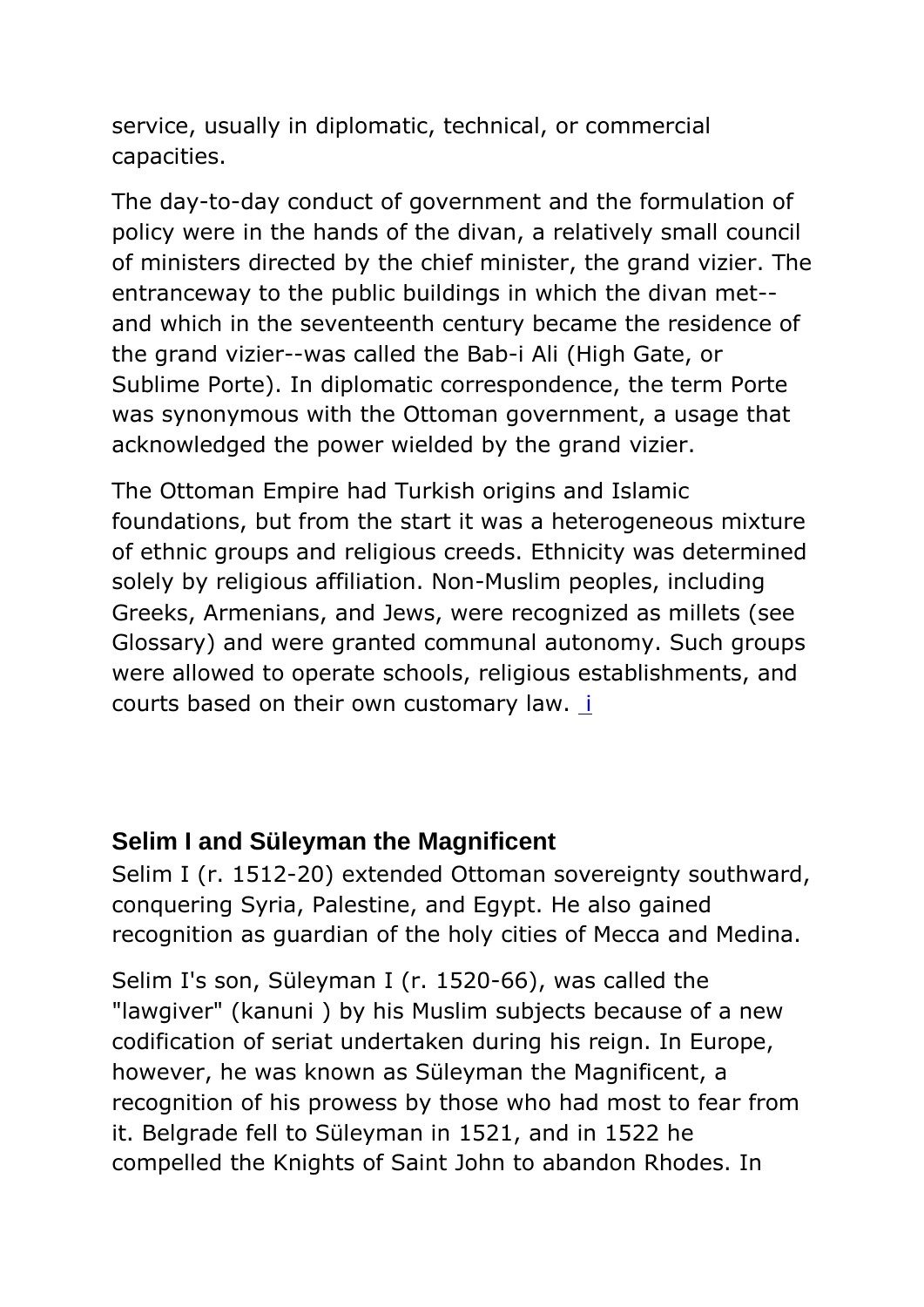1526 the Ottoman victory at the Battle of Mohács led to the taking of Buda on the Danube. Vienna was besieged unsuccessfully during the campaign season of 1529. North Africa up to the Moroccan frontier was brought under Ottoman suzerainty in the 1520s and 1530s, and governors named by the sultan were installed in Algiers, Tunis, and Tripoli. In 1534 Kurdistan and Mesopotamia were taken from Persia. The latter conquest gave the Ottomans an outlet to the Persian Gulf, where they were soon engaged in a naval war with the Portuguese.

When Süleyman died in 1566, the Ottoman Empire was a world power. Most of the great cities of Islam--Mecca, Medina, Jerusalem, Damascus, Cairo, Tunis, and Baghdad--were under the sultan's crescent flag. The Porte exercised direct control over Anatolia, the sub-Danubian Balkan provinces, Syria, Palestine, and Mesopotamia. Egypt, Mecca, and the North African provinces were governed under special regulations, as were satellite domains in Arabia and the Caucasus, and among the Crimean Tartars. In addition, the native rulers of Wallachia, Moldavia, Transylvania, and Ragusa (Dubrovnik) were vassals of the sultan.

The Ottomans had always dealt with the European states from a position of strength. Treaties with them took the form of truces approved by the sultan as a favor to lesser princes, provided that payment of tribute accompanied the settlement. The Ottomans were slow to recognize the shift in the military balance to Europe and the reasons for it. They also increasingly permitted European commerce to penetrate the barriers built to protect imperial autarky. Some native craft industries were destroyed by the influx of European goods, and, in general, the balance of trade shifted to the disadvantage of the empire, making it in time an indebted client of European producers.

European political intervention followed economic penetration. In 1536 the Ottoman Empire, then at the height of its power,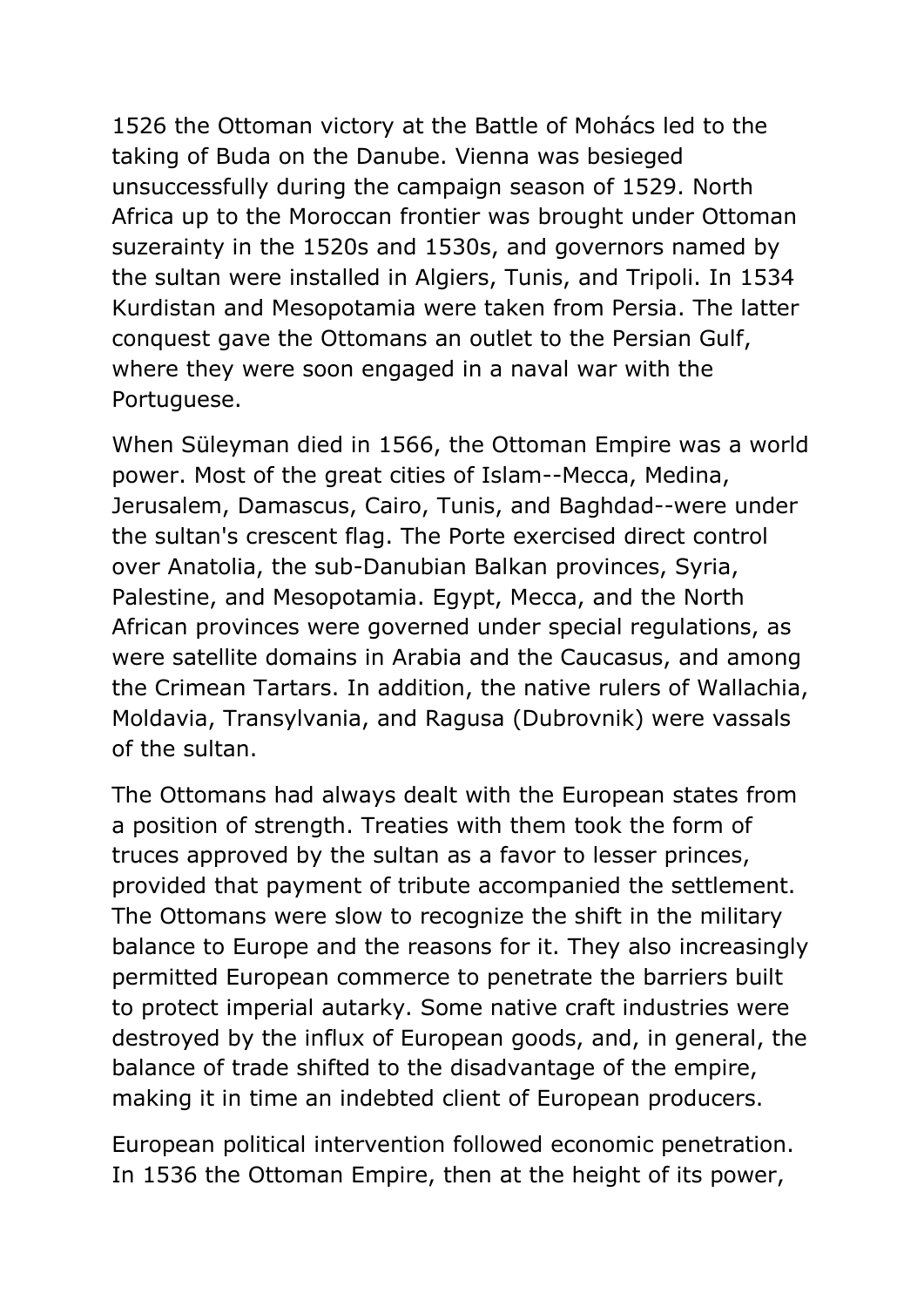had voluntarily granted concessions to France, but the system of capitulations introduced at that time was later used to impose important limitations on Ottoman sovereignty. Commercial privileges were greatly extended, and residents who came under the protection of a treaty country were thereby made subject to the jurisdiction of that country's law rather than Ottoman law, an arrangement that led to flagrant abuses of justice. The last thirty years of the sixteenth century saw the rapid onset of a decline in Ottoman power symbolized by the defeat of the Turkish fleet by the Spanish and Portuguese at the Battle of Lepanto in 1571 and by the unbridled bloody succession struggles within the imperial palace, the Seraglio of Constantinople. [i](#page-0-0)

#### <span id="page-42-0"></span>**Köprülü Era**

Ottoman imperial decadence was finally halted by a notable family of imperial bureaucrats, the Köprülü family, which for more than forty years (1656-1703) provided the empire with grand viziers, combining ambition and ruthlessness with genuine talent. Mehmet, followed by his son Ahmet, overhauled the bureaucracy and instituted military reforms. Crete and Lemnos were taken from Venice, and large provinces in Ukraine were wrested temporarily from Poland and Russia. The Köprülü family also resumed the offensive against Austria, pushing the Ottoman frontier to within 120 kilometers of Vienna. An attempt in 1664 to capture the Habsburg capital was beaten back, but Ahmet Köprülü extorted a huge tribute as the price of a nineteen-year truce. When it expired in 1683, the Ottoman army again invaded Austria, laying siege to Vienna for two months, only to be routed ultimately by a relief force led by the king of Poland, Jan Sobieski.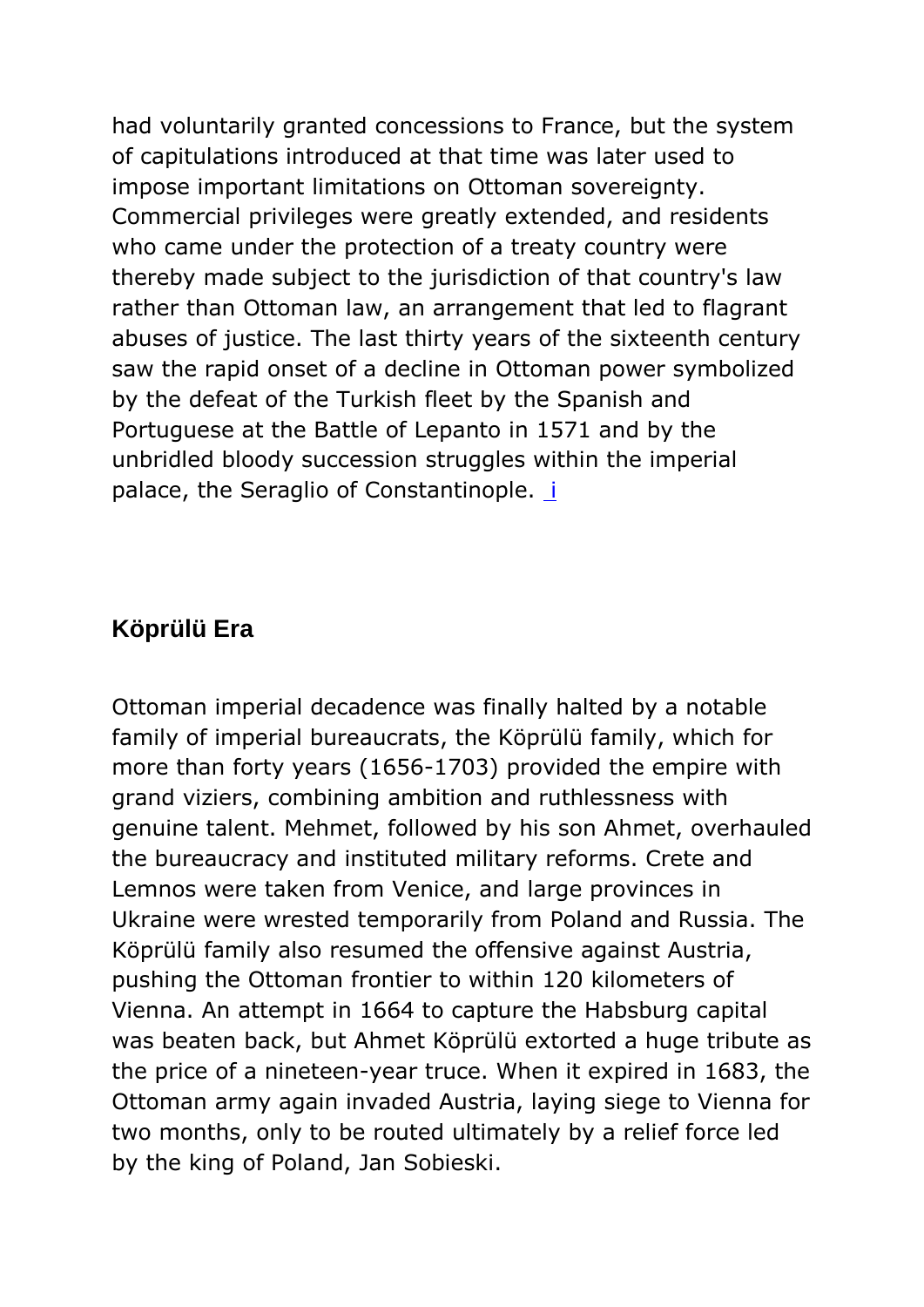The siege of Vienna was the high-water mark of Ottoman expansion in Europe, and its failure opened Hungary to reconquest by the European powers. In a ruinous sixteen-year war, Russia and the Holy League--composed of Austria, Poland, and Venice, and organized under the aegis of the pope--finally drove the Ottomans south of the Danube and east of the Carpathians. Under the terms of the Treaty of Karlowitz in 1699, the first in which the Ottomans acknowledged defeat, Hungary, Transylvania, and Croatia were formally relinquished to Austria. Poland recovered Podolia, and Dalmatia and the Morea were ceded to Venice. In a separate peace the next year, Russia received the Azov region.

The last of the Köprülü rulers fell from power when Mustafa II (r. 1695-1703) was forced by rebellious janissaries to abdicate. Under Ahmet III (r. 1703-30), effective control of the government passed to the military leaders. Ahmet III's reign is referred to as the "tulip period" because of the popularity of tulip cultivation in Istanbul during those years. At this time, Peter the Great of Russia moved to eliminate the Ottoman presence on the north shore of the Black Sea. Russia's main objective in the region subsequently was to win access to warm-water ports on the Black Sea and then to obtain an opening to the Mediterranean through the Ottoman-controlled Bosporus and Dardanelles straits. Despite territorial gains at Ottoman expense, however, Russia was unable to achieve these goals, and the Black Sea remained for the time an "Ottoman lake" on which Russian warships were prohibited. *i* 

#### <span id="page-43-0"></span>**External Threats and Internal Transformations**

During the eighteenth century, the Ottoman Empire was almost continuously at war with one or more of its enemies--Persia,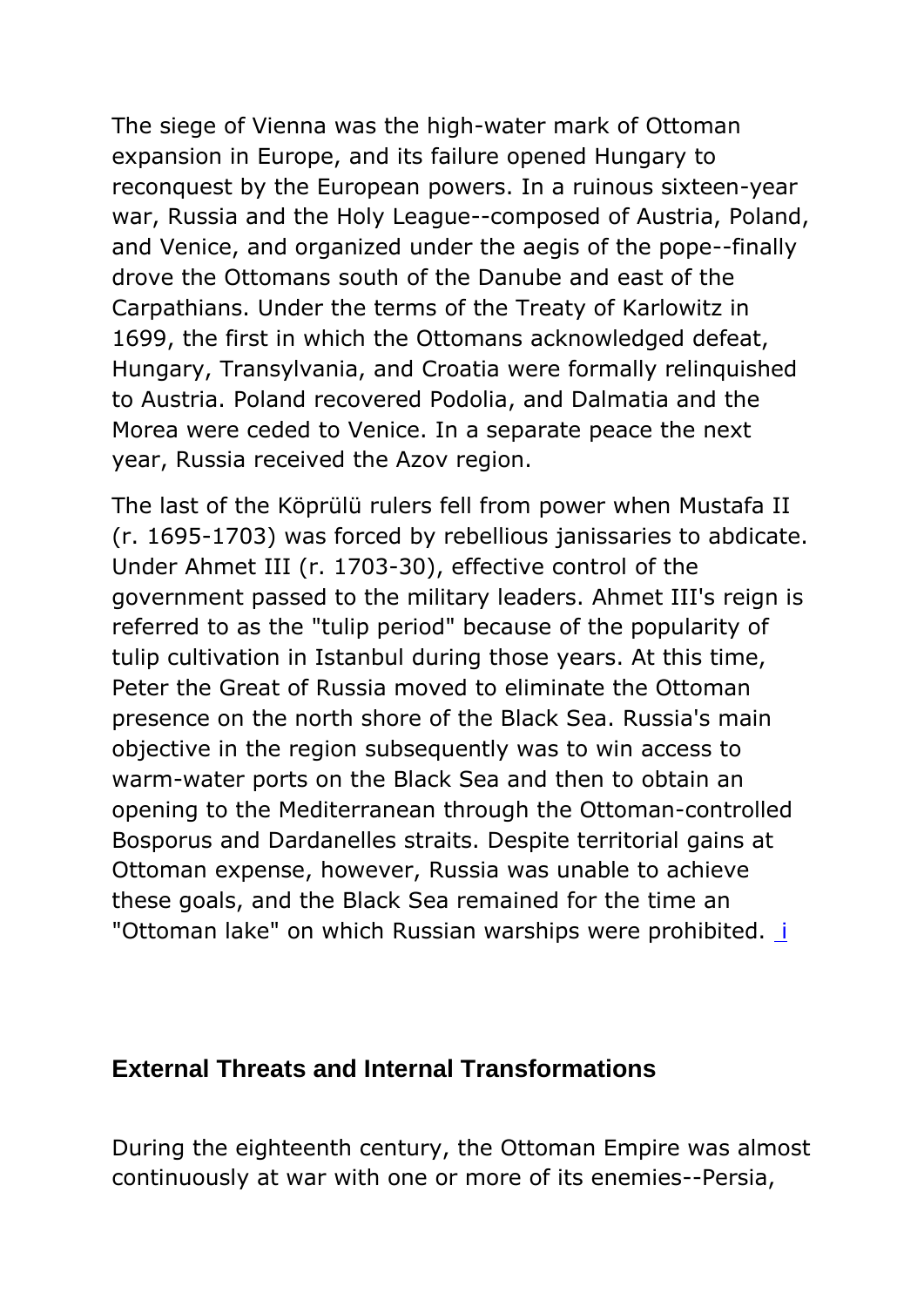Poland, Austria, and Russia. Under the humiliating terms of the Treaty of Kuchuk-Kaynarja that ended the Russo-Ottoman War of 1768-74, the Porte abandoned the Tartar khanate in the Crimea, granted autonomy to the Trans-Danubian provinces, allowed Russian ships free access to Ottoman waters, and agreed to pay a large war indemnity.

The implications of the decline of Ottoman power, the vulnerability and attractiveness of the empire's vast holdings, the stirrings of nationalism among its subject peoples, and the periodic crises resulting from these and other factors became collectively known to European diplomats in the nineteenth century as "the Eastern Question." In 1853 Tsar Nicholas I of Russia described the Ottoman Empire as "the sick man of Europe." The problem from the viewpoint of European diplomacy was how to dispose of the empire in such a manner that no one power would gain an advantage at the expense of the others and upset the political balance of Europe.

The first nineteenth-century crisis to bring about European intervention was the Greek War of Independence (1821-32). In 1827 an Anglo-French fleet destroyed the Ottoman and Egyptian fleets at the Battle of Navarino, while the Russian army advanced as far as Edirne before a cease-fire was called in 1829. The European powers forced the Porte to recognize Greek independence under the London Convention of 1832.

Muhammad Ali, an Ottoman officer who had been designated pasha of Egypt by the sultan in 1805, had given substantial aid to the Ottoman cause in the Greek war. When he was not rewarded as promised for his assistance, he invaded Syria in 1831 and pursued the retreating Ottoman army deep into Anatolia. In desperation, the Porte appealed to Russia for support. Britain then intervened, constraining Muhammad Ali to withdraw from Anatolia to Syria. The price the sultan paid Russia for its assistance was the Treaty of Hünkar Iskelesi of 1833. Under this treaty, the Bosporus and Dardanelles straits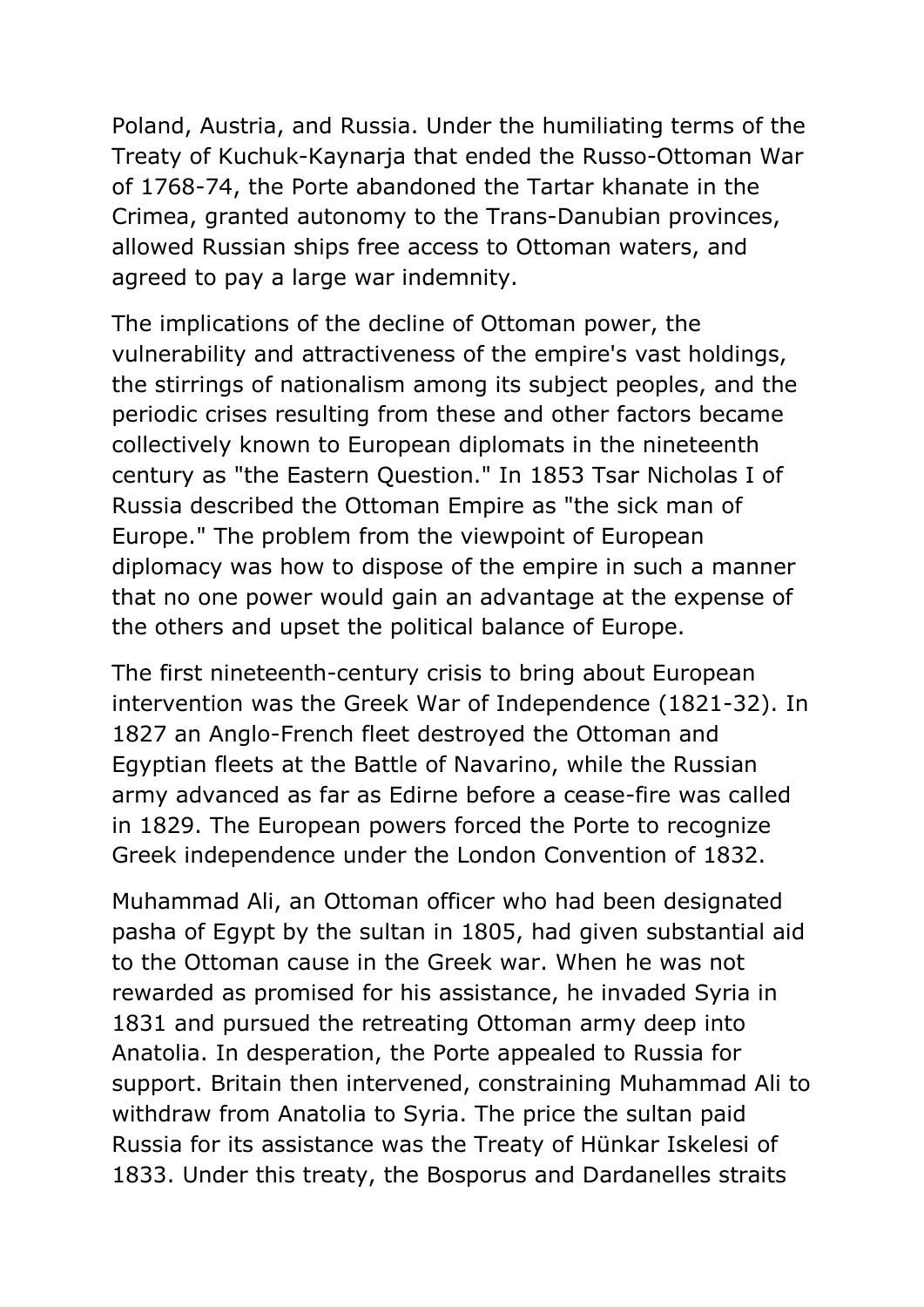were to be closed on Russian demand to naval vessels of other powers.

War with Muhammad Ali resumed in 1839, and Ottoman forces were again defeated. Russia waived its rights under the 1833 treaty and aligned itself with British efforts to support the Ottoman Empire militarily and diplomatically. Under the London Convention of 1840, Muhammad Ali was forced to abandon his claim to Syria, but he was recognized as hereditary ruler of Egypt under nominal Ottoman suzerainty. Under an additional protocol, in 1841 the Porte undertook to close the straits to warships of all powers.

The Ottoman Empire fought two more wars with Russia in the nineteenth century. The Crimean War (1854-56) pitted France, Britain, and the Ottoman Empire against Russia. Under the Treaty of Paris, which ended the war, Russia abandoned its claim to protect Orthodox Christians in the Ottoman Empire and renounced the right to intervene in the Balkans. War resumed between Russia and the Ottoman Empire in 1877. Russia opened hostilities in response to Ottoman suppression of uprisings in Bulgaria and to the threat posed to Serbia by Ottoman forces. The Russian army had driven through Bulgaria and reached as far as Edirne when the Porte acceded to the terms imposed by a new agreement, the Treaty of San Stefano. The treaty reduced Ottoman holdings in Europe to eastern Thrace and created a large, independent Bulgarian state under Russian protection.

Refusing to accept the dominant position of Russia in the Balkans, the other European powers called the Congress of Berlin in 1878. At this conclave, the Europeans agreed to a much smaller autonomous Bulgarian state under nominal Ottoman suzerainty. Serbia and Romania were recognized as fully independent states, and the Ottoman provinces of Bosnia and Herzegovina were placed under Austrian administration. Cyprus, although remaining technically part of the Ottoman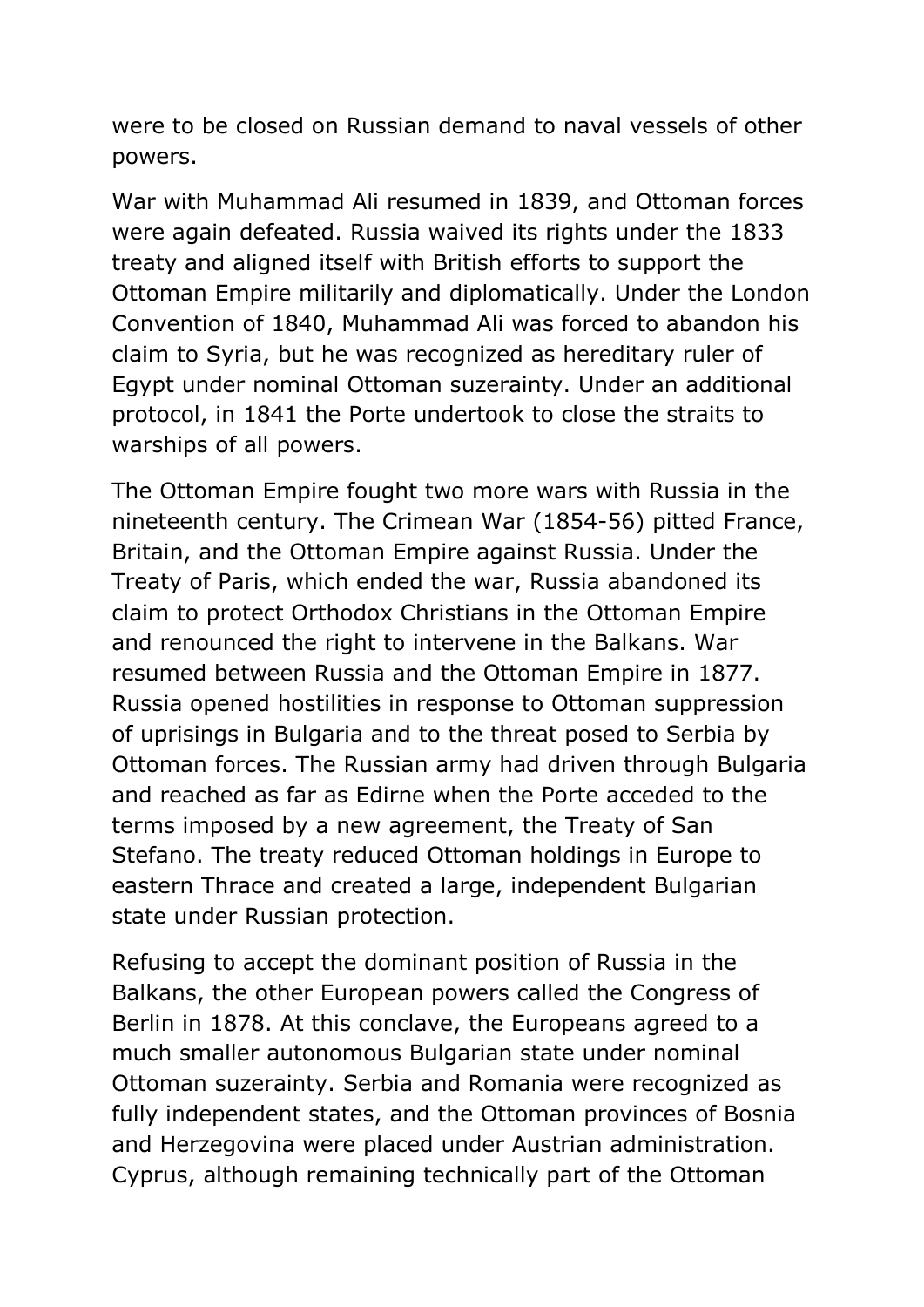Empire, became a British protectorate. For all its wartime exertions, Russia received only minor territorial concessions in Bessarabia and the Caucasus. In the course of the nineteenth century, France seized Algeria and Tunisia, while Britain began its occupation of Egypt in 1882. In all these cases, the occupied territories formerly had belonged to the Ottoman Empire.

The Ottoman Empire had a dual economy in the nineteenth century consisting of a large subsistence sector and a small colonial-style commercial sector linked to European markets and controlled by foreign interests. The empire's first railroads, for example, were built by foreign investors to bring the cash crops of Anatolia's coastal valleys--tobacco, grapes, and other fruit--to Smyrna (Izmir) for processing and export. The cost of maintaining a modern army without a thorough reform of economic institutions caused expenditures to be made in excess of tax revenues. Heavy borrowing from foreign banks in the 1870s to reinforce the treasury and the undertaking of new loans to pay the interest on older ones created a financial crisis that in 1881 obliged the Porte to surrender administration of the Ottoman debt to a commission representing foreign investors. The debt commission collected public revenues and transferred the receipts directly to creditors in Europe.

The 1860s and early 1870s saw the emergence of the Young Ottoman movement among Western-oriented intellectuals who wanted to see the empire accepted as an equal by the European powers. They sought to adopt Western political institutions, including an efficient centralized government, an elected parliament, and a written constitution. The "Ottomanism" they advocated also called for an integrated dynastic state that would subordinate Islam to secular interests and allow non-Muslim subjects to participate in representative parliamentary institutions.

In 1876 the hapless sultan was deposed by a fetva (legal opinion) obtained by Midhat Pasha, a reformist minister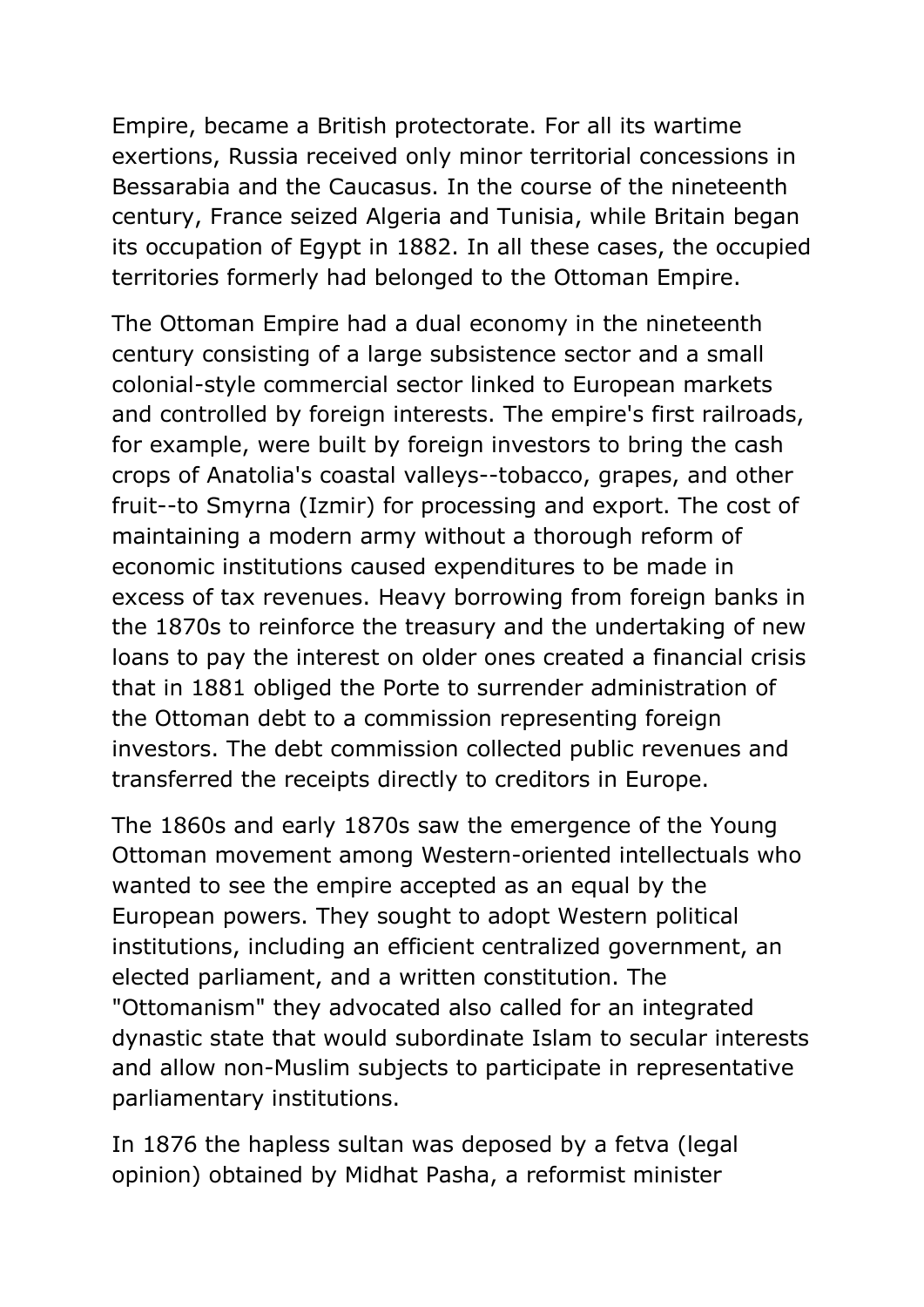sympathetic to the aims of the Young Ottomans. His successor, Abdül Hamid II (r. 1876-1909), came to the throne with the approval of Midhat and other reformers. In December of that year, on the eve of the war with Russia, the new sultan promulgated a constitution, based on European models, that had been drafted by senior political, military, and religious officials under Midhat's direction. Embodying the substance of the Young Ottoman program, this document created a representative parliament, guaranteed religious liberty, and provided for enlarged freedom of expression. Abdül Hamid II's acceptance of constitutionalism was a temporary tactical expedient to gain the throne, however. Midhat was dismissed in February 1877 and was later murdered. The sultan called the empire's first parliament but dissolved it within a year.

Unrest in Eastern Rumelia led the European powers to insist on the union of that province with Bulgaria in 1885. Meanwhile, Greek and Bulgarian partisans were carrying on a running battle with Ottoman forces in Macedonia. In addition, the repression of revolutionary activities in Armenia during 1894- 96 cost about 300,000 lives and aroused European public opinion against the Ottoman regime. Outside support for a rebellion on Crete also caused the Porte to declare war on Greece in 1897. Although the Ottoman army defeated the Greeks decisively in Thrace, the European powers forced a compromise peace that kept Crete under Ottoman suzerainty while installing the son of the Greek king as its governor.

More isolated from Europe than it had been for half a century, the Ottoman regime could count on support only from Germany, whose friendship offered Abdül Hamid II a congenial alternative to British and French intervention. In 1902 Germany was granted a ninety-nine-year concession to build and operate a Berlin-to-Baghdad rail connection. Germany continued to invest in the Ottoman economy, and German officers held training and command posts in the Ottoman army.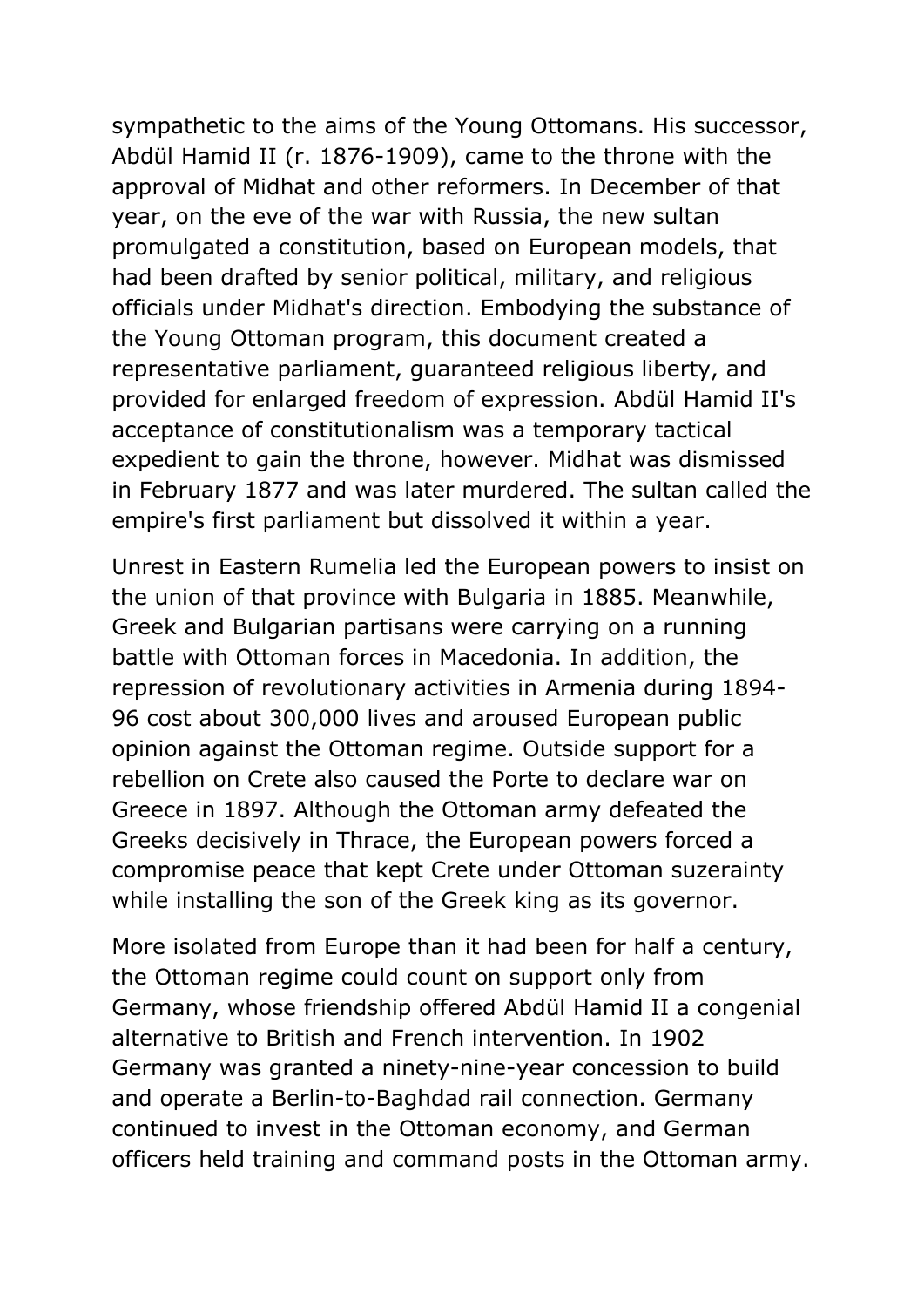Opposition to the sultan's regime continued to assert itself among Westernized intellectuals and liberal members of the ruling class. Some continued to advocate "Ottomanism," whereas others argued for pan-Turanism, the union of Turkicspeaking peoples inside and outside the Ottoman Empire. The Turkish nationalist ideologist of the period was the writer Ziya Gökalp, who defined Turkish nationalism within the context of the Ottoman Empire. Gökalp went much farther than his contemporaries, however, by calling for the adoption of the vernacular in place of Ottoman Turkish. Gökalp's advocacy of a national Turkish state in which folk culture and Western values would play equally important revitalizing roles foreshadowed events a quarter-century in the future. [i](#page-0-0)

# <span id="page-48-0"></span>**The Young Turks**

The repressive policies of Abdül Hamid II fostered disaffection, especially among those educated in Europe or in Westernized schools. Young officers and students who conspired against the sultan's regime coalesced into small groups, largely outside Istanbul. One young officer, Mustafa Kemal (later known as Atatürk), organized a secret society among fellow officers in Damascus and, later, in Thessaloniki (Salonika) in present-day Greece. Atatürk's group merged with other nationalist reform organizations in 1907 to form the Committee of Union and Progress (CUP). Also known as the Young Turks, this group sought to restore the 1876 constitution and unify the diverse elements of the empire into a homogeneous nation through greater government centralization under a parliamentary regime.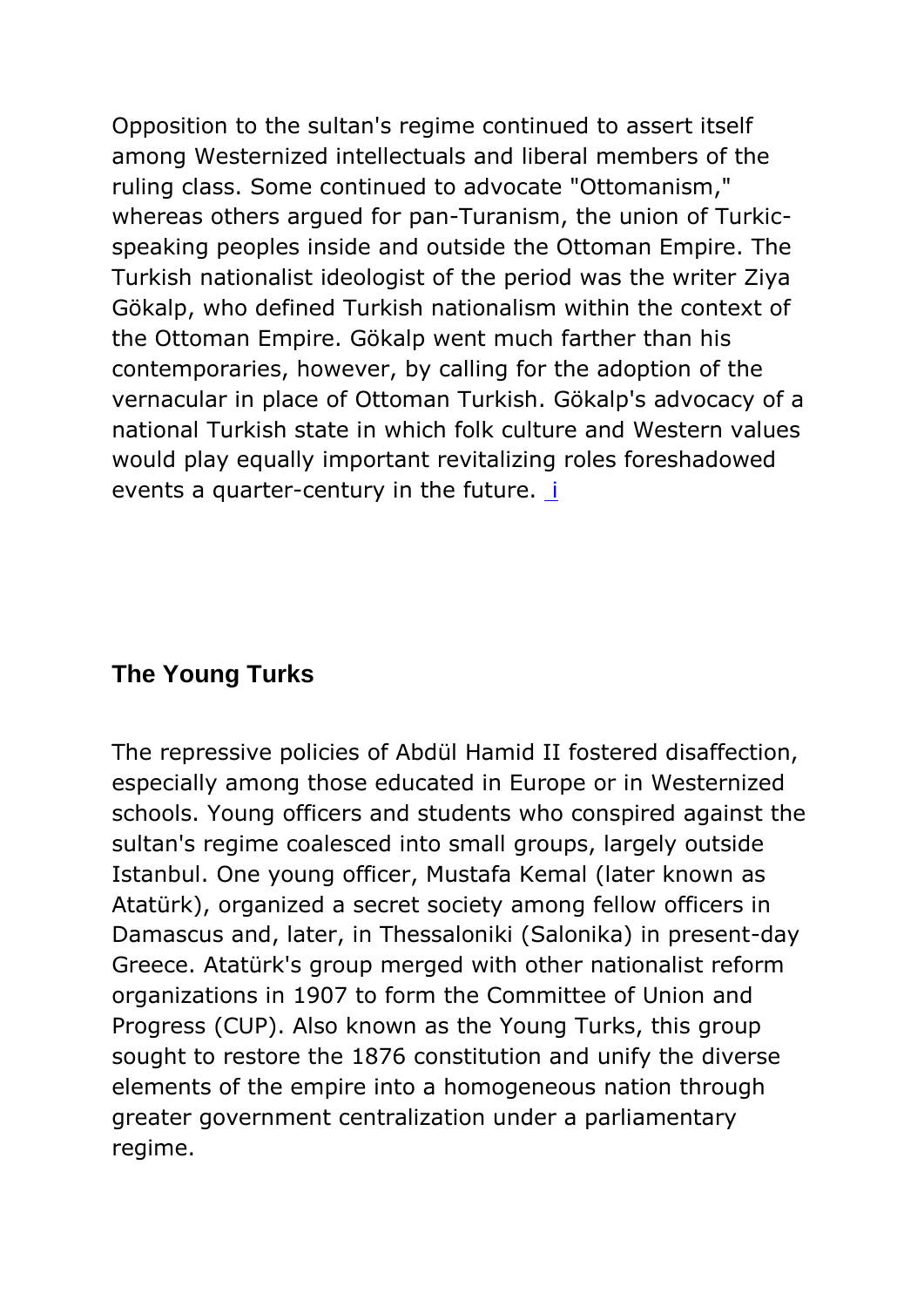In July 1908, army units in Macedonia revolted and demanded a return to constitutional government. Appearing to yield, Abdül Hamid II approved parliamentary elections in November in which the CUP won all but one of the Turkish seats under a system that allowed proportional representation of all millets . The Young Turk government was weakened by splits between nationalist and liberal reformers, however, and was threatened by traditionalist Muslims and by demands from non-Turkish communities for greater autonomy. Abdül Hamid II was forced to abdicate and was succeeded by his brother, Mehmet V, in 1909. Foreign powers took advantage of the political instability in Istanbul to seize portions of the empire. Austria annexed Bosnia and Herzegovina immediately after the 1908 revolution, and Bulgaria proclaimed its complete independence. Italy declared war in 1911 and seized Libya. Having earlier formed a secret alliance, Greece, Serbia, Montenegro, and Bulgaria invaded Ottoman-held Macedonia and Thrace in October 1912. Ottoman forces were defeated, and the empire lost all of its European holdings except part of eastern Thrace.

The disasters befalling the empire led to internal political change. The liberal government in power since July 1912 was overthrown in January 1913 in a coup engineered by Enver Pasha, and the most authoritarian elements of the Young Turk movement gained full control. A second Balkan war broke out in June 1913, when the Balkan allies began fighting among themselves over the division of the spoils from the first war. Taking advantage of the situation, Ottoman forces turned on Bulgaria, regaining Edirne and establishing the western boundary of the empire at the Maritsa River.

After a brief period of constitutional rule, the leadership of the CUP emerged as a military dictatorship with power concentrated in the hands of a triumvirate consisting of Mehmet Talat Pasha, Ahmet Cemal Pasha, and Enver, who, as minister of war, was [i](#page-0-0)ts acknowledged leader in the war. i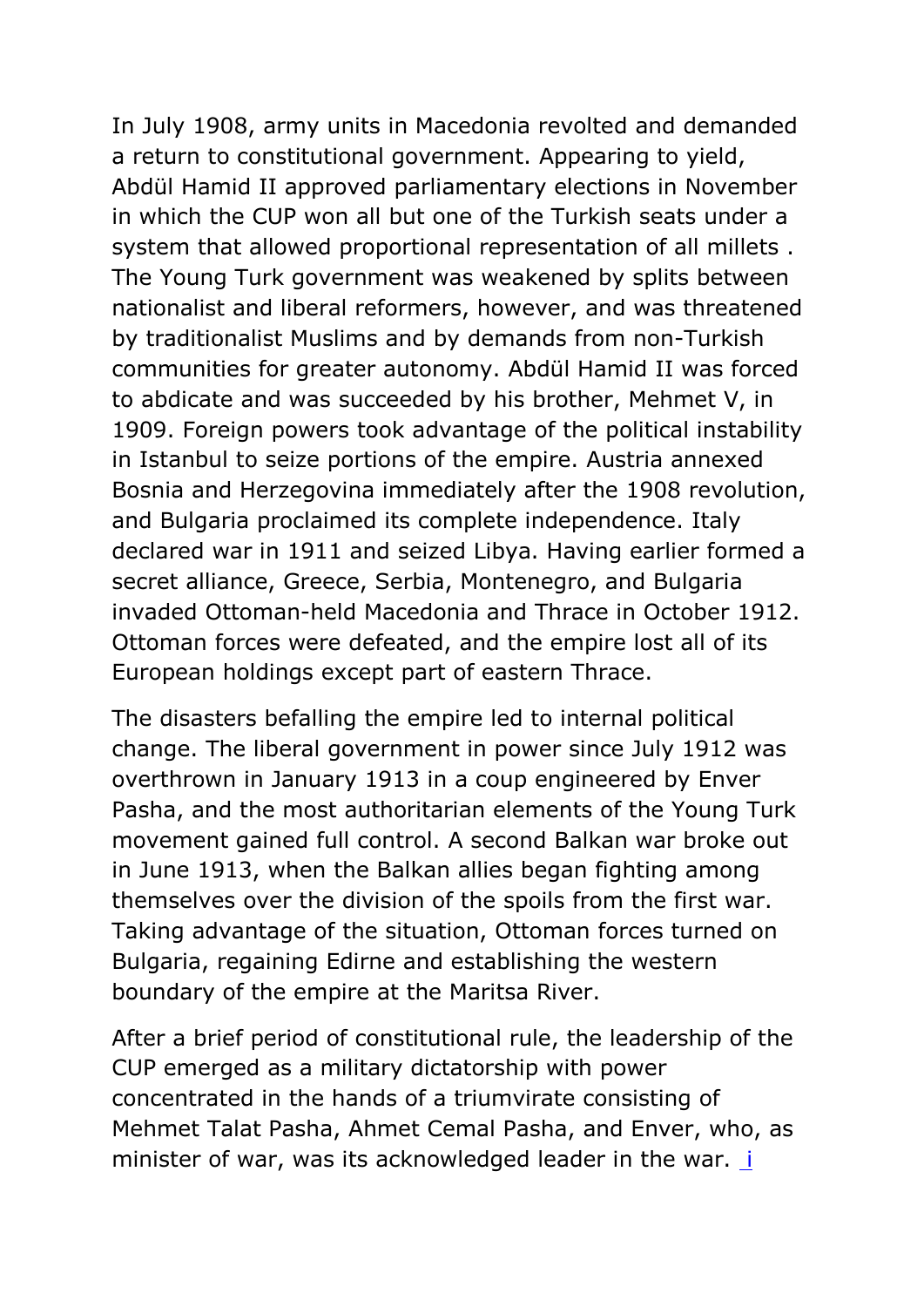#### <span id="page-50-0"></span>**World War I**

As the two European alliance systems drew closer to war in 1914, Enver's pronounced pro-German sympathies, shared by many in the military and bureaucracy, prevailed over the pragmatic neutrality proposed by Talat and Cemal. Germany had been pro-Ottoman during the Balkan wars, but the Porte had no outstanding differences with either Britain or France in the summer of 1914. In guiding his government toward alignment with Germany, Enver was able to play on fear of the traditional Ottoman enemy, Russia, the ally of Britain and France in the war.

On August 2, 1914, Enver concluded a secret treaty of alliance with Germany. General mobilization was ordered the next day, and in the following weeks concessions granted to foreign powers under the capitulations were canceled. It remained for Germany, however, to provide the casus belli. Two German military vessels--the battleship Göben and the heavy cruiser Breslau --that had been caught in a neutral Ottoman port when war broke out in Europe were turned over to the Ottoman navy. In October they put to sea with German officers and crews and shelled Odessa and other Russian ports while flying the Ottoman flag. Russia declared war on the Ottoman Empire on November 5, followed the next day by Britain and France. Within six months, the Ottoman army of about 800,000 men was engaged in a four-front war that became part of the greater conflict of World War I.

Enver launched an ill-prepared offensive in the winter of 1914- 15 against the Russians in the Caucasus, vainly hoping that an impressive demonstration of Ottoman strength there would incite an insurrection among the tsar's Turkish-speaking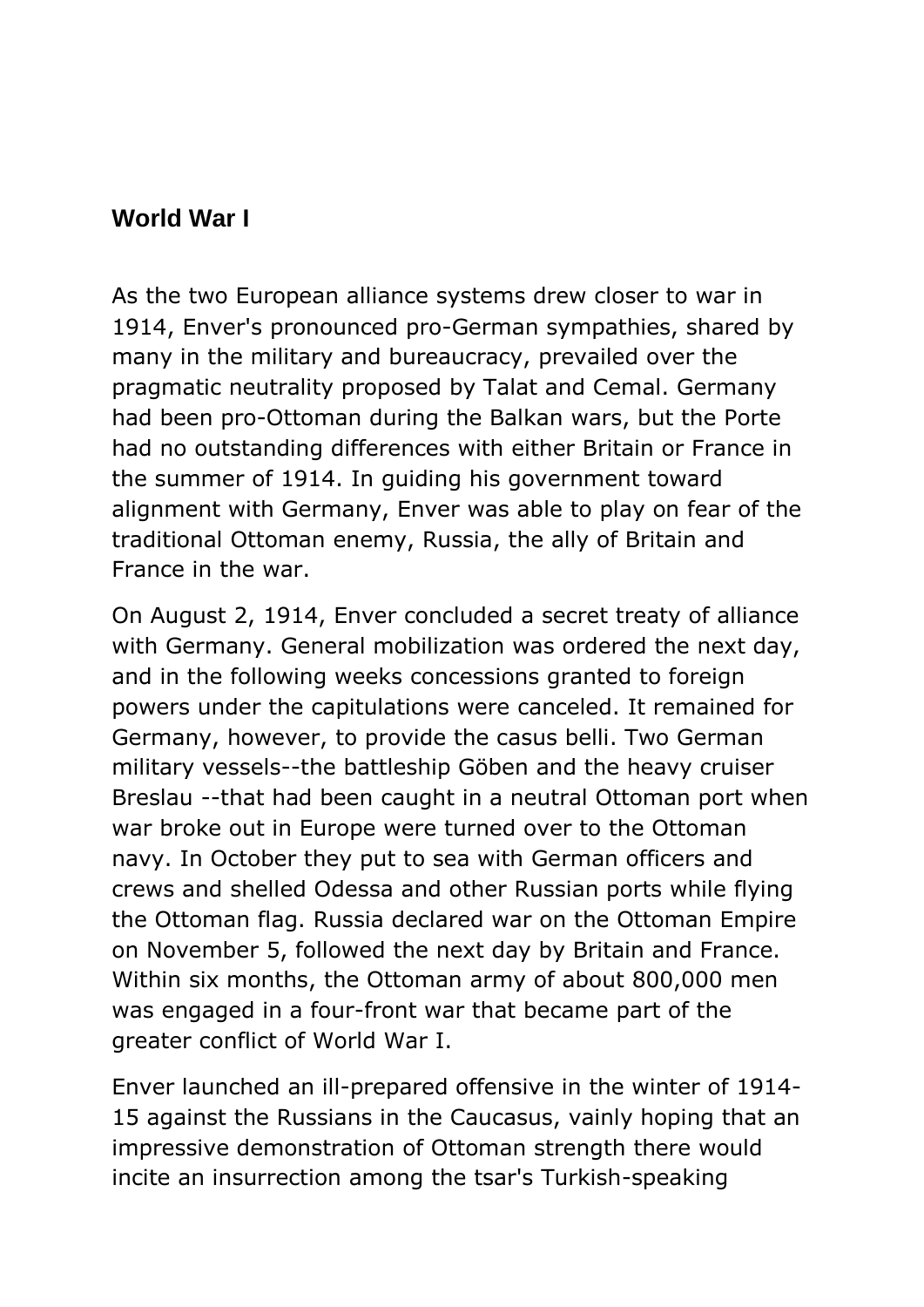subjects. Instead, a Russian counteroffensive inflicted staggering losses on Ottoman forces, driving them back to Lake Van. During the campaign in eastern Anatolia, assistance was given to the Russians by Armenians, who saw them as liberators rather than invaders. Armenian units were also part of the Russian army. Enver claimed that an Armenian conspiracy existed and that a generalized revolt by the Armenians was imminent. During the winter months of 1915, as the shattered Ottoman army retreated toward Lake Van, a massive deportation of many Armenians was undertaken in the war zone to other Ottoman Provinces such as Lebanon, Syria, etc. It shortly degenerated into a mutual massacre among the local peoples. The most conservative estimates put the number of dead at 350,000, but other sources cite other figures.The situation of those Armenians who survived the march out of Anatolia was scarcely improved under the military government in Syria. Others managed to escape behind Russian lines. The episode occasioned a revulsion in Western Europe that had its effect in the harsh terms meted out by the Allies in the postwar settlement.

In the spring of 1915, the Allies undertook naval and land operations in the Dardanelles that were intended to knock the Ottoman Empire out of the war with one blow and to open the straits for the passage of supplies to Russia. Amphibious landings were carried out at Gallipoli, but British forces, vigorously opposed by forces commanded by Atatürk, were unable to expand their beachheads. The last units of the expeditionary force were evacuated by February 1916.

In Mesopotamia the Ottoman army defeated a British expeditionary force that had marched on Baghdad from a base established at Basra in 1915. The British mounted a new offensive in 1917, taking Baghdad and driving Ottoman forces out of Mesopotamia. In eastern Anatolia, Russian armies won a series of battles that carried their control west to Erzincan by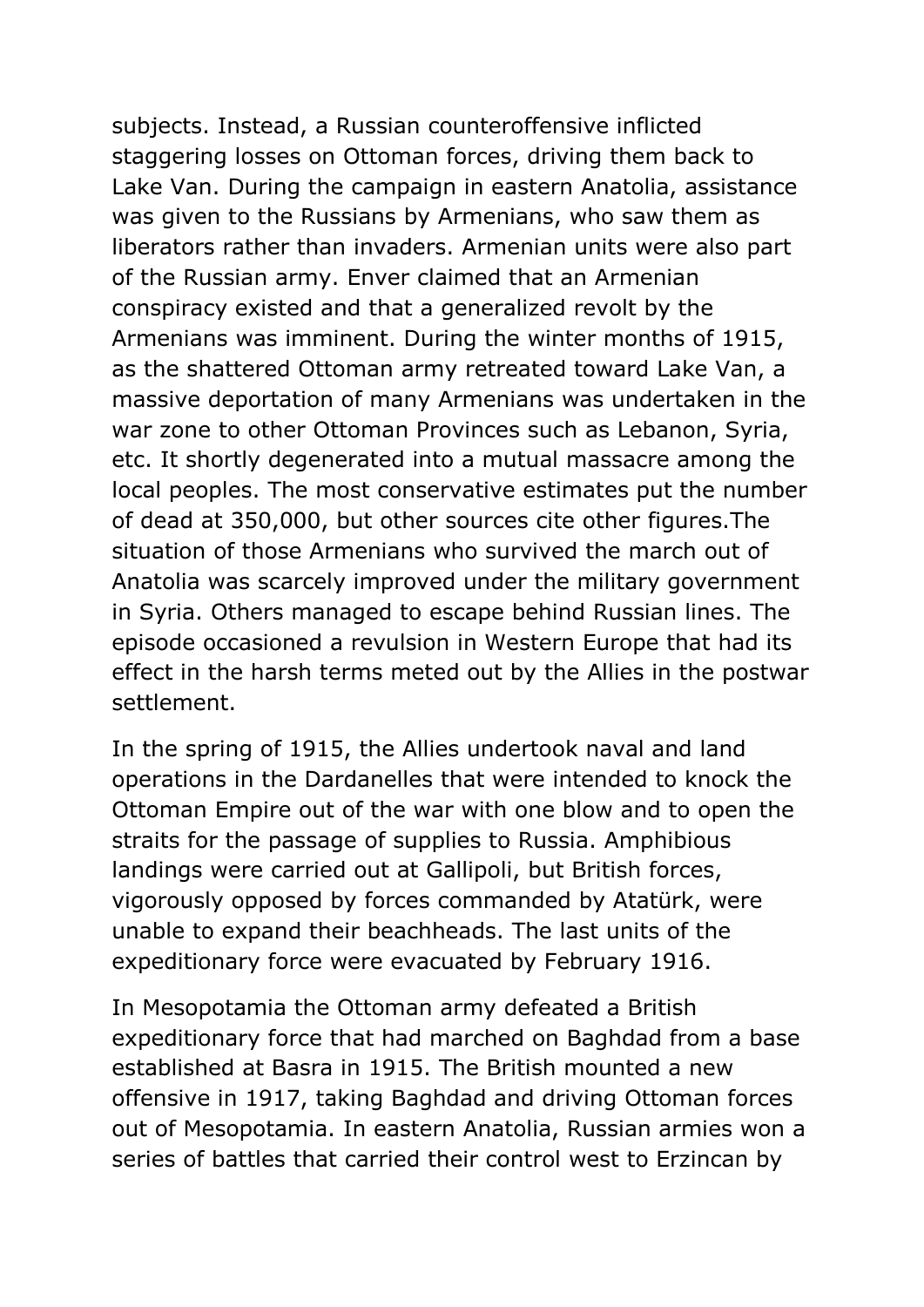July 1916, although Atatürk, who was then given command of the eastern front, led a counteroffensive that checked the Russian advance. Russia left the war after the Bolshevik Revolution in 1917. The new Russian government concluded the Treaty of Brest-Litovsk with the Central Powers in March 1918, under which the Ottoman Empire regained its eastern provinces.

Sharif Husayn ibn Ali, the sultan's regent in Mecca and the Hijaz region of western Arabia, launched the Arab Revolt in 1916. The British provided advisers, of whom T.E. Lawrence was to become the best known, as well as supplies. In October 1917, British forces in Egypt opened an offensive into Palestine; they took Jerusalem by December. After hard fighting, British and Arab forces entered Damascus in October 1918. Late in the campaign, Atatürk succeeded to command of Turkish forces in Syria and withdrew many units intact into Anatolia.

Ottoman resistance was exhausted. Early in October, the war government resigned, and the Young Turk triumvirate--Enver, Talat, and Cemal--fled to exile in Germany. Mehmet VI (r. 1918-22), who had succeeded to the rule upon his brother's death in July, sued for peace through a government headed by liberal ministers that signed an armistice at Mudros on October 30, 1918, that had been dictated by the Allies. Allied warships steamed through the Dardanelles and anchored off Istanbul on November 12, the day after the end of the war in Europe. In four years of war, the Ottoman Empire had mobilized about 2.8 million men, of whom about 325,000 were killed in battle. In addition, many civilians, including both Turks and Armenians, are believed to have died of war-related causes. Talat and Cemal, who were held responsible for the deportation of Armenians and the mistreatment of refugees, were assassinated by Armenian nationalists in 1921. The following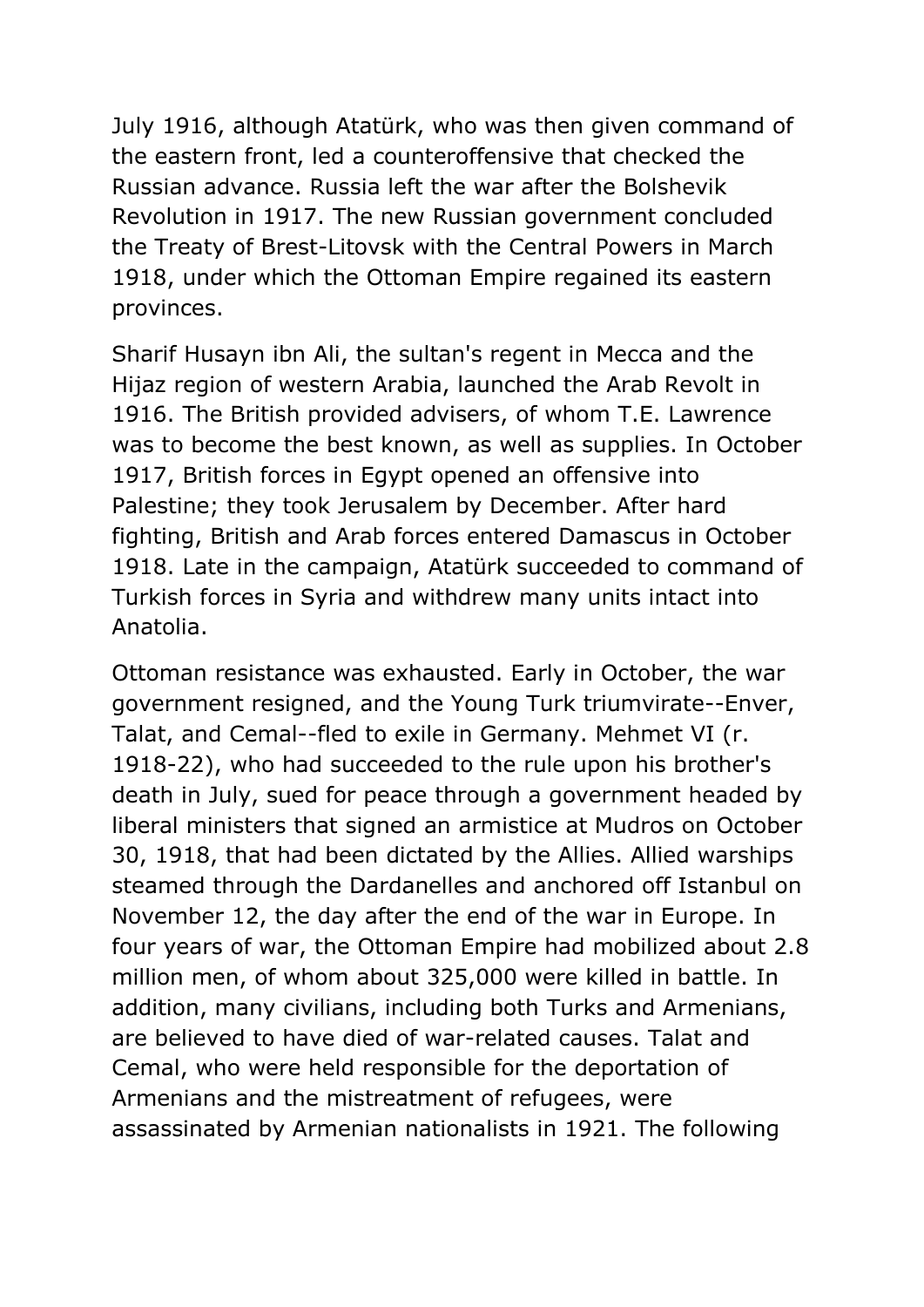year, Enver was killed while fighting the Bolsheviks in Central Asia. [i](#page-0-0)

# <span id="page-53-0"></span>**Contemprary - Modern Turks Anatolia**

[Discover Turkey, Türkiye, Asia Minor, Anatolia, Anatolie,](https://transanatolie.com/English/Turkey/turkey.htm)  [Anatolië, Turquie, Turkije, Türkei \(transanatolie.com\)](https://transanatolie.com/English/Turkey/turkey.htm)

# <span id="page-53-1"></span>**Atatürk, The Turkish Nation and Contemprary Turkey 1922**

Atatürk returned to Istanbul at the end of the war, his military reputation untarnished by the defeat of the empire that he had served. Revered by his troops as well as the Turkish masses, Atatürk soon emerged as the standard-bearer of the Turkish nationalist movement.

Born in Thessaloniki in 1881, Atatürk was the son of a minor government official in a city where Turks outnumbered Greeks. His ardent Turkish nationalism dated from his early days as a cadet in the military school at Monastir (in the present-day Former Yugoslav Republic of Macedonia) during a time of constant conflict between Ottoman troops and Macedonian guerrillas, who attacked the Turkish population in the region. Following graduation from the military academy in Istanbul, Atatürk held various staff positions and served in garrisons at Damascus and Thessaloniki, where he became involved in nationalist activities. He took part in the coup that forced Abdül Hamid II's abdication in 1909. Atatürk organized irregular forces in Libya during the war with Italy in 1911 and subsequently held field commands in the two Balkan wars (1912-13). Assigned to a post in the Ministry of War after the armistice, Atatürk quickly recognized the extent of Allied intentions toward the Ottoman Empire. [i](#page-0-0)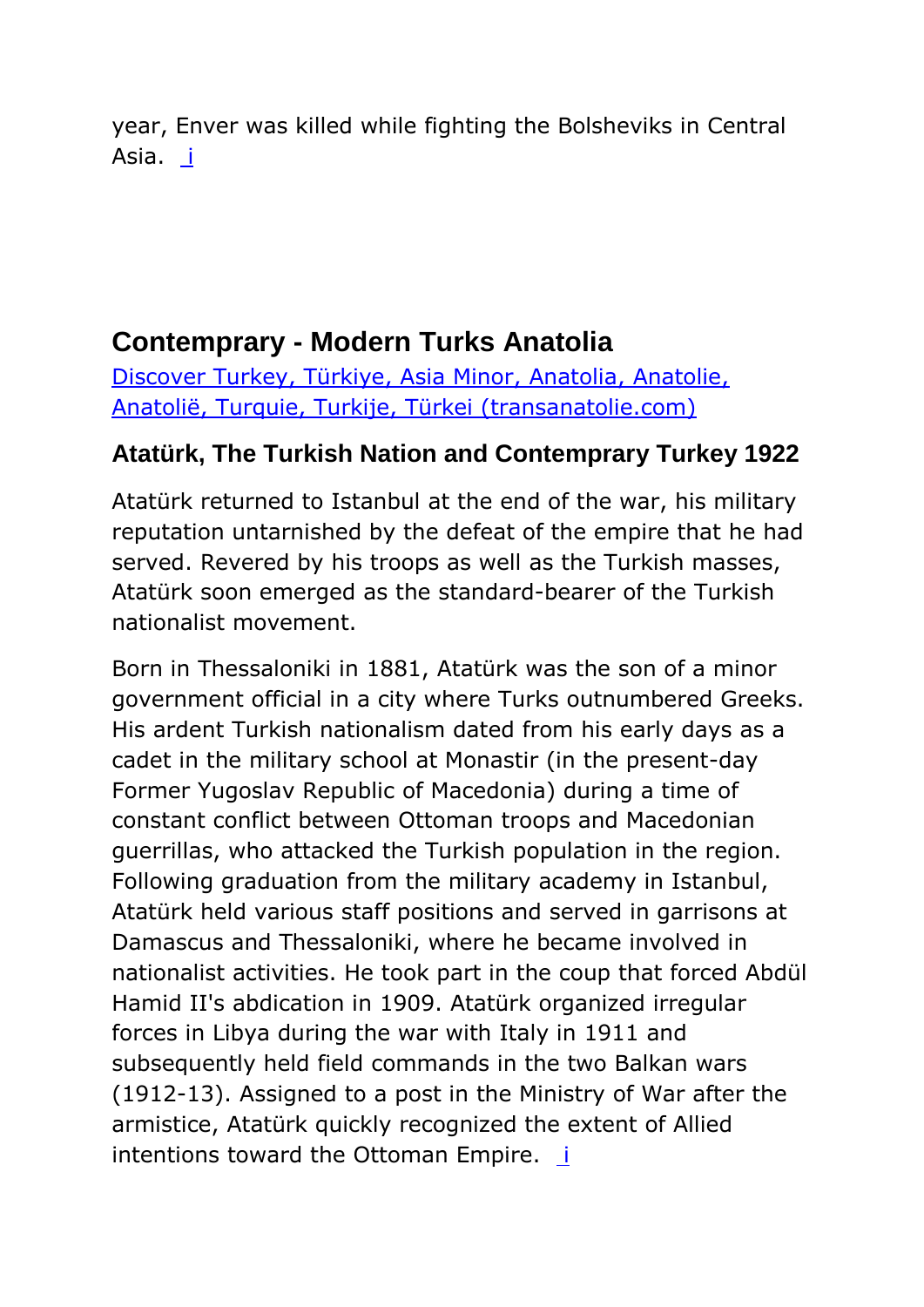# <span id="page-54-0"></span>**Plans for Partitioning Turkey**

Allied troops--British, French, and Italian, as well as a contingent of Greeks--occupied Istanbul and were permitted under the conditions of the armistice to intervene in areas where they considered their interests to be imperiled. During the war, the Allies had negotiated a series of agreements that outlined not only the definitive dismantling of the Ottoman Empire but also the partitioning among them of what Turkish nationalists had come to regard as the Turkish homeland. According to these agreements, Russia was at last to be rewarded with possession of Istanbul and the straits, as well as eastern Anatolia as far south as Bitlis below Lake Van. France and Italy were conceded portions of Anatolia, and Britain had promised Izmir to Greece--although it had also been promised to Italy--to encourage Greek entry into the war in 1917.

The Bolshevik government had renounced tsarist claims when it made its separate peace at Brest-Litovsk, but Britain, France, Italy, and Greece all pressed their respective claims at the Paris peace talks in 1919. All agreed with the provisions of President Woodrow Wilson's Fourteen Points calling for an independent Armenia and an autonomous Kurdistan. How the Allies would implement the clause providing that the Turkishspeaking nation "should be assured of a secure sovereignty" was not clear.

The terms of a peace treaty with the Ottoman Empire were presented by the Allies in April 1920 at San Remo, Italy, and were embodied in the Treaty of Sèvres, which was concluded the following August. The treaty was shaped by the wartime agreements made by the Allies. In addition, France received a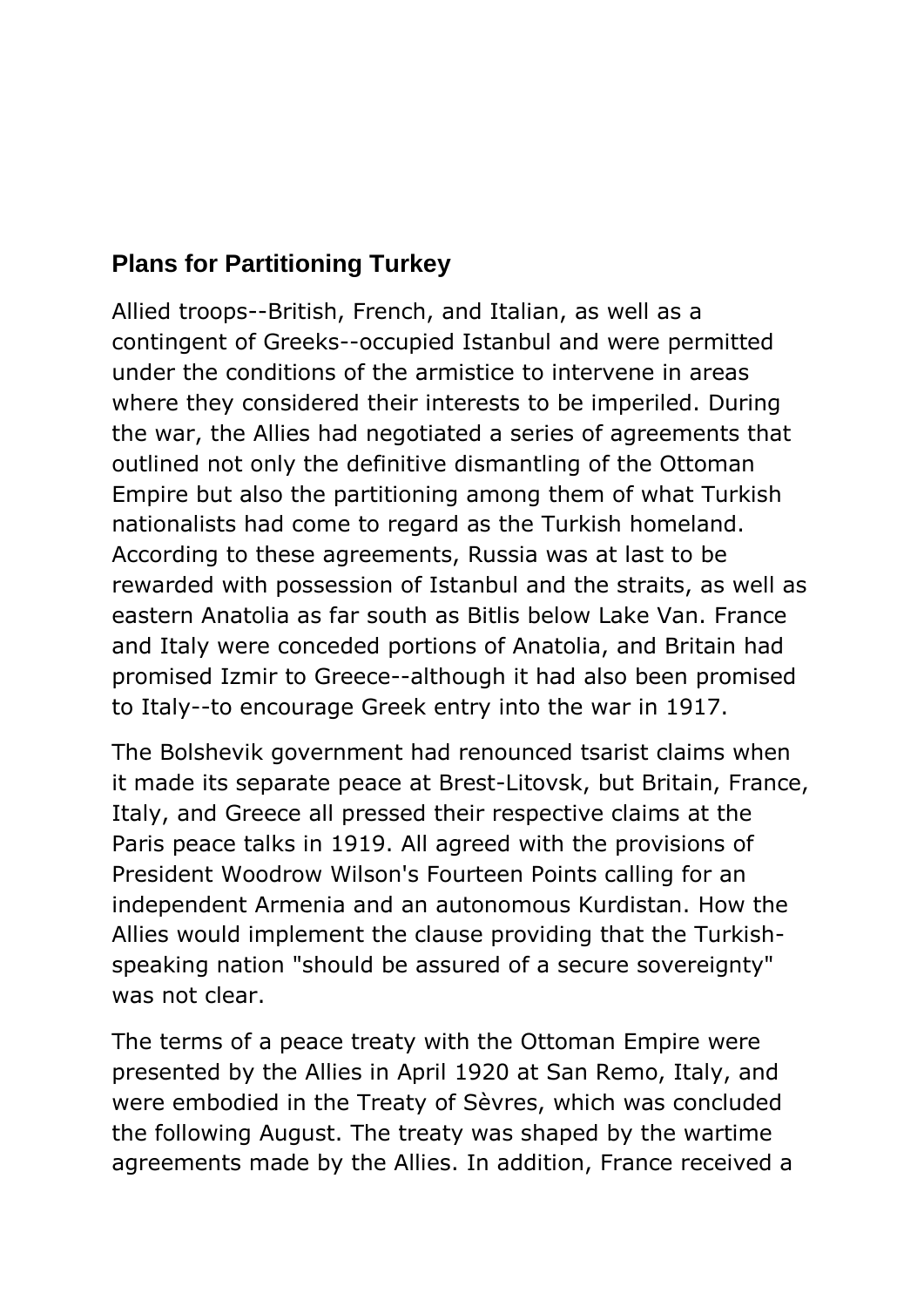mandate over Lebanon and Syria (including what is now Hatay Province in Turkey), and Britain's mandate covered Iraq, Jordan, and Palestine. Eastern Thrace up to a line from the Black Sea to the Sea of Marmara as well as Izmir and its hinterland were to be occupied by Greece, with the final disposition of the territory to be decided in a plebiscite. The Treaty of Sèvres was never enforced as such, as events in Turkey soon rendered it irrelevant. [i](#page-0-0)

#### <span id="page-55-0"></span>**Nationalist Movement**

The sultan was kept in the custody of the Allies to ensure the cooperation of an Ottoman administration, which had effective jurisdiction only in Istanbul and part of northern Anatolia, while they disposed of the rest of his empire. At the same time, a Turkish nationalist movement was organized under Atatürk's leadership to resist the dismemberment of Turkish-speaking areas. Atatürk had been sent to eastern Anatolia as inspector general, ostensibly to supervise the demobilization of Ottoman forces and the disposition of supplies, but more particularly to remove him from the capital after he had expressed opposition to the Allied occupation there. Upon his arrival at Samsun in May 1919, Atatürk proceeded to rally support for the nationalist cause and to recruit a nationalist army. Guerrilla warfare against the government gradually grew to full-fledged campaigns against the Greek army that threatened to involve the other Allied occupation forces.

In July 1919, a nationalist congress met at Erzurum with Atatürk presiding to endorse a protocol calling for an independent Turkish state. In September the congress reconvened at Sivas. Although the delegates voiced their loyalty to the sultan-caliph, they also pledged to maintain the integrity of the Turkish nation. The congress adopted the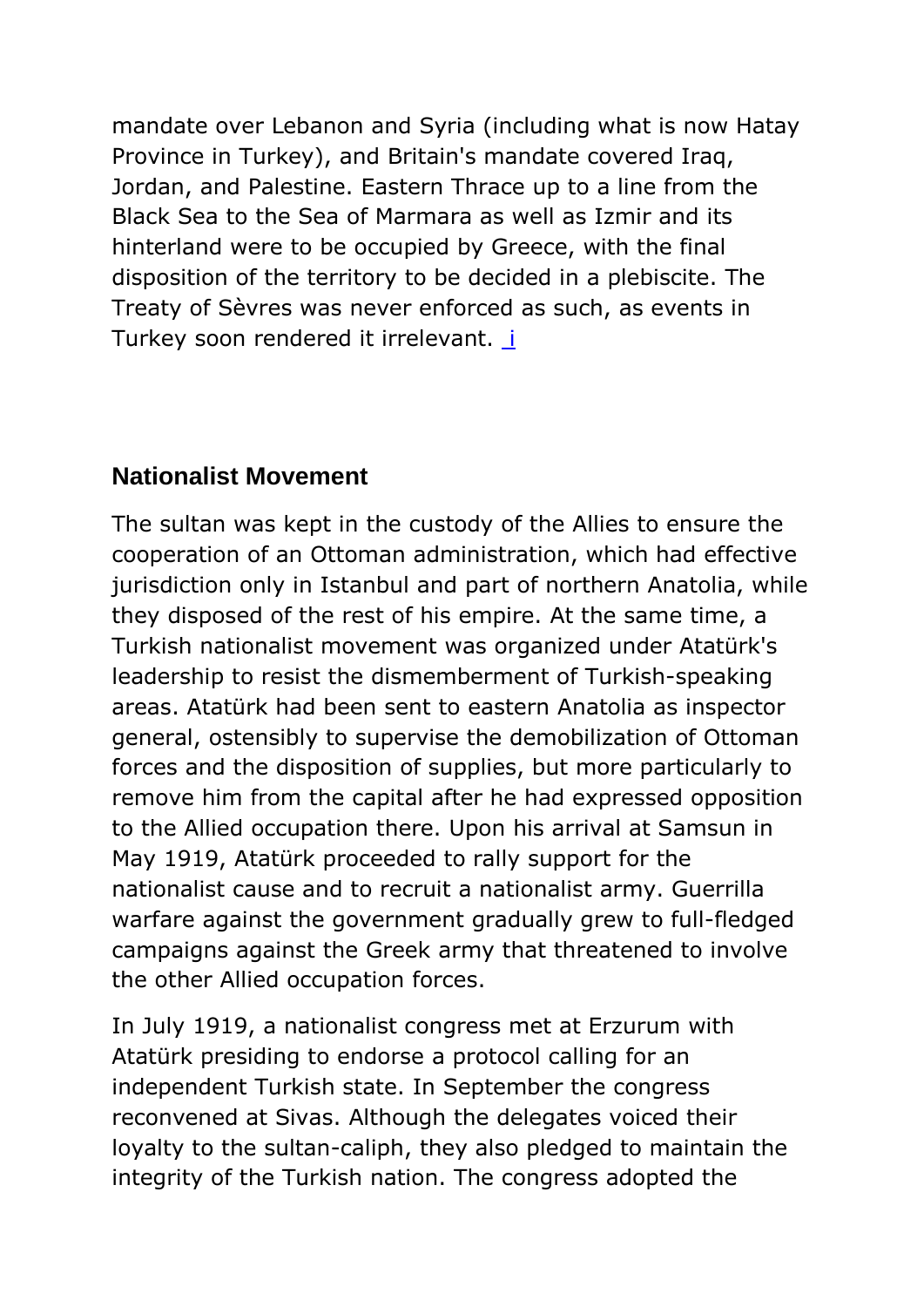National Pact, which defined objectives of the nationalist movement that were not open to compromise. Among its provisions were the renunciation of claims to the Arab provinces, the principle of the absolute integrity of all remaining Ottoman territory inhabited by a Turkish Muslim majority, a guarantee of minority rights, the retention of Istanbul and the straits, and rejection of any restriction on the political, judicial, and financial rights of the nation.

Negotiations continued between the nationalist congress and the Ottoman government, but to no avail. Atatürk resigned from the army when relieved of his duties. The naming of a chief minister in Istanbul considered sympathetic to the nationalist cause brought a brief improvement in relations, however, and the Ottoman parliament, which met in January 1920, approved the National Pact. In reaction to these developments, Allied occupation forces seized public buildings and reinforced their positions in the capital, arrested and deported numerous nationalist leaders, and had parliament dismissed.

Allied actions brought a quick response from the nationalists. In April they convened the Grand National Assembly in Ankara, in defiance of the Ottoman regime, and elected Atatürk its president. The Law of Fundamental Organization (also known as the Organic Law) was adopted in January 1921. With this legislation, the nationalists proclaimed that sovereignty belonged to the nation and was exercised on its behalf by the Grand National Assembly. [i](#page-0-0)

# <span id="page-56-0"></span>**War against Imperialist West and Wiping England-France-Italy and their puppets out of Anatolia**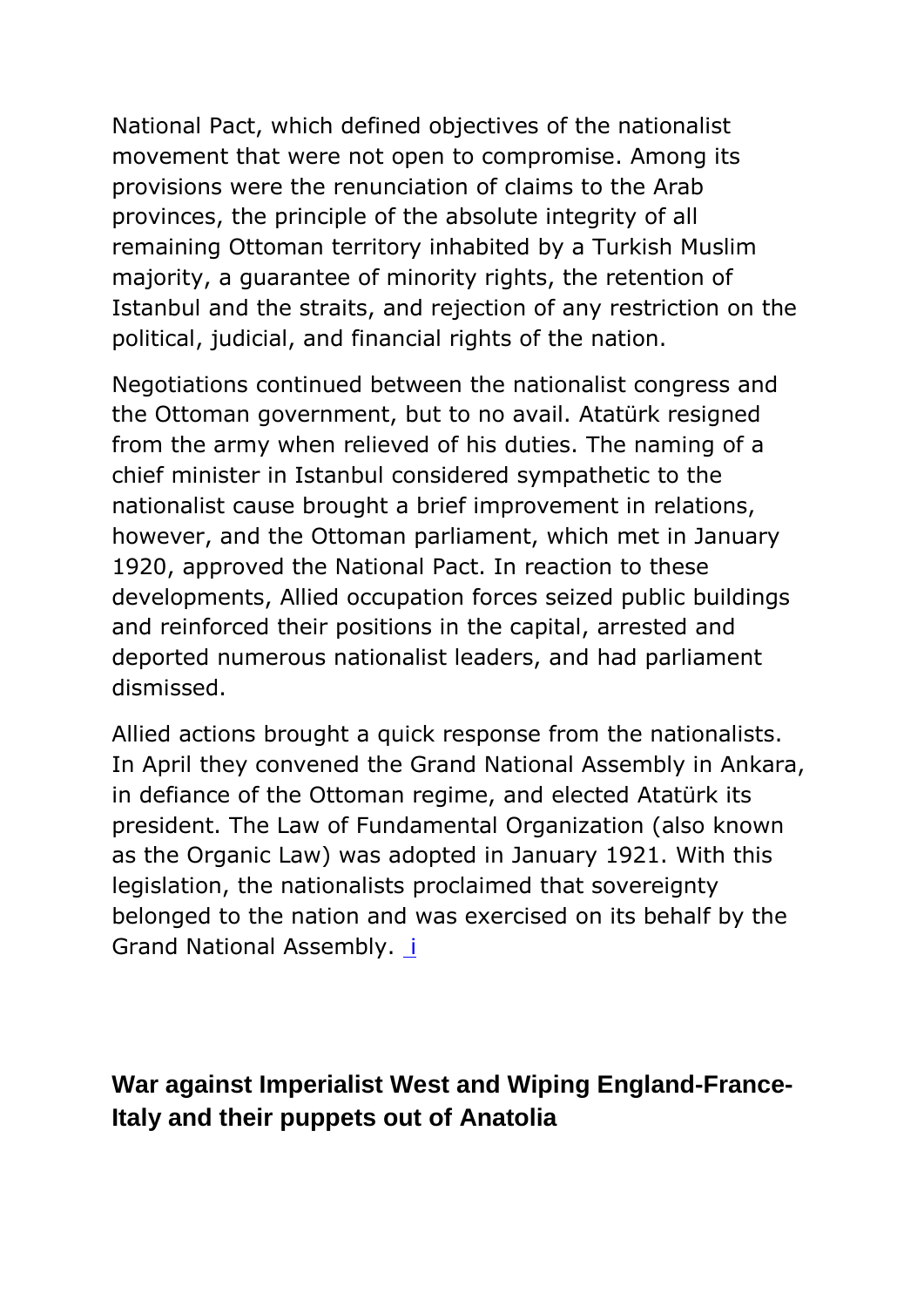During the summer and fall of 1919, with authorization from the Supreme Allied War Council, the Greeks and English occupied Edirne, Bursa, and Izmir. A landing was effected at the latter port under the protection of an Allied flotilla that included United States warships. The Greeks soon moved as far as Usak, 175 kilometers inland from Izmir. Military action between Turks and Greeks in Anatolia in 1920 was inconclusive, but the nationalist cause was strengthened the next year by a series of important victories. In January and again in April, Ismet Pasha defeated the Greek army at Inönü, blocking its advance into the interior of Anatolia. In July, in the face of a third offensive, the Turkish forces fell back in good order to the Sakarya River, eighty kilometers from Ankara, where Atatürk took personal command and decisively defeated the Greeks in a twenty-day battle.

An improvement in Turkey's diplomatic situation accompanied its military success. Impressed by the viability of the nationalist forces, both France and Italy withdrew from Anatolia by October 1921. Treaties were signed that year with Soviet Russia, the first European power to recognize the nationalists, establishing the boundary between the two countries. As early as 1919, the Turkish nationalists had cooperated with the Bolshevik government in attacking the newly proclaimed Armenian republic. Armenian resistance was broken by the summer of 1921, and the Kars region was occupied by the Turks. In 1922 the nationalists recognized the Soviet absorption of what remained of the Armenian state.

The final drive against the Greeks began in August 1922. In September the Turks moved into Izmir, where thousands were killed during the ensuing fighting and in the disorder that followed the city's capture. Greek soldiers and refugees, who had crowded into Izmir, were rescued by Allied ships.

The nationalist army then concentrated on driving remaining Greek forces out of eastern Thrace, but the new campaign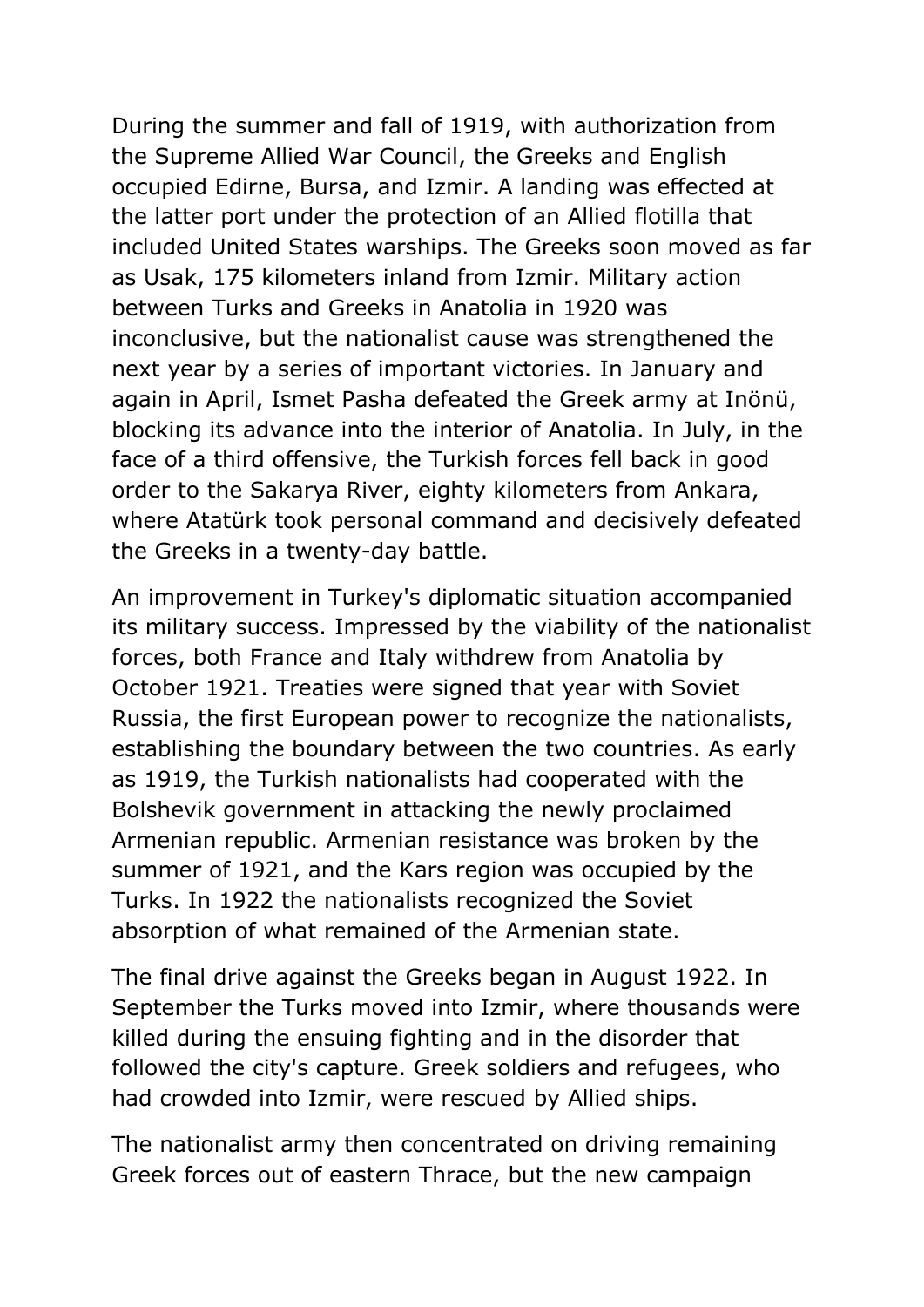threatened to put the Turks in direct confrontation with Allied contingents defending access to the straits and holding Istanbul, where they were protecting the Ottoman government. A crisis was averted when Atatürk accepted a British-proposed truce that brought an end to the fighting and also signaled that the Allies were unwilling to intervene on behalf of the Greeks. In compliance with the Armistice of Mundanya, concluded in October, Greek troops withdrew beyond the Maritsa River, allowing the Turkish nationalists to occupy territory up to that boundary. The agreement entailed acceptance of a continued Allied presence in the straits and in Istanbul until a comprehensive settlement could be reached.

At the end of October 1922, the Allies invited the nationalist and Ottoman governments to a conference at Lausanne, Switzerland, but Atatürk was determined that the nationalist government should be Turkey's sole representative. In November 1922, the Grand National Assembly separated the offices of sultan and caliph and abolished the former. The assembly further stated that the Ottoman regime had ceased to be the government of Turkey when the Allies seized the capital in 1920, in effect abolishing the Ottoman Empire. Mehmet VI went into exile on Malta, and his cousin, Abdülmecid, was named caliph.

Turkey was the only power defeated in World War I to negotiate with the Allies as an equal and to influence the provisions of the resultant treaty. Ismet Pasha was the chief Turkish negotiator at the Lausanne Conference, which opened in November 1922. The National Pact of 1919 was the basis of the Turkish negotiating position, and its provisions were incorporated in the Treaty of Lausanne, concluded in July 1923. With this treaty, the Allies recognized the present-day territory of Turkey and denied Turkey's claim to the Mosul area in the east (in present-day Iraq) and Hatay, which included the Mediterranean port of Alexandretta (Iskenderun). The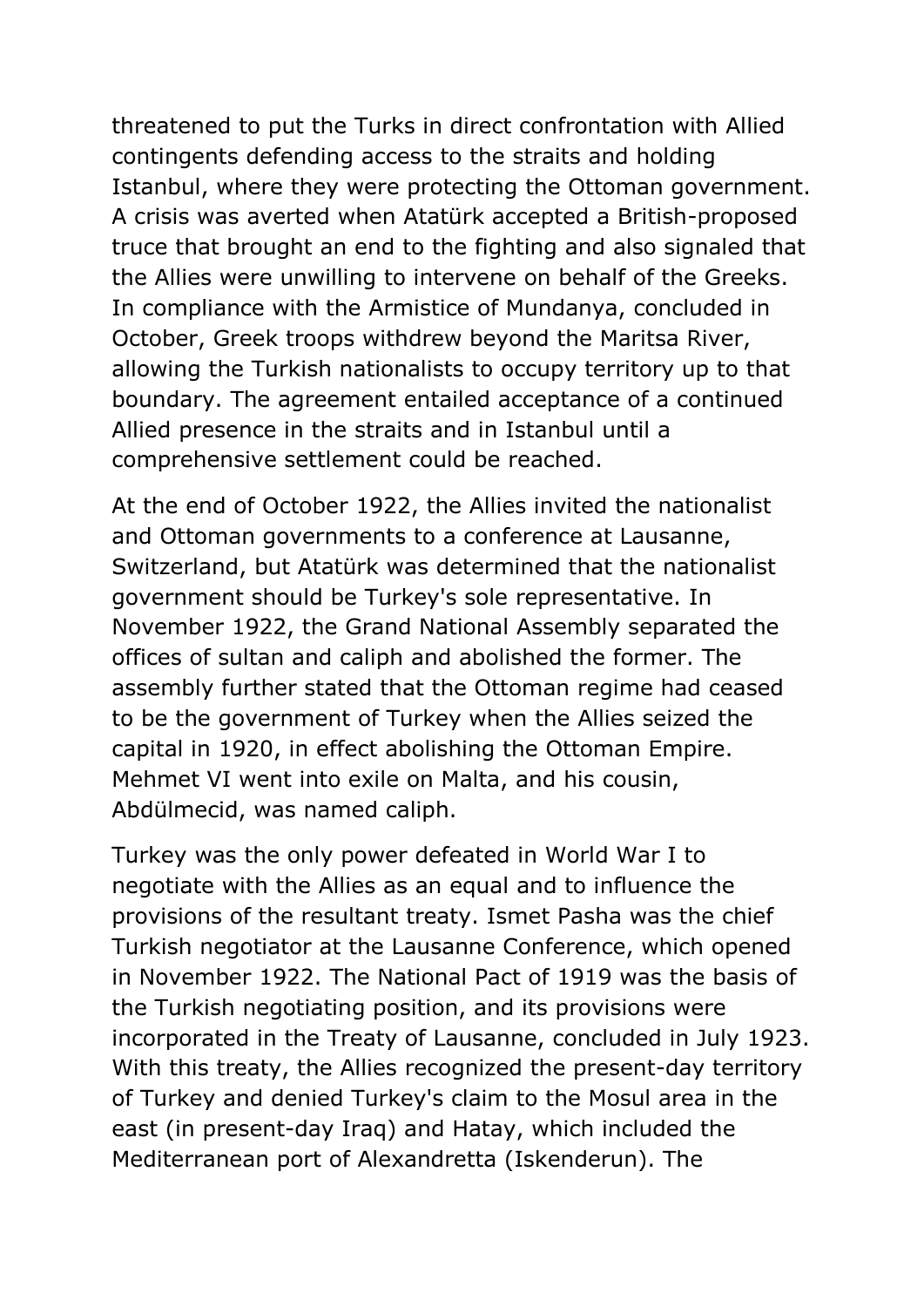boundary with the newly created state of Iraq was settled by a League of Nations initiative in 1926, and Iskenderun was ceded in 1939 by France during its rule as mandatory power for Syria.

Detailed provisions of the treaty regulated use of the straits. General supervisory powers were given to a straits commission under the League of Nations, and the straits area was to be demilitarized after completion of the Allied withdrawal. Turkey was to hold the presidency of the commission, which included the Soviet Union among its members. The capitulations and foreign administration of the Ottoman public debt, which infringed on the sovereignty of Turkey, were abolished. Turkey, however, assumed 40 percent of the Ottoman debt, the remainder being apportioned among other former Ottoman territories. Turkey was also required to maintain low tariffs on imports from signatory powers until 1929. The Treaty of Lausanne reaffirmed the equality of Muslim and non-Muslim Turkish nationals. Turkey and Greece arranged a mandatory exchange of their respective ethnic Greek and Turkish minorities, with the exception of some Greeks in Istanbul and Turks in western Thrace and the Dodecanese Islands.

On October 29, 1923, the Grand National Assembly proclaimed the Republic of Turkey. Atatürk was named its president and Ankara [i](#page-0-0)ts capital, and the modern state of Turkey was born. i

# <span id="page-59-0"></span>**Atatürk's Reforms**

On assuming office, Atatürk initiated a series of radical reforms of the country's political, social, and economic life that were aimed at rapidly transforming Turkey into a modern state (see table A). A secular legal code, modeled along European lines, was introduced that completely altered laws affecting women, marriage, and family relations.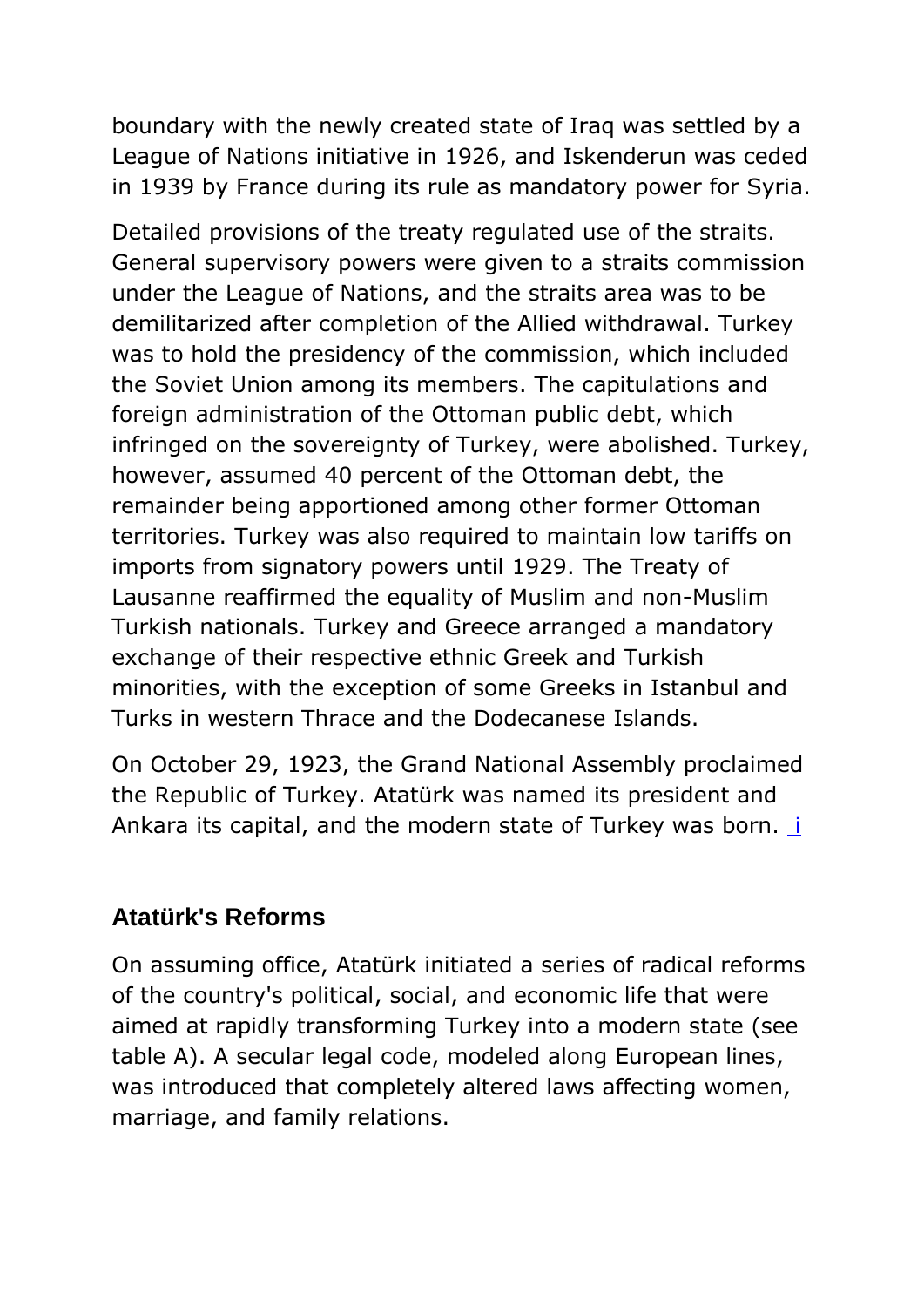Atatürk also urged his fellow citizens to look and act like Europeans. Turks were encouraged to wear European-style clothing. Surnames were adopted: Mustafa Kemal, for example, became Kemal Atatürk, and Ismet Pasha took Inönü as his surname to commemorate his victories there. Likewise, Atatürk insisted on cutting links with the past that he considered anachronistic. Titles of honor were abolished. The wearing of the fez, which had been introduced a century earlier as a modernizing reform to replace the turban, was outlawed because it had become for the nationalists a symbol of the reactionary Ottoman regime.

The ideological foundation of Atatürk's reform program became known as Kemalism. Its main points were enumerated in the "Six Arrows" of Kemalism: republicanism, nationalism, populism, reformism, etatism (statism), and secularism. These were regarded as "fundamental and unchanging principles" guiding the republic, and were written into its constitution. The principle of republicanism was contained in the constitutional declaration that "sovereignty is vested in the nation" and not in a single ruler. Displaying considerable ingenuity, Atatürk set about reinventing the Turkish language and recasting Turkish history in a nationalist mold. The president himself went out into the park in Ankara on Sunday, the newly established day of rest, to teach the Latin alphabet adapted to Turkish as part of the language reform. Populism encompassed not only the notion that all Turkish citizens were equal but that all of them were Turks. What remained of the millet system that had provided communal autonomy to other ethnic groups was abolished. Reformism legitimized the radical means by which changes in Turkish political and social life were implemented. Etatism emphasized the central role reserved to the state in directing the nation's economic activities. This concept was cited particularly to justify state planning of Turkey's mixed economy and large-scale investment in state-owned enterprises. An important aim of Atatürk's economic policies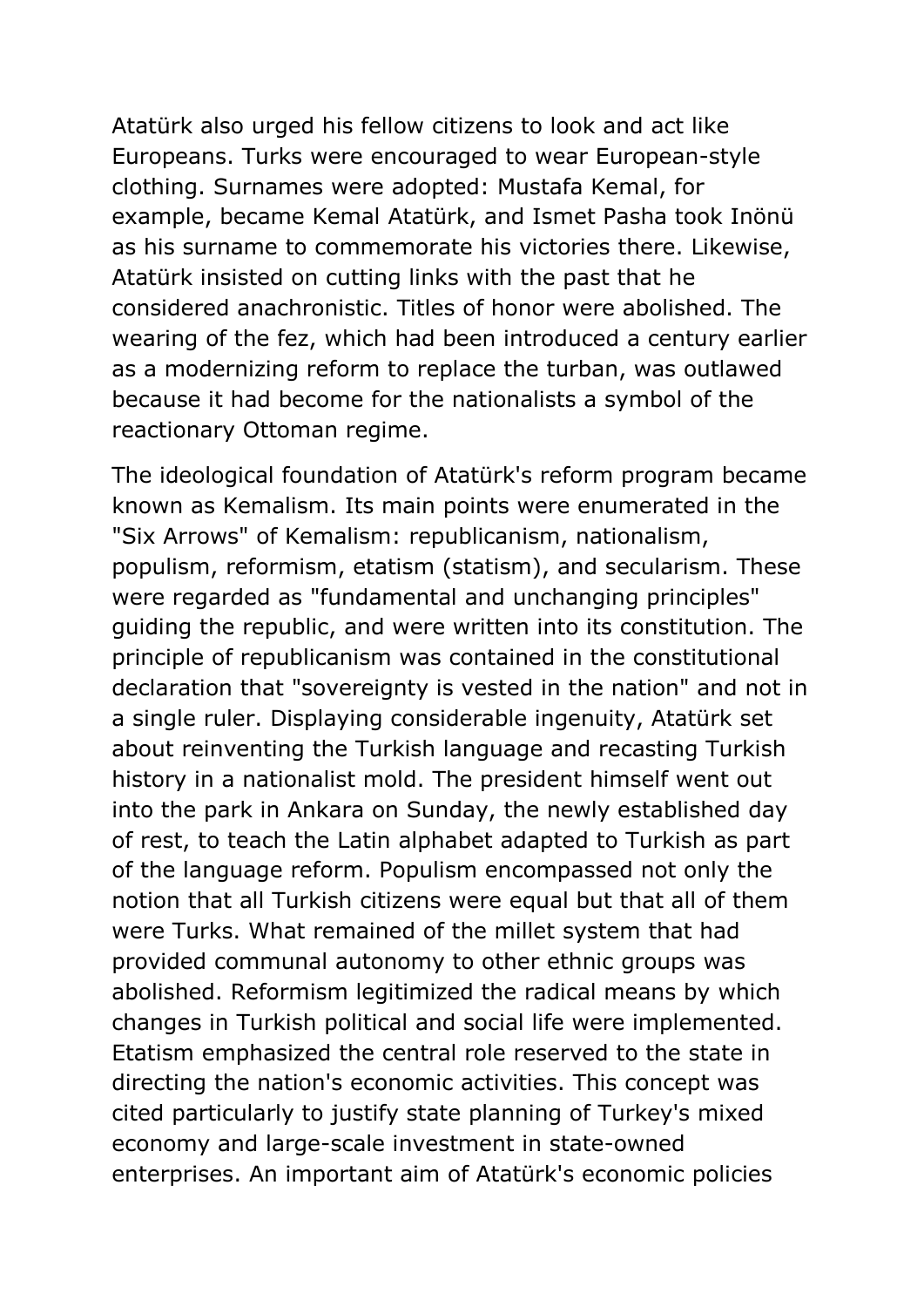was to prevent foreign interests from exercising undue influence on the Turkish economy.

Of all the Kemalist reforms, the exclusion of Islam from an official role in the life of the nation shocked Atatürk's contemporaries most profoundly. The abolition of the caliphate ended any connection between the state and religion. The Islamic religious orders were suppressed, religious schools were closed, public education was secularized, and the seriat was revoked. These changes required readjustment of the entire social framework of the Turkish people. Despite subsequent protests, Atatürk conceded nothing to the traditionalists.

In 1924 the Grand National Assembly adopted a new constitution to replace the 1876 document that had continued to serve as the legal framework of the republican government. The 1924 constitution vested sovereign power in the Grand National Assembly as representative of the people, to whom it also guaranteed basic civil rights. Under the new document, the assembly would be a unicameral body elected to a fouryear term by universal suffrage. Its legislative authority would include responsibility for approving the budget, ratifying treaties, and declaring war. The president of the republic would be elected to a four-year term by the assembly, and he in turn would appoint the prime minister, who was expected to enjoy the confidence of the assembly (see table 3, Appendix A).

Throughout his presidency, repeatedly extended by the assembly, Atatürk governed Turkey essentially by personal rule in a one-party state. He founded the Republican People's Party (Cumhuriyet Halk Partisi--CHP) in 1923 to represent the nationalist movement in elections and to serve as a vanguard party in support of the Kemalist reform program. Atatürk's Six Arrows were an integral part of the CHP's political platform. By controlling the CHP, Atatürk also controlled the assembly and assured support there for the government he had appointed.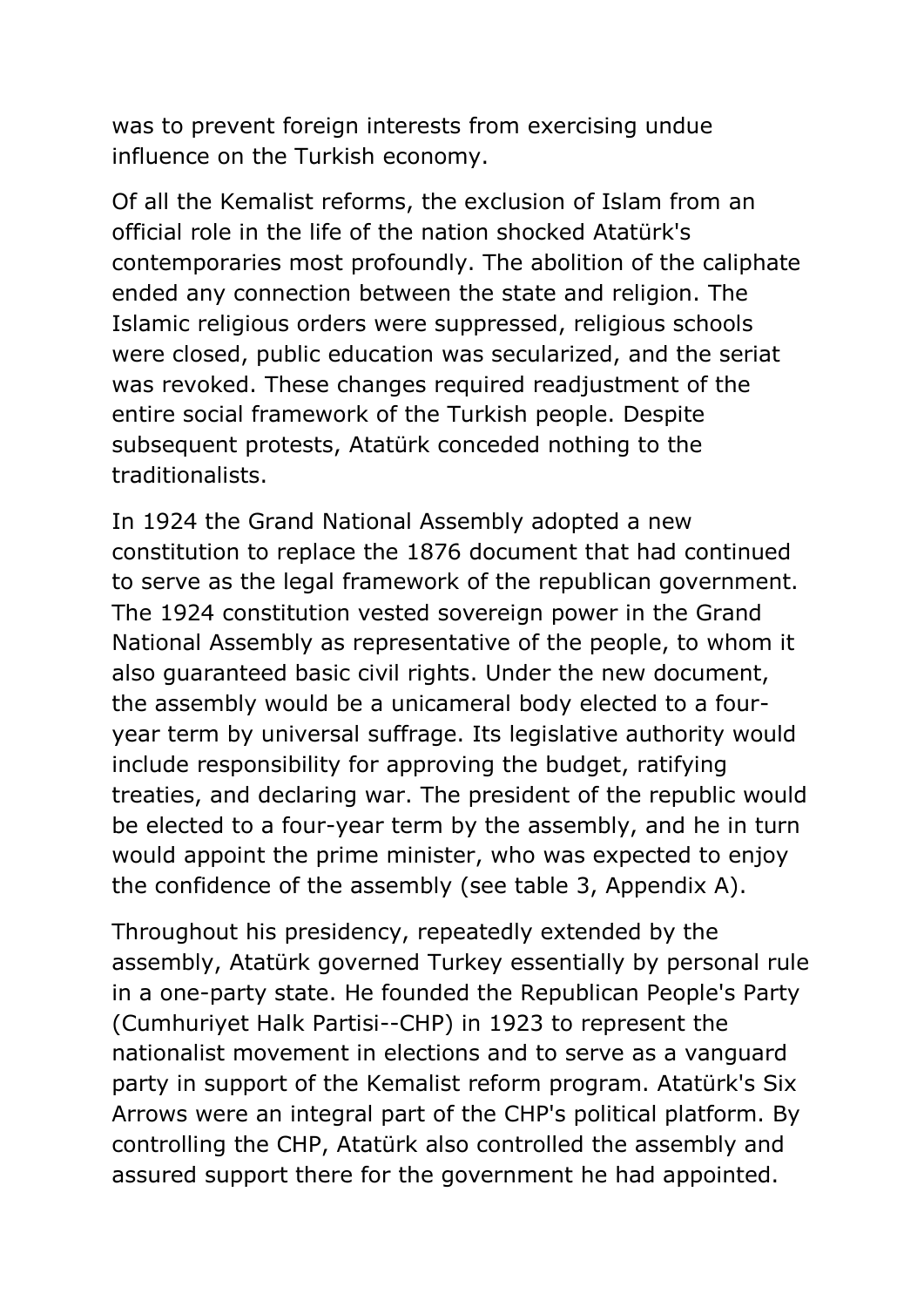Atatürk regarded a stage of personal authoritarian rule as necessary to secure his reforms before he entrusted the government of the country to the democrat[i](#page-0-0)c process.  $\underline{\mathbf{i}}$ 

# <span id="page-62-0"></span>**Chronology of Major Kemalist Reforms**

| Year | <b>Reform</b>                                                                                                                                                                                             |
|------|-----------------------------------------------------------------------------------------------------------------------------------------------------------------------------------------------------------|
|      | 1922 Sultanate abolished (November 1).                                                                                                                                                                    |
| 1923 | Treaty of Lausanne secured (July 24).<br>Republic of Turkey with capital at Ankara proclaimed<br>(October 29).                                                                                            |
| 1924 | Caliphate abolished (March 3).<br>Traditional religious schools closed, seriat abolished.<br>Constitution adopted (April 20).                                                                             |
| 1925 | Dervish brotherhoods abolished.<br>Fez outlawed by the Hat Law (November 25). Veiling of<br>women discouraged; Western clothing for men and women<br>encouraged.<br>Western (Gregorian) calendar adopted. |
| 1926 | New civil, commercial, and penal codes based on European<br>models adopted. New civil code ended Islamic polygamy<br>and divorce by renunciation and introduced civil marriage.<br>Millet system ended.   |
| 1927 | First systematic census.                                                                                                                                                                                  |
| 1928 | New Turkish alphabet (modified Latin form) adopted. State<br>declared secular (April 10); constitutional provision<br>establishing Islam as official religion deleted.                                    |
| 1933 | Islamic call to worship and public readings of the Kuran                                                                                                                                                  |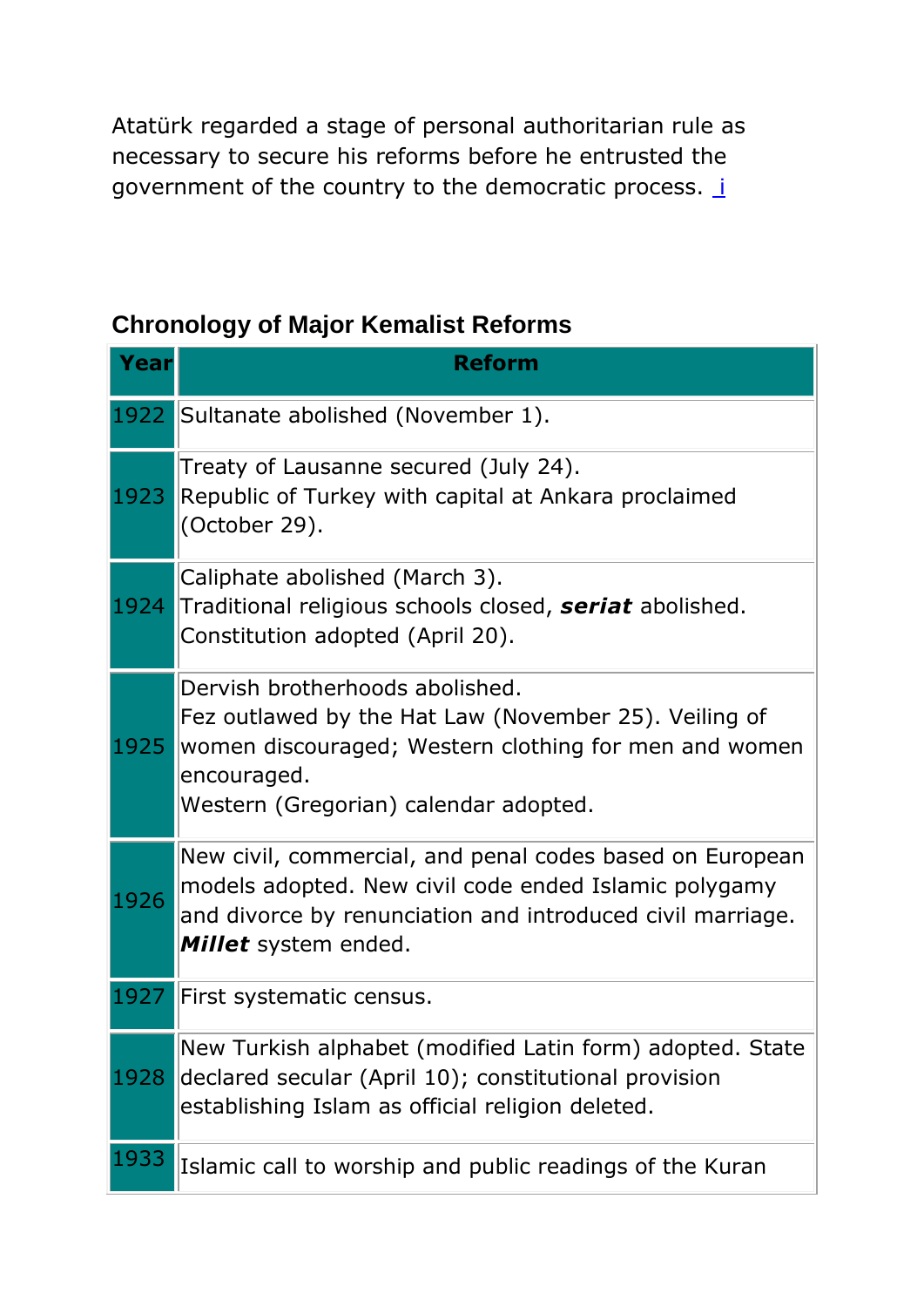|      | (Quran) required to be in Turkish rather than Arabic.                                                                                                                                                            |
|------|------------------------------------------------------------------------------------------------------------------------------------------------------------------------------------------------------------------|
| 1934 | Women given the vote and the right to hold office.<br>Law of Surnames adopted--Mustafa Kemal given the name<br>Kemal Atatürk (Father Turk) by the Grand National<br>Assembly; Ismet Pasha took surname of Inönü. |
| 1935 | Sunday adopted as legal weekly holiday.<br>State role in managing economy written into the<br>constitution.                                                                                                      |
|      |                                                                                                                                                                                                                  |

# <span id="page-63-0"></span>**Foreign Policy**

Atatürk's foreign policy, which had as its main object the preservation of the independence and integrity of the new republic, was careful, conservative, and successful. The president enunciated the principle of "peace at home and peace abroad." This guideline, whose observance was necessary to the task of internal nation building, became the cornerstone of Turkey's foreign relations.

By the end of 1925, friendship treaties had been negotiated with fifteen states. These included a twenty-year treaty of friendship and neutrality signed that year with the Soviet Union that remained in effect until unilaterally abrogated by the Soviet Union in 1945. Turkey subsequently joined Greece, Romania, and Yugoslavia in the Balkan Pact to counter the increasingly aggressive foreign policy of fascist Italy and the effect of a potential Bulgarian alignment with Nazi Germany. Turkey also entered into a nonaggression treaty with Afghanistan, Iraq, and Iran in 1937.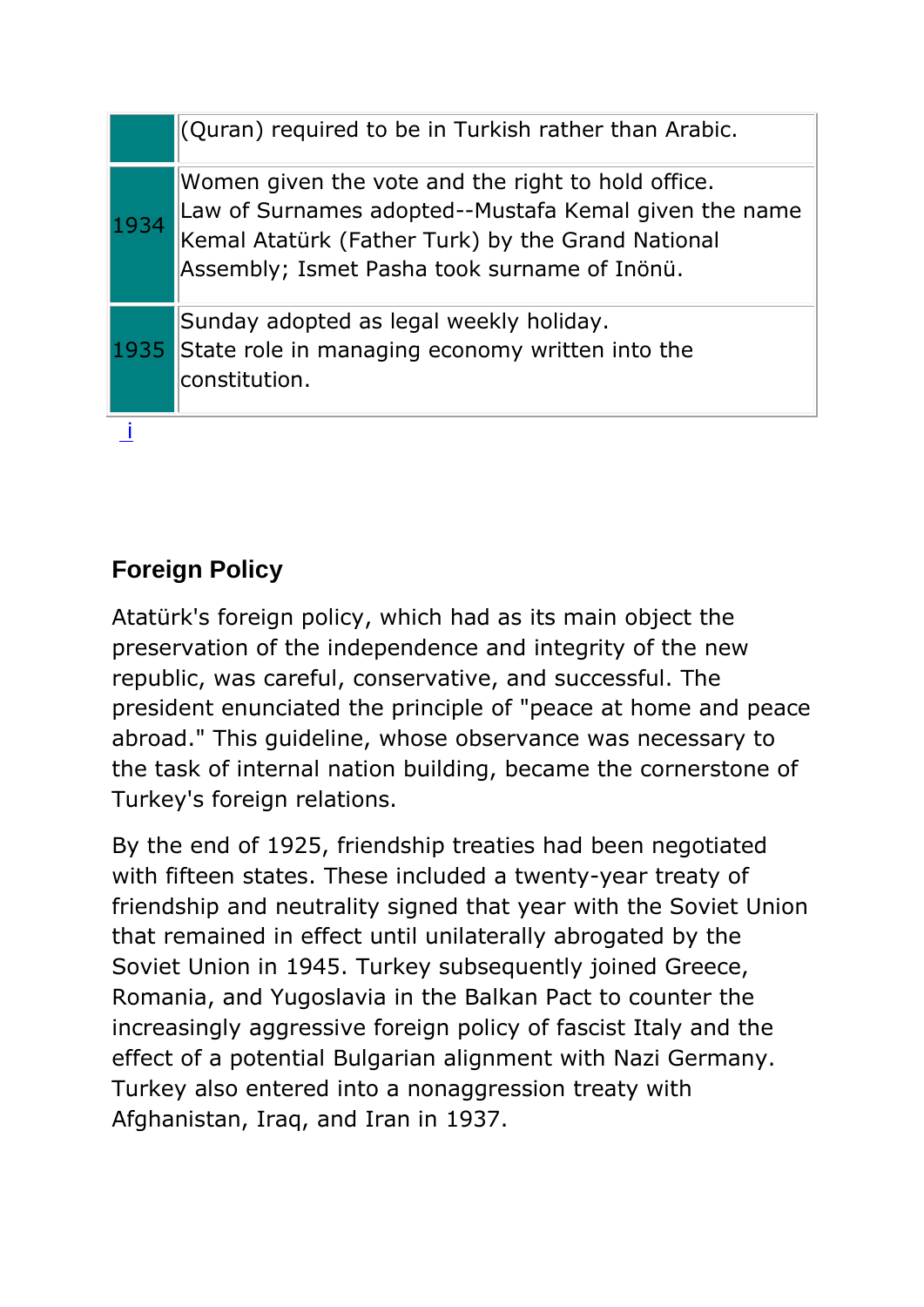Atatürk attained his greatest diplomatic success in 1936, when Turkey persuaded the signatory powers of the Treaty of Lausanne to allow Turkish control and remilitarization of the straits as part of the Montreux Convention. Under its terms, merchant vessels were to continue to have freedom of navigation of the straits, but Turkey took over the functions of the international commission for registry, sanitary inspection, and the levying of tolls. Turkey was permitted to refortify the straits area and, if at war or under imminent threat of war, to close them to warships. [i](#page-0-0)



# <span id="page-64-0"></span>**Timeline Ancient Anatolia (Turkey)**

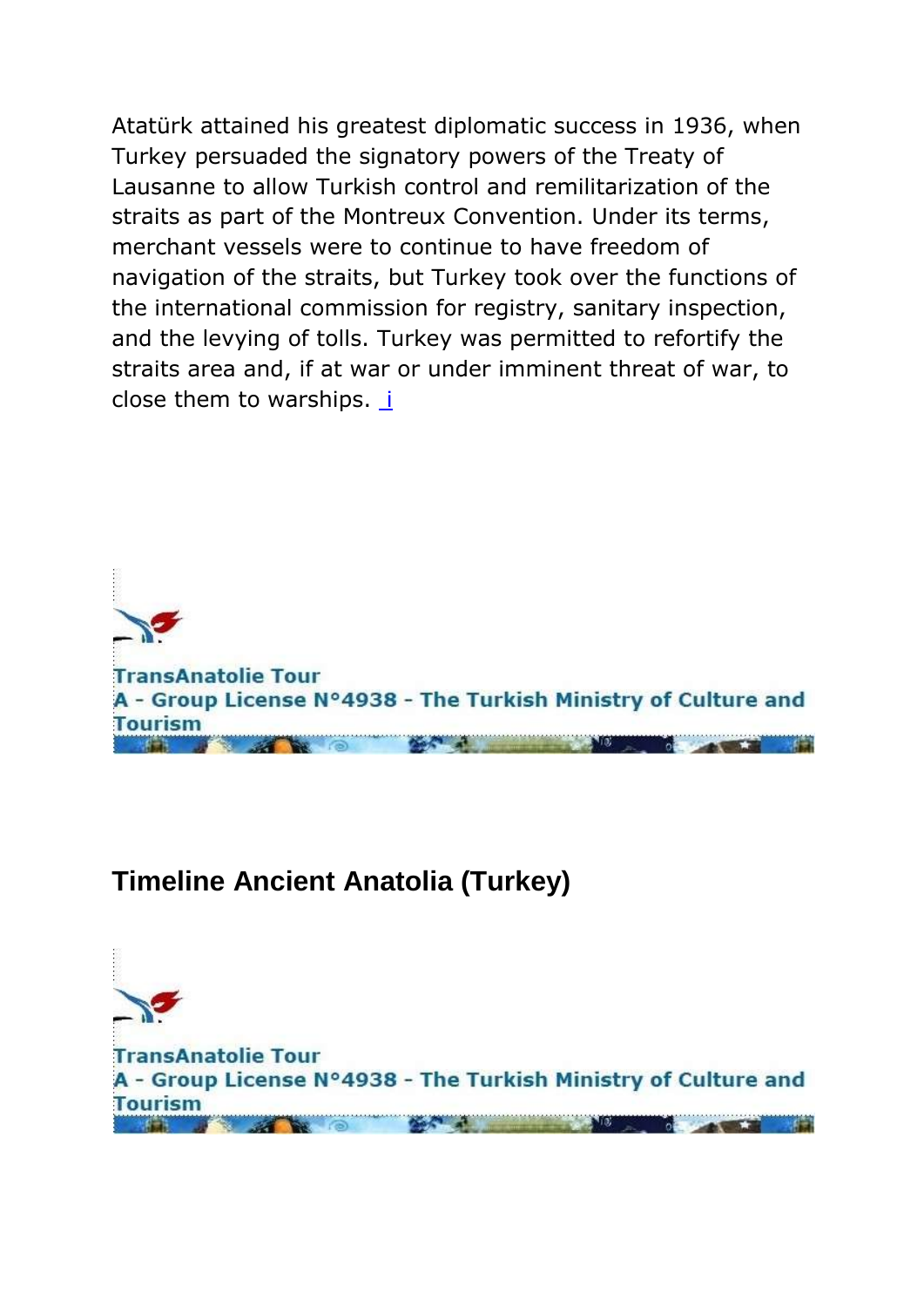*There is abundant archaeological evidence of a thriving neolithic culture in Anatolia at least as early as the seventh millennium B.C. What may have been the world's first urban settlement (dated ca. 6500 B.C.) has been uncovered at Çatalhüyük in the Konya Ovasi (Konya Basin). Introduced early in the third millennium B.C., metallurgy made possible a flourishing "copper age" (ca. 2500-2000 B.C.) during which cultural patterns throughout the region were remarkably uniform. The use of bronze weapons and implements was widespread by 2000 B.C. Colonies of Assyrian merchants, who settled in Anatolia during the copper age, provided metal for the military empires of Mesopotamia, and their accounts and business correspondence are the earliest written records found in Anatolia. From about 1500 B.C., southern Anatolia, which had plentiful sources of ore and numerous furnace sites, developed as a center of iron production. Two of the area's most celebrated archaeological excavations are the sites at Troy and Hattusas (Bogazköy)* 

*The cape projecting into the Aegean between the Dardanelles and the Gulf of Edremit was known in antiquity as Troas. There, a thirty-meter-high mound called Hisarlik was identified as the site of ancient Troy in diggings begun by German archaeologist Heinrich Schliemann in the 1870s. The first five levels of the nine discovered at Hisarlik contained remains of cities from the third millennium B.C. that controlled access to the shortest crossing of the Dardanelles and that probably derived their prosperity from tolls. Artifacts give evidence of 1,000 years of cultural continuity in the cities built on these levels. A sharp break with the past occurred on the sixth level, settled about 1900 B.C. by newcomers believed to have been related to the early Greeks. Built after an earthquake devastated the previous city about 1300 B.C., the seventh level was clearly the victim of sacking and burning about 1150 B.C., and it is recognized as having been the Troy of Homer's Iliad . Hisarlik subsequently was the site of a Greek city, Ilion, and a Roman one, Ilium.*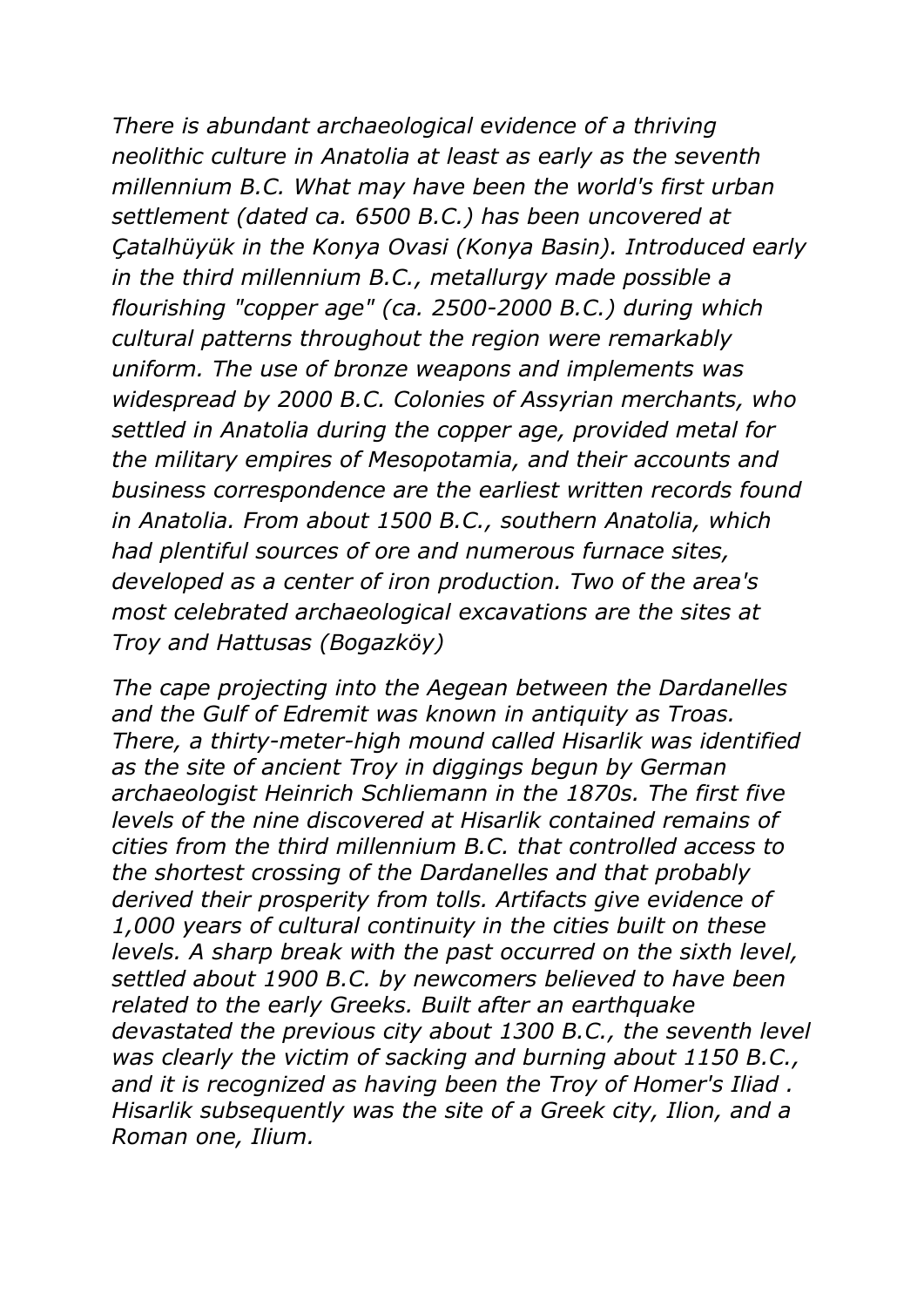| Paleolithic Peoples+500000-8000         |  |  |
|-----------------------------------------|--|--|
| Mesolithic Peoples8000-5500             |  |  |
| Neolithic Peoples5500-4000              |  |  |
| Chalcolithic Cultures4000-3300          |  |  |
| Bronze and Iron age cultures thereafter |  |  |

7500 BC First Stone age settlements at Çatalhüyük 1900-1300 BC Hittite Empire with Hattusas as capital, contemporary with ancient Egypt and Babylon

1250 BC The Trojan war and the fall of Troy 1200-700 BC Migration of Greeks to Aegean coastal regions.

Establishment of the Phrygian, Ionian, Lycian, Lydian, Carian and Pamphylian Kingdoms. The East of Turkey is the home of the Urartians

700 BC Homer is born in Izmir (Smyrna). Aegean Hellenism begins

546 BC Cyrus the Great leads the Persians into Anatolia 334 BC Alexander the Great drives out the Persians

130 BC The Romans incorporate Anatolia as the province of Asia, controlled from Ephesus (Efes)

40 BC Antioch sees the marriage of Antony and Cleopatra 47-57 AD St. Paul spreads Christianity and a community at Antioch is established

313 Roman Empire adopts Christianity

330 Constantine lays out the boundaries of his new capital, Constantinople

527-65 Glory of Byzantium under Justinian

638-718 Muslim Arabs besiege Constantinople

1054 Greek and Roman Churches split over theology

1071-1243 Rise and rule of the Selcuk Turks in Anatolia, Konya is their capital

1096-1204 The Crusades, marking the beginning of the end for Byzantium, a fascinating period in Byzantine history

1288 Ottoman Empire appears in Bursa

1453 The fall of Constantinople - the birth of Istanbul

1520-66 Suleyman the Magnificent sits on the Ottoman throne controlling a huge and powerful empire

1682-1725 Peter the Great initiates Russo-Turkish rivalry 1854 Crimean war